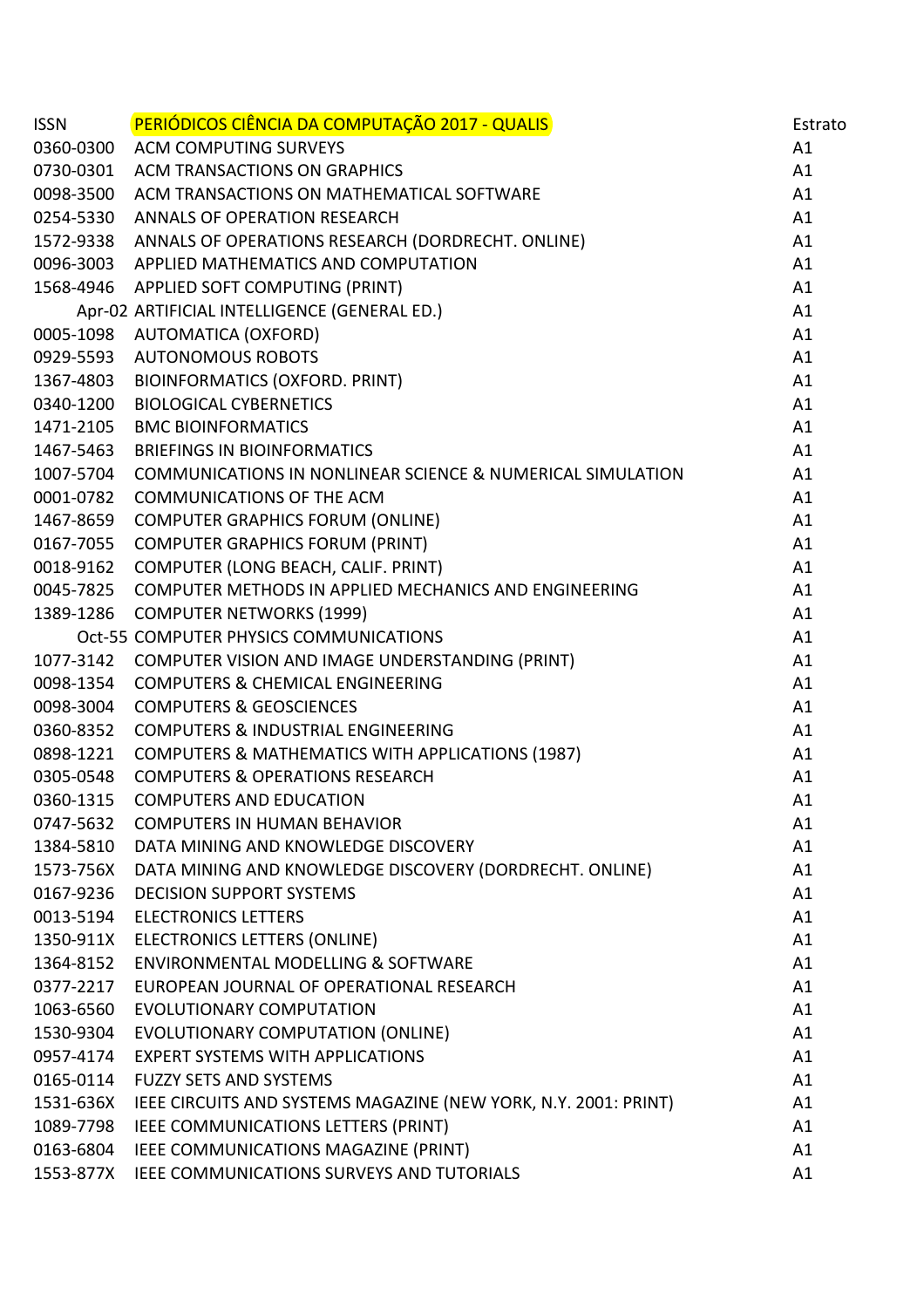| 1541-1672 | <b>IEEE INTELLIGENT SYSTEMS</b>                                               | A1 |
|-----------|-------------------------------------------------------------------------------|----|
| 1089-7801 | <b>IEEE INTERNET COMPUTING</b>                                                | A1 |
| 2168-2194 | IEEE JOURNAL OF BIOMEDICAL AND HEALTH INFORMATICS                             | A1 |
| 0733-8716 | IEEE JOURNAL ON SELECTED AREAS IN COMMUNICATIONS (PRINT)                      | A1 |
| 0272-1732 | <b>IEEE MICRO</b>                                                             | A1 |
| 0890-8044 | <b>IEEE NETWORK</b>                                                           | A1 |
| 1070-9908 | <b>IEEE SIGNAL PROCESSING LETTERS</b>                                         | A1 |
| 0740-7459 | <b>IEEE SOFTWARE</b>                                                          | A1 |
| 0018-9286 | IEEE TRANSACTIONS ON AUTOMATIC CONTROL (PRINT)                                | A1 |
| 1545-5955 | IEEE TRANSACTIONS ON AUTOMATION SCIENCE AND ENGINEERING                       | A1 |
| 0018-9294 | IEEE TRANSACTIONS ON BIOMEDICAL ENGINEERING (PRINT)                           | A1 |
| 1051-8215 | IEEE TRANSACTIONS ON CIRCUITS AND SYSTEMS FOR VIDEO TECHNOLOGY (PRINT)        | A1 |
| 1549-8328 | IEEE TRANSACTIONS ON CIRCUITS AND SYSTEMS. I, REGULAR PAPERS (PRINT)          | A1 |
| 0090-6778 | IEEE TRANSACTIONS ON COMMUNICATIONS (PRINT)                                   | A1 |
| 0278-0070 | IEEE TRANSACTIONS ON COMPUTER-AIDED DESIGN OF INTEGRATED CIRCUITS AND SYSA1   |    |
| 0018-9340 | IEEE TRANSACTIONS ON COMPUTERS (PRINT)                                        | A1 |
| 0098-3063 | <b>IEEE TRANSACTIONS ON CONSUMER ELECTRONICS</b>                              | A1 |
| 2168-2267 | <b>IEEE TRANSACTIONS ON CYBERNETICS</b>                                       | A1 |
| 1089-778X | IEEE TRANSACTIONS ON EVOLUTIONARY COMPUTATION                                 | A1 |
| 1063-6706 | <b>IEEE TRANSACTIONS ON FUZZY SYSTEMS</b>                                     | A1 |
| 0196-2892 | <b>IEEE TRANSACTIONS ON GEOSCIENCE AND REMOTE SENSING</b>                     | A1 |
| 1057-7149 | IEEE TRANSACTIONS ON IMAGE PROCESSING                                         | A1 |
| 0278-0046 | IEEE TRANSACTIONS ON INDUSTRIAL ELECTRONICS (1982. PRINT)                     | A1 |
| 1551-3203 | <b>IEEE TRANSACTIONS ON INDUSTRIAL INFORMATICS</b>                            | A1 |
| 1089-7771 | <b>IEEE TRANSACTIONS ON INFORMATION TECHNOLOGY IN BIOMEDICINE</b>             | A1 |
| 0018-9456 | IEEE TRANSACTIONS ON INSTRUMENTATION AND MEASUREMENT                          | A1 |
| 1524-9050 | IEEE TRANSACTIONS ON INTELLIGENT TRANSPORTATION SYSTEMS (PRINT)               | A1 |
| 1041-4347 | IEEE TRANSACTIONS ON KNOWLEDGE AND DATA ENGINEERING (PRINT)                   | A1 |
| 0278-0062 | IEEE TRANSACTIONS ON MEDICAL IMAGING (PRINT)                                  | A1 |
| 1536-1233 | IEEE TRANSACTIONS ON MOBILE COMPUTING                                         | A1 |
| 1520-9210 | <b>IEEE TRANSACTIONS ON MULTIMEDIA</b>                                        | A1 |
| 1045-9227 | <b>IEEE TRANSACTIONS ON NEURAL NETWORKS</b>                                   | A1 |
| 2162-237X | <b>IEEE TRANSACTIONS ON NEURAL NETWORKS AND LEARNING SYSTEMS</b>              | A1 |
| 0018-9499 | <b>IEEE TRANSACTIONS ON NUCLEAR SCIENCE</b>                                   | A1 |
| 1045-9219 | IEEE TRANSACTIONS ON PARALLEL AND DISTRIBUTED SYSTEMS (PRINT)                 | A1 |
| 0162-8828 | <b>IEEE TRANSACTIONS ON PATTERN ANALYSIS AND MACHINE INTELLIGENCE</b>         | A1 |
| 1552-3098 | <b>IEEE TRANSACTIONS ON ROBOTICS</b>                                          | A1 |
| 1949-3053 | <b>IEEE TRANSACTIONS ON SMART GRID</b>                                        | A1 |
| 0098-5589 | IEEE TRANSACTIONS ON SOFTWARE ENGINEERING                                     | A1 |
| 1083-4427 | IEEE TRANSACTIONS ON SYSTEMS, MAN AND CYBERNETICS. PART A. SYSTEMS AND HU A1  |    |
| 1083-4419 | IEEE TRANSACTIONS ON SYSTEMS, MAN AND CYBERNETICS. PART B. CYBERNETICS        | A1 |
| 1094-6977 | IEEE TRANSACTIONS ON SYSTEMS, MAN AND CYBERNETICS. PART C, APPLICATIONS AN A1 |    |
| 0018-9545 | IEEE TRANSACTIONS ON VEHICULAR TECHNOLOGY                                     | A1 |
| 1063-8210 | IEEE TRANSACTIONS ON VERY LARGE SCALE INTEGRATION (VLSI) SYSTEMS (PRINT)      | A1 |
| 1077-2626 | <b>IEEE TRANSACTIONS ON VISUALIZATION AND COMPUTER GRAPHICS</b>               | A1 |
| 1536-1276 | IEEE TRANSACTIONS ON WIRELESS COMMUNICATIONS                                  | A1 |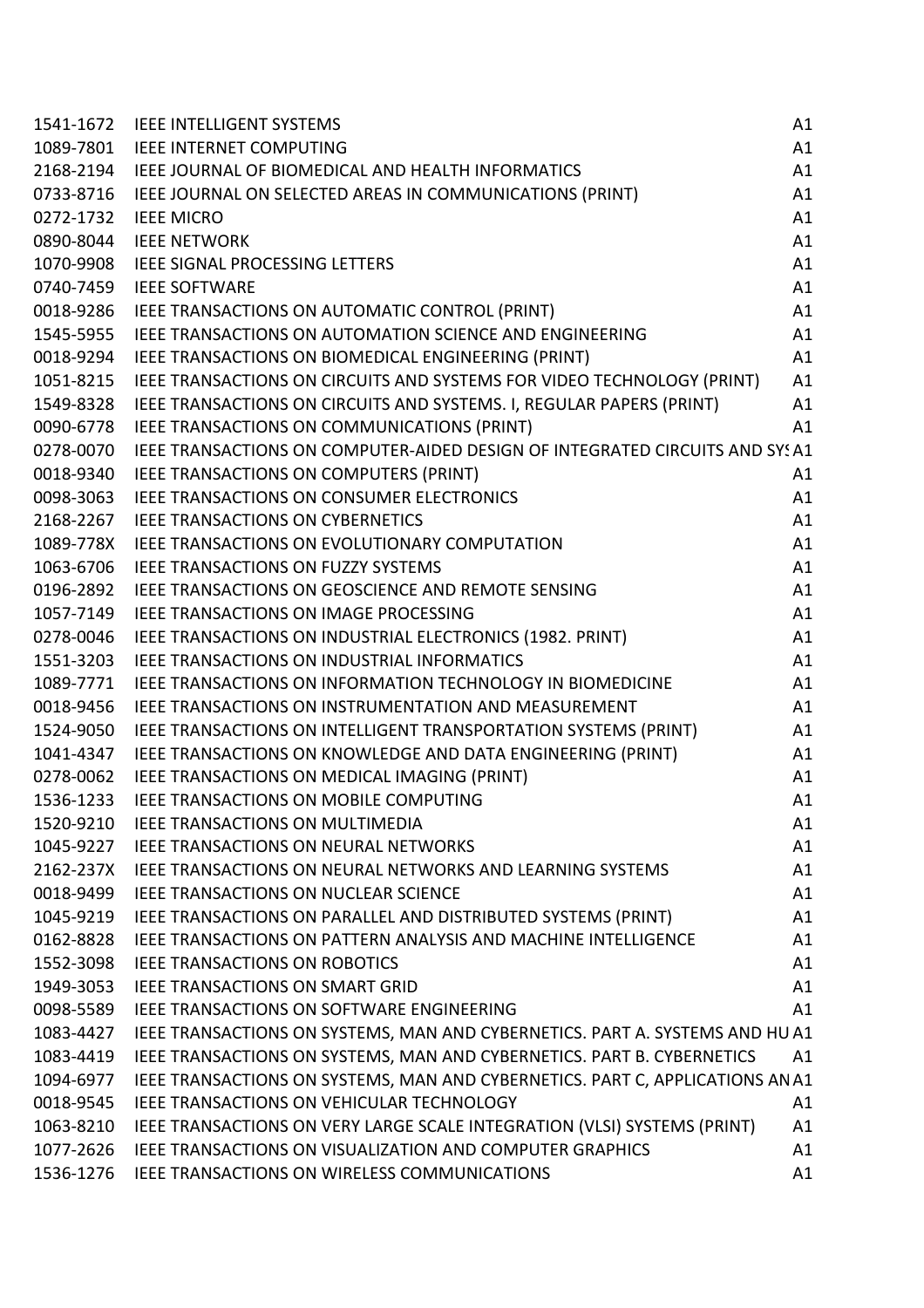| 1536-1284 | <b>IEEE WIRELESS COMMUNICATIONS</b>                                              | A1 |
|-----------|----------------------------------------------------------------------------------|----|
| 1063-6692 | IEEE/ACM TRANSACTIONS ON NETWORKING (PRINT)                                      | A1 |
| 0262-8856 | <b>IMAGE AND VISION COMPUTING</b>                                                | A1 |
| 1566-2535 | <b>INFORMATION FUSION (PRINT)</b>                                                | A1 |
| 0306-4573 | <b>INFORMATION PROCESSING &amp; MANAGEMENT</b>                                   | A1 |
| 0020-0255 | <b>INFORMATION SCIENCES</b>                                                      | A1 |
| 1069-2509 | INTEGRATED COMPUTER-AIDED ENGINEERING                                            | A1 |
| 0271-2091 | INTERNATIONAL JOURNAL FOR NUMERICAL METHODS IN FLUIDS (PRINT)                    | A1 |
| 0888-613X | INTERNATIONAL JOURNAL OF APPROXIMATE REASONING                                   | A1 |
| 1365-8816 | INTERNATIONAL JOURNAL OF GEOGRAPHICAL INFORMATION SCIENCE (PRINT)                | A1 |
| 1071-5819 | INTERNATIONAL JOURNAL OF HUMAN-COMPUTER STUDIES (PRINT)                          | A1 |
| 1386-5056 | INTERNATIONAL JOURNAL OF MEDICAL INFORMATICS                                     | A1 |
| 0129-0657 | INTERNATIONAL JOURNAL OF NEURAL SYSTEMS                                          | A1 |
| 1366-588X | INTERNATIONAL JOURNAL OF PRODUCTION RESEARCH                                     | A1 |
| 0020-7543 | INTERNATIONAL JOURNAL OF PRODUCTION RESEARCH (PRINT)                             | A1 |
| 1438-8871 | JMIR. JOURNAL OF MEDICAL INTERNET RESEARCH                                       | A1 |
| 0377-0427 | JOURNAL OF COMPUTATIONAL AND APPLIED MATHEMATICS                                 | A1 |
| 1066-5277 | JOURNAL OF COMPUTATIONAL BIOLOGY                                                 | A1 |
| 0192-8651 | JOURNAL OF COMPUTATIONAL CHEMISTRY                                               | A1 |
| 0021-9991 | JOURNAL OF COMPUTATIONAL PHYSICS (PRINT)                                         | A1 |
| 0022-3239 | JOURNAL OF OPTIMIZATION THEORY AND APPLICATIONS                                  | A1 |
| 1573-2878 | JOURNAL OF OPTIMIZATION THEORY AND APPLICATIONS (DORDRECHT. ONLINE)              | A1 |
| 1548-7660 | JOURNAL OF STATISTICAL SOFTWARE                                                  | A1 |
| 1067-5027 | JOURNAL OF THE AMERICAN MEDICAL INFORMATICS ASSOCIATION                          | A1 |
| 1532-2890 | JOURNAL OF THE AMERICAN SOCIETY FOR INFORMATION SCIENCE AND TECHNOLOGY A1        |    |
| 1532-2882 | JOURNAL OF THE AMERICAN SOCIETY FOR INFORMATION SCIENCE AND TECHNOLOGY A1        |    |
| 2330-1643 | JOURNAL OF THE ASSOCIATION FOR INFORMATION SCIENCE AND TECHNOLOGY                | A1 |
| 0160-5682 | JOURNAL OF THE OPERATIONAL RESEARCH SOCIETY                                      | A1 |
| 1084-7529 | JOURNAL OF THE OPTICAL SOCIETY OF AMERICA. A, OPTICS, IMAGE SCIENCE, AND VISI A1 |    |
| 0950-7051 | KNOWLEDGE-BASED SYSTEMS                                                          | A1 |
| 0885-6125 | <b>MACHINE LEARNING</b>                                                          | A1 |
| 1573-0565 | MACHINE LEARNING (DORDRECHT. ONLINE)                                             | A1 |
| 0340-6253 | MATCH (MULHEIM)                                                                  | A1 |
| 0025-5610 | MATHEMATICAL PROGRAMMING                                                         | A1 |
| 1361-8415 | MEDICAL IMAGE ANALYSIS (PRINT)                                                   | A1 |
| 2041-1723 | <b>NATURE COMMUNICATIONS</b>                                                     | A1 |
| 0899-7667 | <b>NEURAL COMPUTATION</b>                                                        | A1 |
| 0893-6080 | <b>NEURAL NETWORKS</b>                                                           | A1 |
| 0925-2312 | NEUROCOMPUTING (AMSTERDAM)                                                       | A1 |
| 1539-2791 | NEUROINFORMATICS (TOTOWA)                                                        | A1 |
| 0031-3203 | PATTERN RECOGNITION                                                              | A1 |
| 0167-8655 | PATTERN RECOGNITION LETTERS                                                      | A1 |
| 1553-7358 | PLOS COMPUTATIONAL BIOLOGY (ONLINE)                                              | A1 |
| 0018-9219 | PROCEEDINGS OF THE IEEE                                                          | A1 |
| 0027-8424 | PROCEEDINGS OF THE NATIONAL ACADEMY OF SCIENCES OF THE UNITED STATES OF A A1     |    |
| 0921-8890 | ROBOTICS AND AUTONOMOUS SYSTEMS (PRINT)                                          | A1 |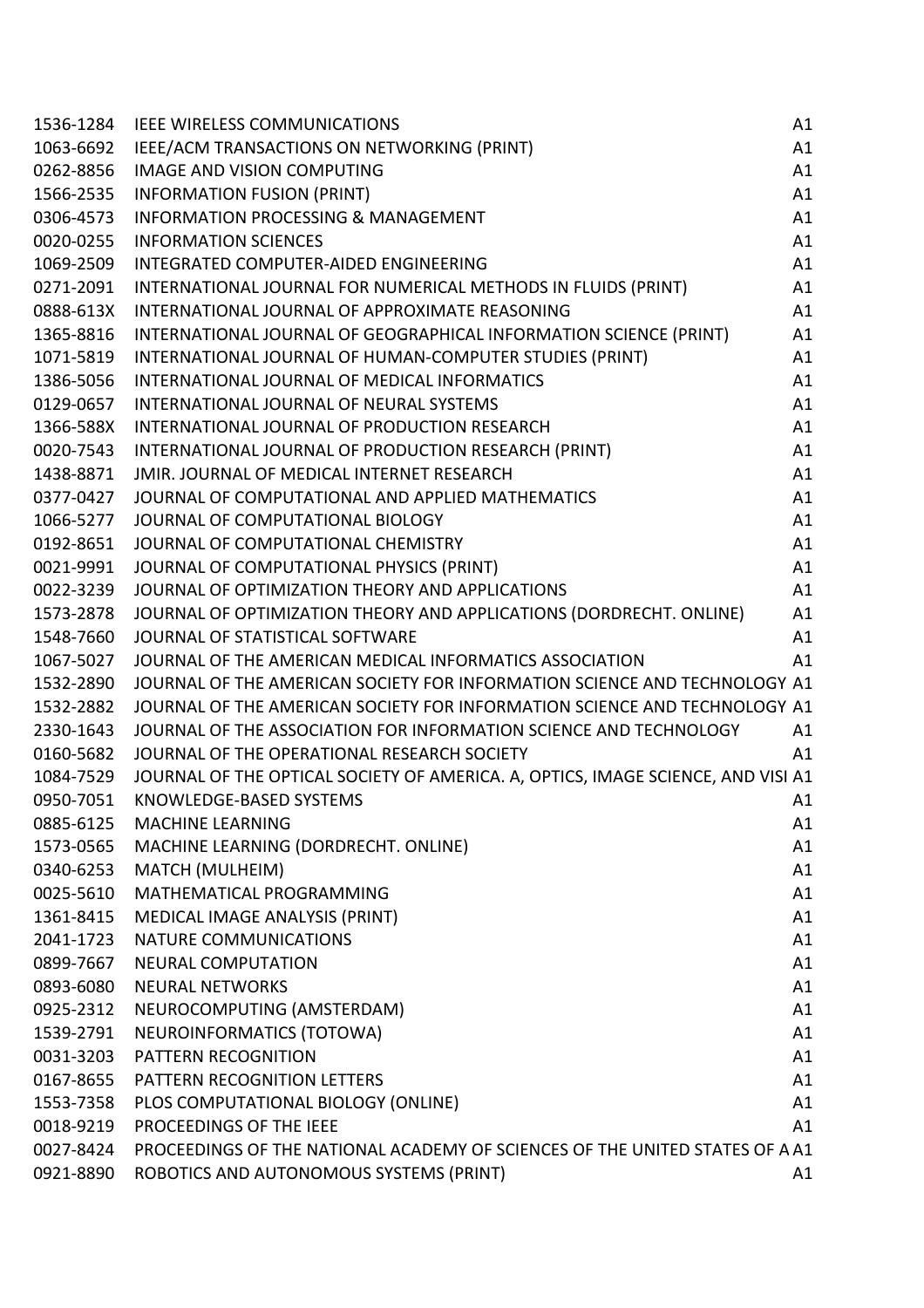| 2045-2322 | <b>SCIENTIFIC REPORTS</b>                                                   | A1 |
|-----------|-----------------------------------------------------------------------------|----|
|           | 2045-2322 SCIENTIFIC REPORTS                                                | A1 |
| 1588-2861 | <b>SCIENTOMETRICS (ONLINE)</b>                                              | A1 |
| 0138-9130 | <b>SCIENTOMETRICS (PRINT)</b>                                               | A1 |
| 1424-8220 | <b>SENSORS (BASEL)</b>                                                      | A1 |
| 0363-0129 | SIAM JOURNAL ON CONTROL AND OPTIMIZATION (PRINT)                            | A1 |
| 1095-7189 | SIAM JOURNAL ON OPTIMIZATION                                                | A1 |
| 1052-6234 | SIAM JOURNAL ON OPTIMIZATION (PRINT)                                        | A1 |
| 0036-1445 | SIAM REVIEW (PRINT)                                                         | A1 |
|           | 0163-5808 SIGMOD RECORD                                                     | A1 |
| 0165-1684 | SIGNAL PROCESSING (PRINT)                                                   | A1 |
| 1615-147X | STRUCTURAL AND MULTIDISCIPLINARY OPTIMIZATION (PRINT)                       | A1 |
| 2210-6502 | SWARM AND EVOLUTIONARY COMPUTATION                                          | A1 |
|           | 1076-9757 THE JOURNAL OF ARTIFICIAL INTELLIGENCE RESEARCH (PRINT)           | A1 |
| 0304-3975 | THEORETICAL COMPUTER SCIENCE                                                | A1 |
| 0734-2071 | ACM TRANSACTIONS ON COMPUTER SYSTEMS                                        | A2 |
| 1073-0516 | ACM TRANSACTIONS ON COMPUTER-HUMAN INTERACTION                              | A2 |
| 0362-5915 | ACM TRANSACTIONS ON DATABASE SYSTEMS                                        | A2 |
| 2157-6904 | ACM TRANSACTIONS ON INTELLIGENT SYSTEMS AND TECHNOLOGY                      | A2 |
| 0164-0925 | ACM TRANSACTIONS ON PROGRAMMING LANGUAGES AND SYSTEMS                       | A2 |
| 1049-331X | ACM TRANSACTIONS ON SOFTWARE ENGINEERING AND METHODOLOGY                    | A2 |
| 1570-8705 | AD HOC NETWORKS                                                             | A2 |
| 1862-5347 | ADVANCES IN DATA ANALYSIS AND CLASSIFICATION                                | A2 |
| 0965-9978 | ADVANCES IN ENGINEERING SOFTWARE                                            | A2 |
| 0965-9978 | ADVANCES IN ENGINEERING SOFTWARE                                            | A2 |
| 0178-4617 | ALGORITHMICA                                                                | A2 |
| 1432-0541 | ALGORITHMICA (NEW YORK. INTERNET)                                           | A2 |
|           | 0307-904X APPLIED MATHEMATICAL MODELLING                                    | A2 |
|           | 0168-9274 APPLIED NUMERICAL MATHEMATICS                                     | A2 |
|           | 0933-3657 ARTIFICIAL INTELLIGENCE IN MEDICINE (PRINT)                       | A2 |
| 0269-2821 | ARTIFICIAL INTELLIGENCE REVIEW                                              | A2 |
| 1573-7462 | ARTIFICIAL INTELLIGENCE REVIEW (DORDRECHT. ONLINE)                          | A2 |
| 1573-7454 | AUTONOMOUS AGENTS AND MULTI-AGENT SYSTEMS (DORDRECHT. ONLINE)               | A2 |
| 0144-929X | BEHAVIOUR & INFORMATION TECHNOLOGY (PRINT)                                  | A2 |
| 1756-0381 | <b>BIODATA MINING</b>                                                       | A2 |
| 0303-2647 | BIOSYSTEMS (AMSTERDAM. PRINT)                                               | A2 |
| 1472-6947 | BMC MEDICAL INFORMATICS AND DECISION MAKING (ONLINE)                        | A2 |
| 1866-9956 | <b>COGNITIVE COMPUTATION (PRINT)</b>                                        | A2 |
| 1476-9271 | COMPUTATIONAL BIOLOGY AND CHEMISTRY (PRINT)                                 | A2 |
| 0925-7721 | <b>COMPUTATIONAL GEOMETRY</b>                                               | A2 |
| 0891-2017 | <b>COMPUTATIONAL LINGUISTICS</b>                                            | A2 |
| 1530-9312 | COMPUTATIONAL LINGUISTICS - ASSOCIATION FOR COMPUTATIONAL LINGUISTICS (ONA2 |    |
| 0891-2017 | <b>COMPUTATIONAL LINGUISTICS (PRINT)</b>                                    | A2 |
| 0926-6003 | COMPUTATIONAL OPTIMIZATION AND APPLICATIONS                                 | A2 |
| 1573-2894 | COMPUTATIONAL OPTIMIZATION AND APPLICATIONS (DORDRECHT. ONLINE)             | A2 |
| 0167-9473 | COMPUTATIONAL STATISTICS & DATA ANALYSIS (PRINT)                            | A2 |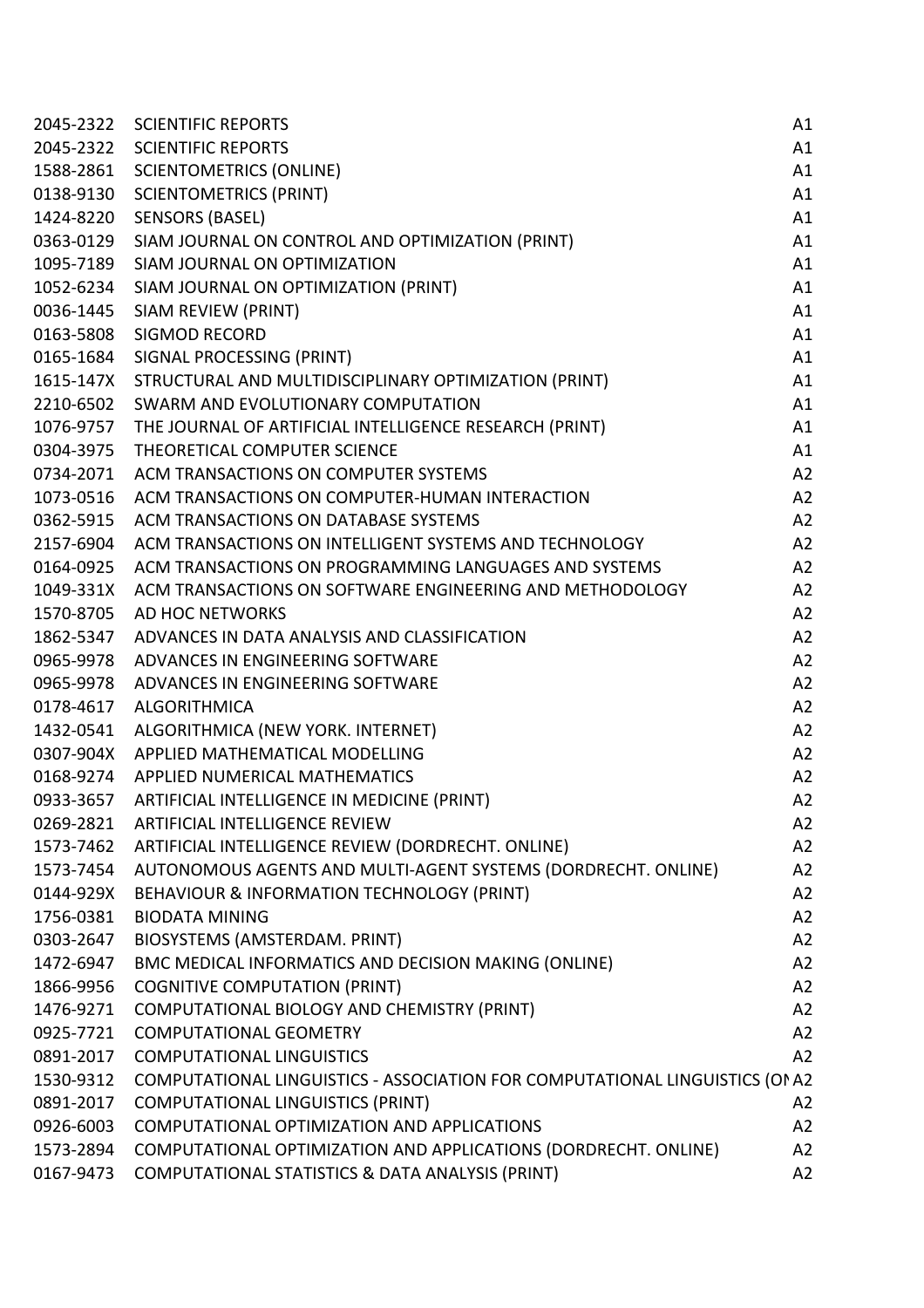| 0167-8396 | <b>COMPUTER AIDED GEOMETRIC DESIGN</b>                                     | A2 |
|-----------|----------------------------------------------------------------------------|----|
|           | 0140-3664 COMPUTER COMMUNICATIONS                                          | A2 |
|           | 1460-2067 COMPUTER JOURNAL (ONLINE)                                        | A2 |
|           | Oct-20 COMPUTER JOURNAL (PRINT)                                            | A2 |
| 0169-2607 | COMPUTER METHODS AND PROGRAMS IN BIOMEDICINE (PRINT)                       | A2 |
| 1526-1492 | <b>COMPUTER MODELING IN ENGINEERING &amp; SCIENCES</b>                     | A2 |
| 1526-1506 | COMPUTER MODELING IN ENGINEERING & SCIENCES                                | A2 |
| 0885-2308 | <b>COMPUTER SPEECH &amp; LANGUAGE (PRINT)</b>                              | A2 |
| 0925-9724 | <b>COMPUTER SUPPORTED COOPERATIVE WORK</b>                                 | A2 |
| 0895-6111 | COMPUTERIZED MEDICAL IMAGING AND GRAPHICS                                  | A2 |
| 0045-7930 | <b>COMPUTERS &amp; FLUIDS</b>                                              | A2 |
|           | 0097-8493 COMPUTERS & GRAPHICS                                             | A2 |
|           | 0167-4048 COMPUTERS & SECURITY                                             | A2 |
|           | 0168-1699 COMPUTERS AND ELECTRONICS IN AGRICULTURE                         | A2 |
|           | Oct-25 COMPUTERS IN BIOLOGY AND MEDICINE                                   | A2 |
|           | 0166-3615 COMPUTERS IN INDUSTRY                                            | A2 |
|           | 1521-9615 COMPUTING IN SCIENCE & ENGINEERING (PRINT)                       | A2 |
| 1532-0626 | <b>CONCURRENCY AND COMPUTATION</b>                                         | A2 |
| 1096-9128 | <b>CONCURRENCY AND COMPUTATION: PRACTICE &amp; EXPERIENCE</b>              | A2 |
| 1532-0634 | <b>CONCURRENY AND COMPUTATION (ONLINE)</b>                                 | A2 |
| 0169-023X | DATA & KNOWLEDGE ENGINEERING                                               | A2 |
| 0166-218X | DISCRETE APPLIED MATHEMATICS                                               | A2 |
| 0012-365X | <b>DISCRETE MATHEMATICS</b>                                                | A2 |
| 1574-9541 | <b>ECOLOGICAL INFORMATICS (PRINT)</b>                                      | A2 |
| 0952-1976 | ENGINEERING APPLICATIONS OF ARTIFICIAL INTELLIGENCE                        | A2 |
| 1751-7575 | <b>ENTERPRISE INFORMATION SYSTEMS (PRINT)</b>                              | A2 |
| 1396-0466 | FIRST MONDAY (ONLINE)                                                      | A2 |
| 1615-3375 | FOUNDATIONS OF COMPUTATIONAL MATHEMATICS (PRINT)                           | A2 |
| 0169-2968 | <b>FUNDAMENTA INFORMATICAE</b>                                             | A2 |
| 0167-739X | FUTURE GENERATION COMPUTER SYSTEMS                                         | A2 |
| 1524-0703 | <b>GRAPHICAL MODELS (PRINT)</b>                                            | A2 |
| 0272-1716 | <b>IEEE COMPUTER GRAPHICS AND APPLICATIONS</b>                             | A2 |
| 1545-598X | IEEE GEOSCIENCE AND REMOTE SENSING LETTERS (PRINT)                         | A2 |
| 1932-4553 | IEEE JOURNAL OF SELECTED TOPICS IN SIGNAL PROCESSING                       | A2 |
| 1070-986X | <b>IEEE MULTIMEDIA</b>                                                     | A2 |
| 1070-9932 | IEEE ROBOTICS & AUTOMATION MAGAZINE                                        | A2 |
| 1540-7993 | <b>IEEE SECURITY &amp; PRIVACY</b>                                         | A2 |
| 1530-437X | <b>IEEE SENSORS JOURNAL</b>                                                | A2 |
| 1932-8184 | <b>IEEE SYSTEMS JOURNAL</b>                                                | A2 |
|           | 1549-7747 IEEE TRANSACTIONS ON CIRCUITS AND SYSTEMS. II, EXPRESS BRIEFS    | A2 |
| 0018-9359 | IEEE TRANSACTIONS ON EDUCATION                                             | A2 |
| 0018-9391 | IEEE TRANSACTIONS ON ENGINEERING MANAGEMENT                                | A2 |
| 1556-6013 | <b>IEEE TRANSACTIONS ON INFORMATION FORENSICS AND SECURITY</b>             | A2 |
| 1536-125X | IEEE TRANSACTIONS ON NANOTECHNOLOGY                                        | A2 |
| 0018-9529 | <b>IEEE TRANSACTIONS ON RELIABILITY</b>                                    | A2 |
| 1545-5963 | IEEE/ACM TRANSACTIONS ON COMPUTATIONAL BIOLOGY AND BIOINFORMATICS (PRII A2 |    |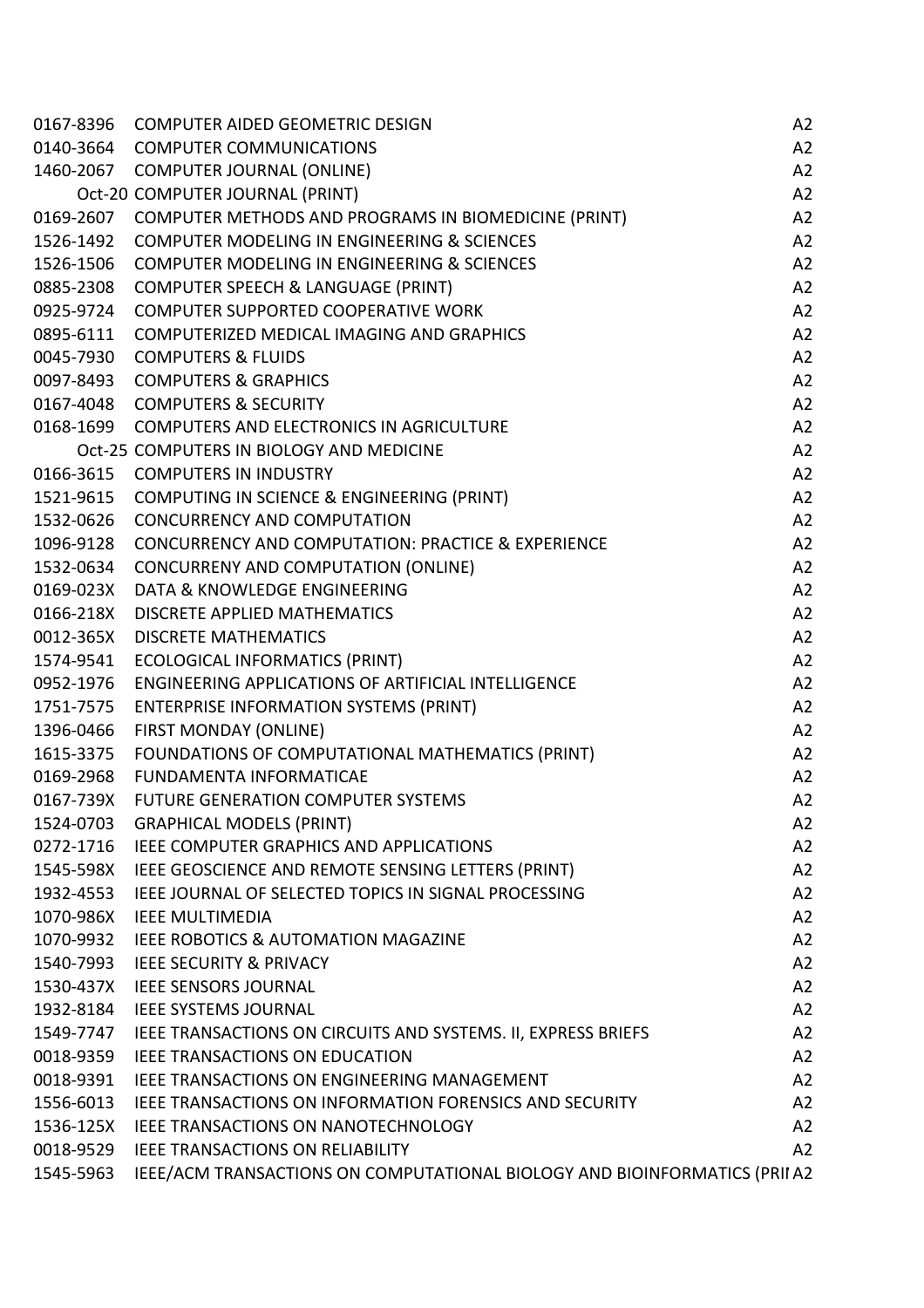| 0272-4979 | IMA JOURNAL OF NUMERICAL ANALYSIS                                          | A2 |
|-----------|----------------------------------------------------------------------------|----|
| 0890-5401 | INFORMATION AND COMPUTATION (PRINT)                                        | A2 |
| 0950-5849 | INFORMATION AND SOFTWARE TECHNOLOGY                                        | A2 |
| 1369-118X | INFORMATION, COMMUNICATION & SOCIETY                                       | A2 |
| 0020-0190 | INFORMATION PROCESSING LETTERS (PRINT)                                     | A2 |
| 0306-4379 | <b>INFORMATION SYSTEMS (OXFORD)</b>                                        | A2 |
| 1091-9856 | <b>INFORMS JOURNAL ON COMPUTING</b>                                        | A2 |
| 1526-5528 | INFORMS JOURNAL ON COMPUTING (ONLINE)                                      | A2 |
| 0953-5438 | <b>INTERACTING WITH COMPUTERS</b>                                          | A2 |
| 0884-8173 | INTERNATIONAL JOURNAL OF INTELLIGENT SYSTEMS                               | A2 |
| 0884-8173 | INTERNATIONAL JOURNAL OF INTELLIGENT SYSTEMS (PRINT)                       | A2 |
| 1464-5319 | INTERNATIONAL JOURNAL OF SYSTEMS SCIENCE (ONLINE)                          | A2 |
| 0218-4885 | INTERNATIONAL JOURNAL OF UNCERTAINTY, FUZZINESS AND KNOWLEDGE-BASED SYS A2 |    |
| 0969-6016 | INTERNATIONAL TRANSACTIONS IN OPERATIONAL RESEARCH                         | A2 |
| 1532-0464 | JOURNAL OF BIOMEDICAL INFORMATICS                                          | A2 |
| 1382-6905 | JOURNAL OF COMBINATORIAL OPTIMIZATION                                      | A2 |
| 1573-2886 | JOURNAL OF COMBINATORIAL OPTIMIZATION (DORDRECHT. ONLINE)                  | A2 |
| 0095-8956 | JOURNAL OF COMBINATORIAL THEORY. SERIES B (PRINT)                          | A2 |
| 1546-1955 | JOURNAL OF COMPUTATIONAL AND THEORETICAL NANOSCIENCE                       | A2 |
| 1090-2724 | JOURNAL OF COMPUTER AND SYSTEM SCIENCES (ONLINE)                           | A2 |
| 0022-0000 | JOURNAL OF COMPUTER AND SYSTEM SCIENCES (PRINT)                            | A2 |
| 1017-9909 | JOURNAL OF ELECTRONIC IMAGING                                              | A2 |
| 1560-229X | JOURNAL OF ELECTRONIC IMAGING (ONLINE)                                     | A2 |
| 1017-9909 | JOURNAL OF ELECTRONIC IMAGING (SPRINGFIELD)                                | A2 |
| 1556-4959 | JOURNAL OF FIELD ROBOTICS                                                  | A2 |
| 0925-5001 | JOURNAL OF GLOBAL OPTIMIZATION                                             | A2 |
| 1573-2916 | JOURNAL OF GLOBAL OPTIMIZATION (DORDRECHT. ONLINE)                         | A2 |
|           | 1381-1231 JOURNAL OF HEURISTICS                                            | A2 |
| 1572-9397 | JOURNAL OF HEURISTICS (DORDRECHT. ONLINE)                                  | A2 |
| 0165-5515 | JOURNAL OF INFORMATION SCIENCE                                             | A2 |
| 1751-1577 | JOURNAL OF INFORMATRICS                                                    | A2 |
|           | 0955-792X JOURNAL OF LOGIC AND COMPUTATION                                 | A2 |
| 1465-363X | JOURNAL OF LOGIC AND COMPUTATION                                           | A2 |
|           | 0955-792X JOURNAL OF LOGIC AND COMPUTATION (PRINT)                         | A2 |
| 0924-9907 | JOURNAL OF MATHEMATICAL IMAGING AND VISION                                 | A2 |
| 1573-7683 | JOURNAL OF MATHEMATICAL IMAGING AND VISION (DORDRECHT. ONLINE)             | A2 |
| 1610-2940 | JOURNAL OF MOLECULAR MODELING (PRINT)                                      | A2 |
| 1084-8045 | JOURNAL OF NETWORK AND COMPUTER APPLICATIONS                               | A2 |
| 1095-8592 | JOURNAL OF NETWORK AND COMPUTER APPLICATIONS (ONLINE)                      | A2 |
| 1943-0620 | JOURNAL OF OPTICAL COMMUNICATIONS AND NETWORKING (PRINT)                   | A2 |
| 1096-0848 | JOURNAL OF PARALLEL AND DISTRIBUTED COMPUTING                              | A2 |
| 0743-7315 | JOURNAL OF PARALLEL AND DISTRIBUTED COMPUTING                              | A2 |
| 0743-7315 | JOURNAL OF PARALLEL AND DISTRIBUTED COMPUTING (PRINT)                      | A2 |
| 1094-6136 | JOURNAL OF SCHEDULING                                                      | A2 |
| 0963-8687 | JOURNAL OF STRATEGIC INFORMATION SYSTEMS                                   | A2 |
|           | 1047-3203 JOURNAL OF VISUAL COMMUNICATION AND IMAGE REPRESENTATION (PRINT) | A2 |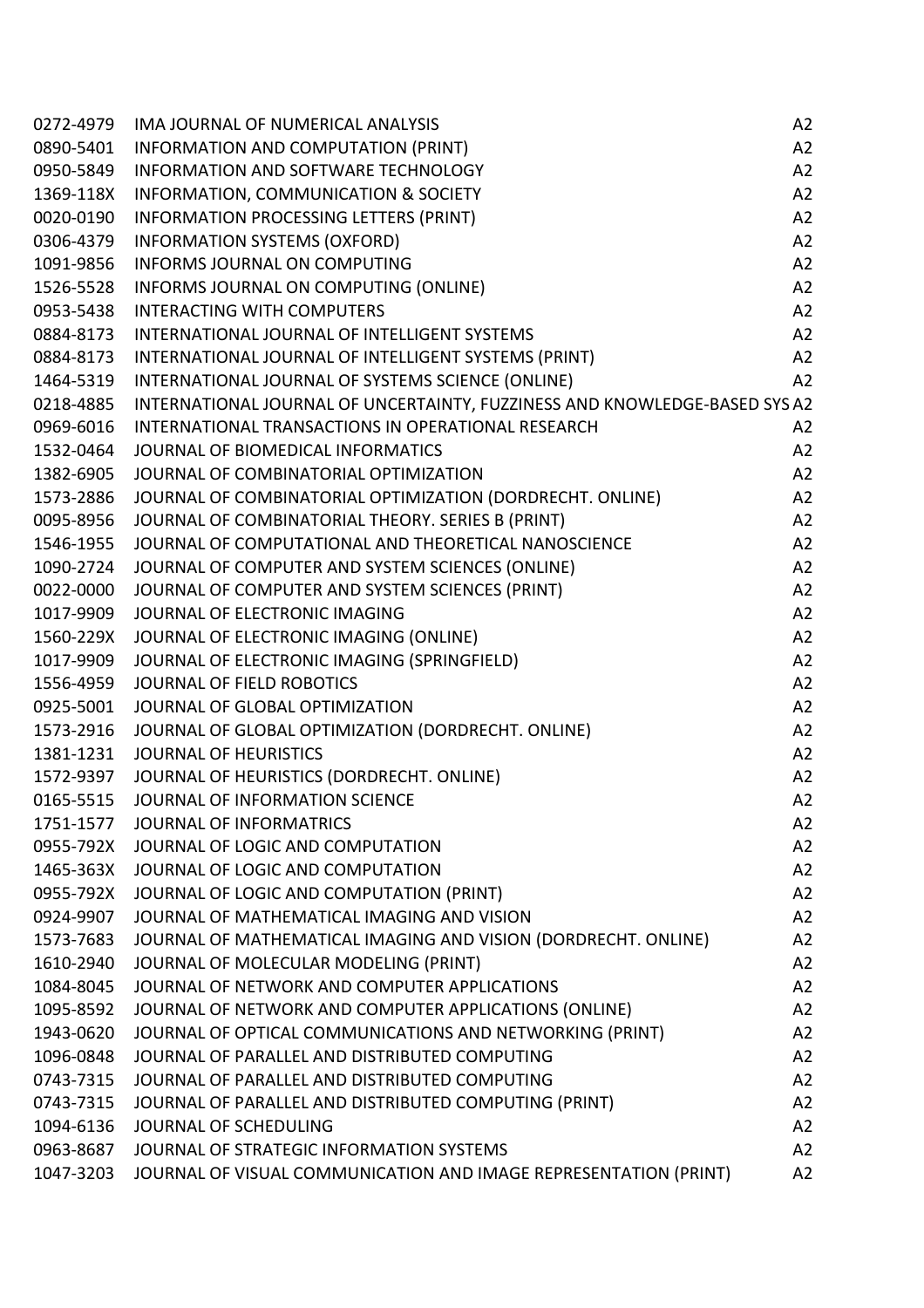| 1570-8268 | JOURNAL OF WEB SEMANTICS                                             | A <sub>2</sub> |
|-----------|----------------------------------------------------------------------|----------------|
| 1383-469X | JOURNAL ON SPECIAL TOPICS IN MOBILE NETWORKS AND APPLICATIONS        | A2             |
| 0219-3116 | KNOWLEDGE AND INFORMATION SYSTEMS (ELECTRONIC RESOURCE)              | A <sub>2</sub> |
| 0219-1377 | KNOWLEDGE AND INFORMATION SYSTEMS (PRINT)                            | A2             |
| 0169-0965 | LANGUAGE AND COGNITIVE PROCESSES (PRINT)                             | A2             |
| 0895-7177 | MATHEMATICAL AND COMPUTER MODELLING                                  | A2             |
| 0378-4754 | MATHEMATICS AND COMPUTERS IN SIMULATION (PRINT)                      | A <sub>2</sub> |
| 1526-5471 | MATHEMATICS OF OPERATIONS RESEARCH (ONLINE)                          | A2             |
| 0957-4158 | <b>MECHATRONICS (OXFORD)</b>                                         | A2             |
| 0026-2714 | MICROELECTRONICS AND RELIABILITY                                     | A2             |
| 0959-8324 | MICROELECTRONICS JOURNAL                                             | A2             |
| 0026-2692 | MICROELECTRONICS JOURNAL                                             | A2             |
| 1572-8153 | <b>MOBILE NETWORKS AND APPLICATIONS</b>                              | A2             |
| 1370-4621 | NEURAL PROCESSING LETTERS                                            | A2             |
| 1017-1398 | <b>NUMERICAL ALGORITHMS</b>                                          | A2             |
| 0029-599X | NUMERISCHE MATHEMATIK                                                | A2             |
| 0167-6377 | <b>OPERATIONS RESEARCH LETTERS</b>                                   | A2             |
| 1862-4472 | <b>OPTIMIZATION LETTERS (PRINT)</b>                                  | A2             |
| 1055-6788 | OPTIMIZATION METHODS & SOFTWARE (PRINT)                              | A2             |
| 0171-6468 | OR-SPEKTRUM                                                          | A2             |
| 0167-8191 | PARALLEL COMPUTING                                                   | A2             |
| 0166-5316 | PERFORMANCE EVALUATION                                               | A2             |
| 1617-4909 | PERSONAL AND UBIQUITOUS COMPUTING (PRINT)                            | A2             |
| 1574-1192 | PERVASIVE AND MOBILE COMPUTING (PRINT)                               | A2             |
| 1054-7460 | PRESENCE (CAMBRIDGE, MASS.)                                          | A2             |
| 1042-9832 | RANDOM STRUCTURES & ALGORITHMS (PRINT)                               | A2             |
| 0263-5747 | ROBOTICA (CAMBRIDGE. PRINT)                                          | A2             |
| 0736-5845 | ROBOTICS AND COMPUTER-INTEGRATED MANUFACTURING                       | A2             |
| 0167-6423 | SCIENCE OF COMPUTER PROGRAMMING (PRINT)                              | A <sub>2</sub> |
| 0895-4801 | SIAM JOURNAL ON DISCRETE MATHEMATICS (PRINT)                         | A2             |
| 0923-5965 | SIGNAL PROCESSING. IMAGE COMMUNICATION                               | A <sub>2</sub> |
| 1433-7479 | <b>SOFT COMPUTING</b>                                                | A2             |
| 1432-7643 | SOFT COMPUTING (BERLIN. PRINT)                                       | A <sub>2</sub> |
| 1432-7643 | SOFT COMPUTING (HEIDELBERG)                                          | A2             |
| 0038-0644 | SOFTWARE, PRACTICE & EXPERIENCE (PRINT)                              | A2             |
| 1097-024X | SOFTWARE: PRACTICE AND EXPERIENCE                                    | A2             |
| 1935-3812 | <b>SWARM INTELLIGENCE</b>                                            | A2             |
| 0736-5853 | <b>TELEMATICS AND INFORMATICS</b>                                    | A2             |
| 1530-5627 | TELEMEDICINE JOURNAL AND E-HEALTH                                    | A2             |
| 0164-1212 | THE JOURNAL OF SYSTEMS AND SOFTWARE                                  | A2             |
| 0178-2789 | THE VISUAL COMPUTER                                                  | A2             |
| 1432-2315 | THE VISUAL COMPUTER (INTERNET)                                       | A2             |
| 1066-8888 | THE VLDB JOURNAL                                                     | A2             |
| 1471-0684 | THEORY AND PRACTICE OF LOGIC PROGRAMMING                             | A2             |
| 1475-3081 | THEORY AND PRACTICE OF LOGIC PROGRAMMING (ONLINE)                    | A2             |
| 1942-4787 | WILEY INTERDISCIPLINARY REVIEWS: DATA MINING AND KNOWLEDGE DISCOVERY | A2             |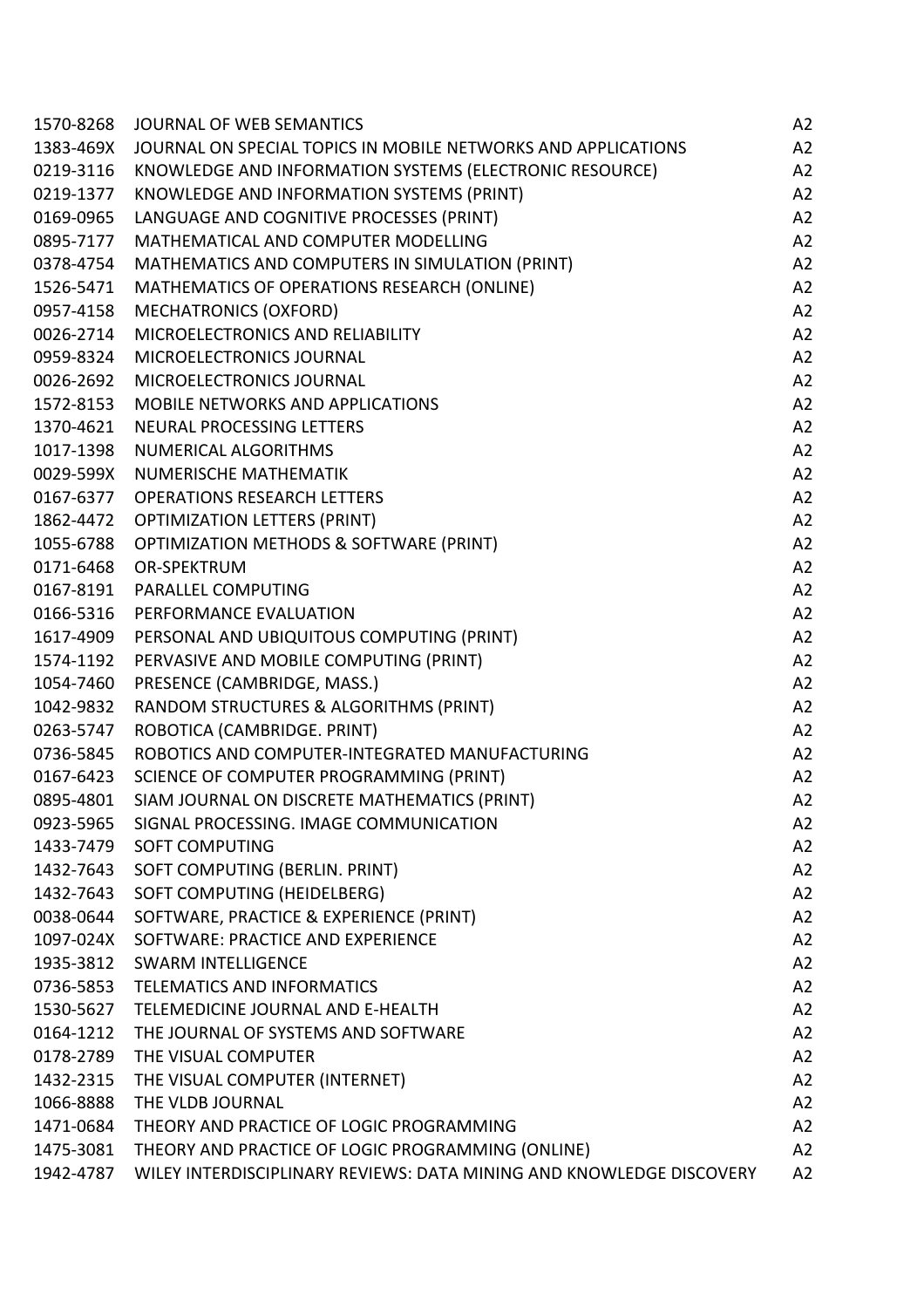| 1530-8677 | WIRELESS COMMUNICATIONS AND MOBILE COMPUTING                                        | A2        |
|-----------|-------------------------------------------------------------------------------------|-----------|
| 1022-0038 | <b>WIRELESS NETWORKS</b>                                                            | A2        |
| 1572-8196 | <b>WIRELESS NETWORKS (ONLINE)</b>                                                   | A2        |
| 1084-6654 | ACM JOURNAL OF EXPERIMENTAL ALGORITHMICS                                            | <b>B1</b> |
| 1550-4832 | ACM JOURNAL ON EMERGING TECHNOLOGIES IN COMPUTING SYSTEMS                           | <b>B1</b> |
| 1936-7228 | ACM TRANSACTIONS ON ACCESSIBLE COMPUTING (TACCESS)                                  | <b>B1</b> |
| 1549-6325 | ACM TRANSACTIONS ON ALGORITHMS                                                      | <b>B1</b> |
| 1544-3566 | ACM TRANSACTIONS ON ARCHITECTURE AND CODE OPTIMIZATION                              | <b>B1</b> |
| 1556-4665 | ACM TRANSACTIONS ON AUTONOMOUS AND ADAPTIVE SYSTEMS                                 | <b>B1</b> |
| 1084-4309 | ACM TRANSACTIONS ON DESIGN AUTOMATION OF ELECTRONIC SYSTEMS                         | <b>B1</b> |
| 1539-9087 | ACM TRANSACTIONS ON EMBEDDED COMPUTING SYSTEMS                                      | <b>B1</b> |
| 1533-5399 | ACM TRANSACTIONS ON INTERNET TECHNOLOGY                                             | <b>B1</b> |
| 1556-4681 | ACM TRANSACTIONS ON KNOWLEDGE DISCOVERY FROM DATA                                   | <b>B1</b> |
| 1049-3301 | ACM TRANSACTIONS ON MODELING AND COMPUTER SIMULATION                                | <b>B1</b> |
| 1551-6857 | ACM TRANSACTIONS ON MULTIMEDIA COMPUTING COMMUNICATIONS AND APPLICA B1              |           |
| 1936-7406 | ACM TRANSACTIONS ON RECONFIGURABLE TECHNOLOGY AND SYSTEMS                           | <b>B1</b> |
| 1550-4859 | ACM TRANSACTIONS ON SENSOR NETWORKS                                                 | <b>B1</b> |
| 1559-1131 | ACM TRANSACTIONS ON THE WEB                                                         | <b>B1</b> |
| 0219-5259 | ADVANCES IN COMPLEX SYSTEMS                                                         | <b>B1</b> |
| 1019-7168 | ADVANCES IN COMPUTATIONAL MATHEMATICS                                               | <b>B1</b> |
| 1582-7445 | ADVANCES IN ELECTRICAL AND COMPUTER ENGINEERING (PRINT)                             | <b>B1</b> |
| 0951-5666 | AI & SOCIETY                                                                        | <b>B1</b> |
| 0921-7126 | AI COMMUNICATIONS                                                                   | <b>B1</b> |
|           | 1748-7188 ALGORITHMS FOR MOLECULAR BIOLOGY                                          | <b>B1</b> |
|           | 1678-2690 ANAIS DA ACADEMIA BRASILEIRA DE CIÊNCIAS (ONLINE)                         | <b>B1</b> |
|           | 0925-1030 ANALOG INTEGRATED CIRCUITS AND SIGNAL PROCESSING                          | <b>B1</b> |
| 1573-1979 | ANALOG INTEGRATED CIRCUITS AND SIGNAL PROCESSING (DORDRECHT. ONLINE)                | <b>B1</b> |
|           | Mar-70 ANALYTICA CHIMICA ACTA (PRINT)                                               | <b>B1</b> |
|           | Mar-47 ANNALES DES TELECOMMUNICATIONS                                               | <b>B1</b> |
|           | 1012-2443 ANNALS OF MATHEMATICS AND ARTIFICIAL INTELLIGENCE                         | <b>B1</b> |
|           | 1432-0622 APPLICABLE ALGEBRA IN ENGINEERING, COMMUNICATION AND COMPUTING (INTERN B1 |           |
|           | 0883-9514 APPLIED ARTIFICIAL INTELLIGENCE                                           | <b>B1</b> |
|           | 1869-0327 APPLIED CLINICAL INFORMATICS                                              | <b>B1</b> |
|           | 0306-2619 APPLIED ENERGY                                                            | <b>B1</b> |
|           | 0924-669X APPLIED INTELLIGENCE (BOSTON)                                             | <b>B1</b> |
|           | 1573-7497 APPLIED INTELLIGENCE (DORDRECHT. ONLINE)                                  | <b>B1</b> |
|           | 0095-4616 APPLIED MATHEMATICS & OPTIMIZATION                                        | <b>B1</b> |
|           | 1570-5838 APPLIED ONTOLOGY                                                          | <b>B1</b> |
|           | 1875-8533 APPLIED ONTOLOGY (ONLINE)                                                 | <b>B1</b> |
|           | 0381-7032 ARS COMBINATORIA                                                          | <b>B1</b> |
|           | 0924-8463 ARTIFICIAL INTELLIGENCE AND LAW (DORDRECHT. PRINT)                        | <b>B1</b> |
|           | 1064-5462 ARTIFICIAL LIFE                                                           | <b>B1</b> |
|           | 0928-8910 AUTOMATED SOFTWARE ENGINEERING                                            | <b>B1</b> |
|           | <b>Jun-35 BIT NUMERICAL MATHEMATICS</b>                                             | <b>B1</b> |
|           | 1863-2653 BRAIN STRUCTURE & FUNCTION (PRINT)                                        | <b>B1</b> |
|           | 1463-7154 BUSINESS PROCESS MANAGEMENT JOURNAL                                       | <b>B1</b> |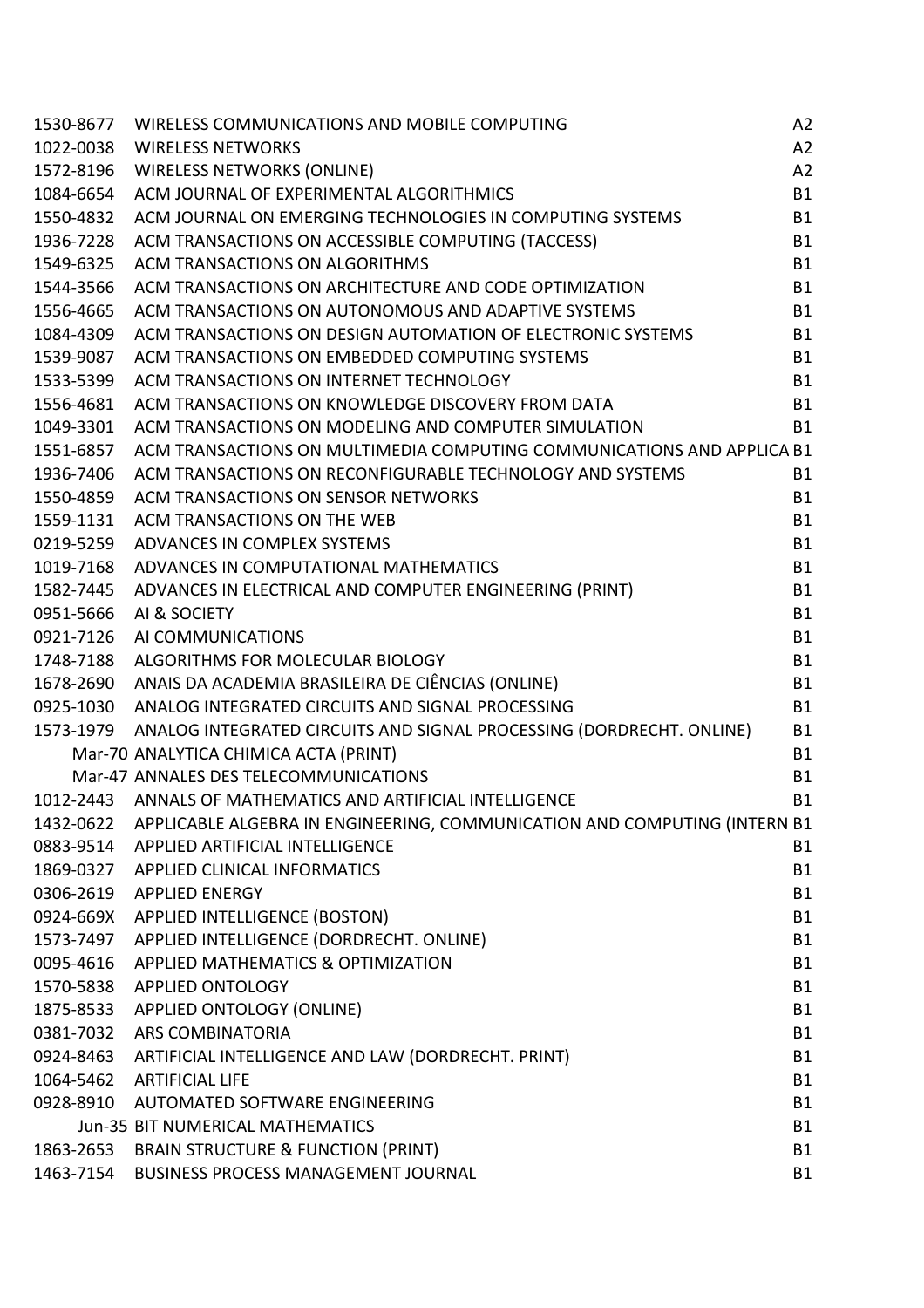| 1176-9351 | <b>CANCER INFORMATICS</b>                                       | <b>B1</b> |
|-----------|-----------------------------------------------------------------|-----------|
| 1386-7857 | <b>CLUSTER COMPUTING</b>                                        | <b>B1</b> |
| 1435-5558 | <b>COGNITION, TECHNOLOGY &amp; WORK (PRINT)</b>                 | <b>B1</b> |
| 1612-4782 | <b>COGNITIVE PROCESSING (PRINT)</b>                             | <b>B1</b> |
| 1389-0417 | <b>COGNITIVE SYSTEMS RESEARCH</b>                               | <b>B1</b> |
| 0963-5483 | COMBINATORICS, PROBABILITY & COMPUTING (PRINT)                  | <b>B1</b> |
| 0361-0918 | <b>COMMUNICATIONS IN STATISTICS. SIMULATION AND COMPUTATION</b> | <b>B1</b> |
| 1532-4141 | COMMUNICATIONS IN STATISTICS. SIMULATION AND COMPUTATION,       | <b>B1</b> |
| 0263-8223 | <b>COMPOSITE STRUCTURES</b>                                     | <b>B1</b> |
| 1359-8368 | <b>COMPOSITES. PART B, ENGINEERING</b>                          | <b>B1</b> |
| 0101-8205 | COMPUTATIONAL & APPLIED MATHEMATICS                             | <b>B1</b> |
| 1807-0302 | COMPUTATIONAL & APPLIED MATHEMATICS                             | <b>B1</b> |
| 2238-3603 | COMPUTATIONAL AND APPLIED MATHEMATICS                           | <b>B1</b> |
| 1381-298X | COMPUTATIONAL AND MATHEMATICAL ORGANIZATION THEORY              | <b>B1</b> |
| 0824-7935 | <b>COMPUTATIONAL INTELLIGENCE</b>                               | <b>B1</b> |
| 1687-5265 | COMPUTATIONAL INTELLIGENCE AND NEUROSCIENCE                     | <b>B1</b> |
| 1467-8640 | COMPUTATIONAL INTELLIGENCE (ONLINE)                             | <b>B1</b> |
| 1749-4680 | <b>COMPUTATIONAL SCIENCE &amp; DISCOVERY</b>                    | <b>B1</b> |
| 0943-4062 | COMPUTATIONAL STATISTICS (ZEITSCHRIFT)                          | <b>B1</b> |
| 1061-3773 | COMPUTER APPLICATIONS IN ENGINEERING EDUCATION                  | <b>B1</b> |
| 0146-4833 | <b>COMPUTER COMMUNICATION REVIEW</b>                            | <b>B1</b> |
| 1477-8424 | COMPUTER LANGUAGES, SYSTEMS & STRUCTURES                        | <b>B1</b> |
| 0920-5489 | <b>COMPUTER STANDARDS &amp; INTERFACES</b>                      | <b>B1</b> |
| 0267-6192 | COMPUTER SYSTEMS SCIENCE AND ENGINEERING                        | <b>B1</b> |
| 0045-7906 | COMPUTERS & ELECTRICAL ENGINEERING                              | <b>B1</b> |
| 1544-3574 | <b>COMPUTERS IN ENTERTAINMENT</b>                               | <b>B1</b> |
| 1544-3574 | <b>COMPUTERS IN ENTERTAINMENT (CIE)</b>                         | <b>B1</b> |
| 1335-9150 | <b>COMPUTING AND INFORMATICS</b>                                | <b>B1</b> |
| 1436-5057 | <b>COMPUTING (WIEN. INTERNET)</b>                               | <b>B1</b> |
| 0010-485X | COMPUTING (WIEN. PRINT)                                         | <b>B1</b> |
| 0324-8569 | <b>CONTROL AND CYBERNETICS</b>                                  | <b>B1</b> |
| 0010-938X | <b>CORROSION SCIENCE</b>                                        | <b>B1</b> |
| 0929-5585 | DESIGN AUTOMATION FOR EMBEDDED SYSTEMS                          | <b>B1</b> |
| 1572-8080 | DESIGN AUTOMATION FOR EMBEDDED SYSTEMS (DORDRECHT. ONLINE)      | <b>B1</b> |
| 1051-2004 | DIGITAL SIGNAL PROCESSING (PRINT)                               | <b>B1</b> |
| 1432-0444 | DISCRETE AND COMPUTATIONAL GEOMETRY (INTERNET)                  | <b>B1</b> |
| 1365-8050 | DISCRETE MATHEMATICS AND THEORETICAL COMPUTER SCIENCE (ONLINE)  | <b>B1</b> |
| 1572-5286 | <b>DISCRETE OPTIMIZATION</b>                                    | <b>B1</b> |
| 0926-8782 | DISTRIBUTED AND PARALLEL DATABASES                              | <b>B1</b> |
| 1573-7578 | DISTRIBUTED AND PARALLEL DATABASES (DORDRECHT. ONLINE)          | <b>B1</b> |
| 1082-9873 | <b>D-LIB MAGAZINE</b>                                           | <b>B1</b> |
| 1865-0481 | <b>EARTH SCIENCE INFORMATICS (INTERNET)</b>                     | <b>B1</b> |
| 1865-0473 | <b>EARTH SCIENCE INFORMATICS (PRINT)</b>                        | <b>B1</b> |
| 0013-4686 | ELECTROCHIMICA ACTA                                             | <b>B1</b> |
| 1382-3256 | <b>EMPIRICAL SOFTWARE ENGINEERING</b>                           | <b>B1</b> |
| 1573-7616 | EMPIRICAL SOFTWARE ENGINEERING (DORDRECHT. ONLINE)              | <b>B1</b> |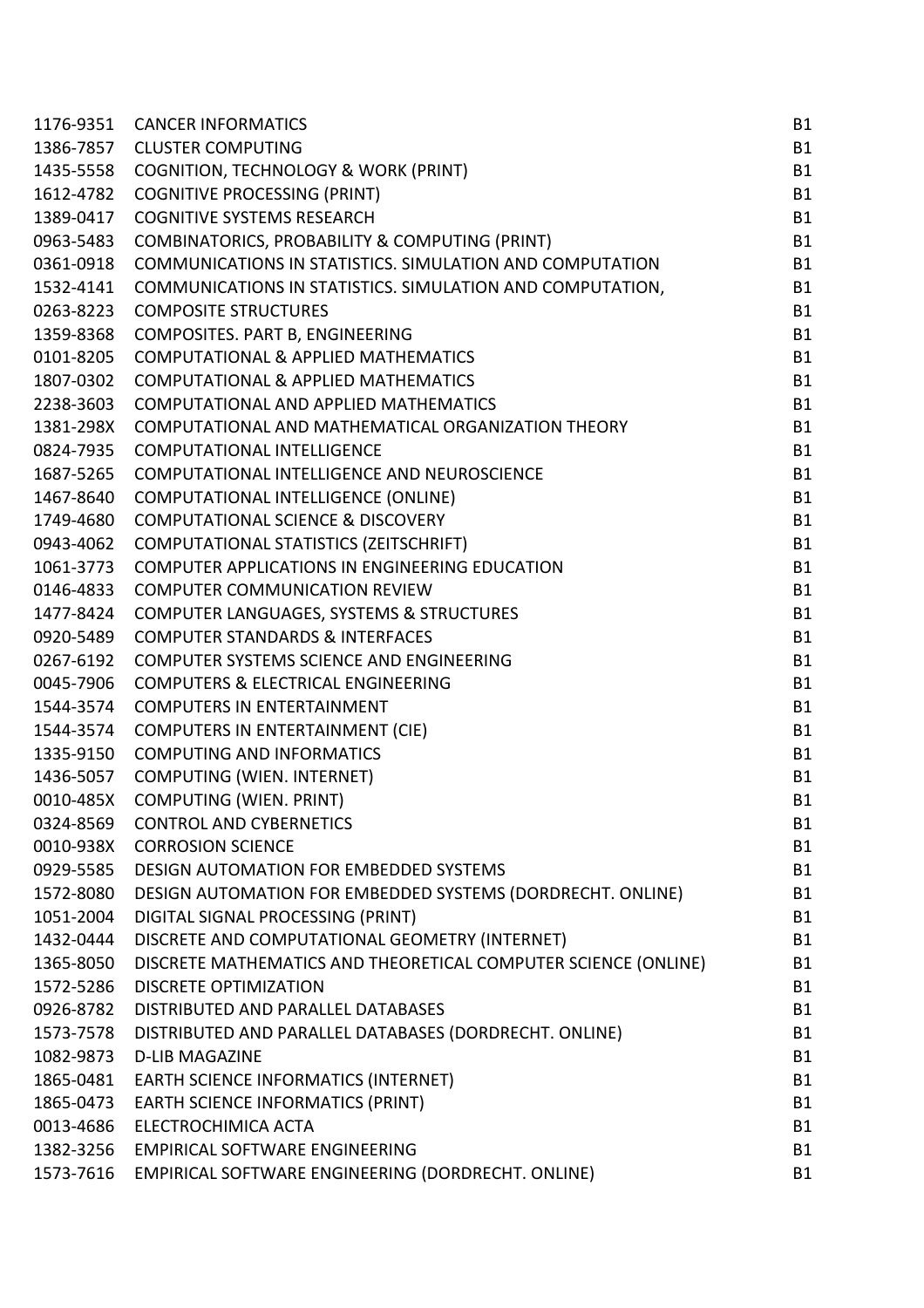| 0360-5442 | <b>ENERGY (OXFORD)</b>                                                   | <b>B1</b> |
|-----------|--------------------------------------------------------------------------|-----------|
| 0177-0667 | <b>ENGINEERING WITH COMPUTERS</b>                                        | <b>B1</b> |
|           | 1875-9521 ENTERTAINMENT COMPUTING                                        | <b>B1</b> |
| 2193-1127 | <b>EPJ DATA SCIENCE</b>                                                  | <b>B1</b> |
| 1687-1499 | <b>EURASIP J WIREL COMM</b>                                              | <b>B1</b> |
|           | 1687-6180 EURASIP JOURNAL ON ADVANCES IN SIGNAL PROCESSING (ONLINE)      | <b>B1</b> |
|           | 1687-4714 EURASIP JOURNAL ON AUDIO, SPEECH AND MUSIC PROCESSING (PRINT)  | <b>B1</b> |
| 1687-5176 | EURASIP JOURNAL ON IMAGE AND VIDEO PROCESSING (PRINT)                    | <b>B1</b> |
| 1687-1499 | EURASIP JOURNAL ON WIRELESS COMMUNICATIONS AND NETWORKING                | <b>B1</b> |
| 0195-6698 | EUROPEAN JOURNAL OF COMBINATORICS (PRINT)                                | <b>B1</b> |
| 1864-5909 | EVOLUTIONARY INTELLIGENCE (PRINT)                                        | <b>B1</b> |
| 0934-5043 | FORMAL ASPECTS OF COMPUTING                                              | <b>B1</b> |
|           | 1433-299X FORMAL ASPECTS OF COMPUTING (INTERNET)                         | <b>B1</b> |
| 1551-3955 | FOUNDATIONS AND TRENDS IN HUMAN-COMPUTER INTERACTION (PRINT)             | <b>B1</b> |
| 1554-0669 | FOUNDATIONS AND TRENDS IN INFORMATION RETRIEVAL                          | <b>B1</b> |
| 1389-2576 | <b>GENETIC PROGRAMMING AND EVOLVABLE MACHINES</b>                        | <b>B1</b> |
| 1389-2576 | <b>GENETIC PROGRAMMING AND EVOLVABLE MACHINES</b>                        | <b>B1</b> |
|           | 1384-6175 GEOINFORMATICA (DORDRECHT)                                     | <b>B1</b> |
|           | 1573-7624 GEOINFORMATICA (DORDRECHT. ONLINE)                             | <b>B1</b> |
| 2047-217X | <b>GIGASCIENCE (ONLINE)</b>                                              | <b>B1</b> |
| 0911-0119 | <b>GRAPHS AND COMBINATORICS</b>                                          | <b>B1</b> |
|           | 1058-6180 IEEE ANNALS OF THE HISTORY OF COMPUTING                        | <b>B1</b> |
|           | 1932-4537 IEEE ETRANSACTIONS ON NETWORK AND SERVICE MANAGEMENT           | <b>B1</b> |
| 1545-5971 | IEEE TRANSACTIONS ON DEPENDABLE AND SECURE COMPUTING                     | <b>B1</b> |
| 2168-2216 | IEEE TRANSACTIONS ON SYSTEMS, MAN, AND CYBERNETICS: SYSTEMS              | <b>B1</b> |
| 2162-2337 | IEEE WIRELESS COMMUNICATIONS LETTERS                                     | <b>B1</b> |
| 2329-9290 | IEEE/ACM TRANSACTIONS ON AUDIO, SPEECH AND LANGUAGE PROCESSING           | <b>B1</b> |
| 0916-8508 | IEICE TRANSACTIONS ON FUNDAMENTALS OF ELECTRONICS, COMMUNICATIONS AND B1 |           |
| 0916-8532 | IEICE TRANSACTIONS ON INFORMATION AND SYSTEMS                            | <b>B1</b> |
| 2047-4938 | <b>IET BIOMETRICS</b>                                                    | <b>B1</b> |
| 1751-858X | IET CIRCUITS, DEVICES & SYSTEMS (PRINT)                                  | <b>B1</b> |
| 1751-8601 | IET COMPUTERS & DIGITAL TECHNIQUES (PRINT)                               | <b>B1</b> |
| 1751-9659 | IET IMAGE PROCESSING (PRINT)                                             | <b>B1</b> |
| 1751-8814 | <b>IET SOFTWARE (ONLINE)</b>                                             | <b>B1</b> |
| 1751-8806 | <b>IET SOFTWARE (PRINT)</b>                                              | <b>B1</b> |
| 1648-5831 | <b>INFORMATICS IN EDUCATION</b>                                          | <b>B1</b> |
| 1386-4564 | INFORMATION RETRIEVAL (BOSTON)                                           | <b>B1</b> |
| 1387-3326 | <b>INFORMATION SYSTEMS FRONTIERS (PRINT)</b>                             | <b>B1</b> |
| 1473-8716 | INFORMATION VISUALIZATION (PRINT)                                        | <b>B1</b> |
| 0988-3754 | INFORMATIQUE THÉORIQUE ET APPLICATIONS (IMPRIMÉ)                         | <b>B1</b> |
| 1614-5046 | INNOVATIONS IN SYSTEMS AND SOFTWARE ENGINEERING (PRINT)                  | <b>B1</b> |
| 0167-9260 | INTEGRATION (AMSTERDAM. PRINT)                                           | <b>B1</b> |
| 1079-8587 | INTELLIGENT AUTOMATION AND SOFT COMPUTING                                | <b>B1</b> |
| 1088-467X | INTELLIGENT DATA ANALYSIS (PRINT)                                        | <b>B1</b> |
| 1072-5520 | INTERACTIONS (NEW YORK, N.Y.)                                            | <b>B1</b> |
| 1729-8806 | INTERNATIONAL JOURNAL OF ADVANCED ROBOTIC SYSTEMS (PRINT)                | <b>B1</b> |
|           |                                                                          |           |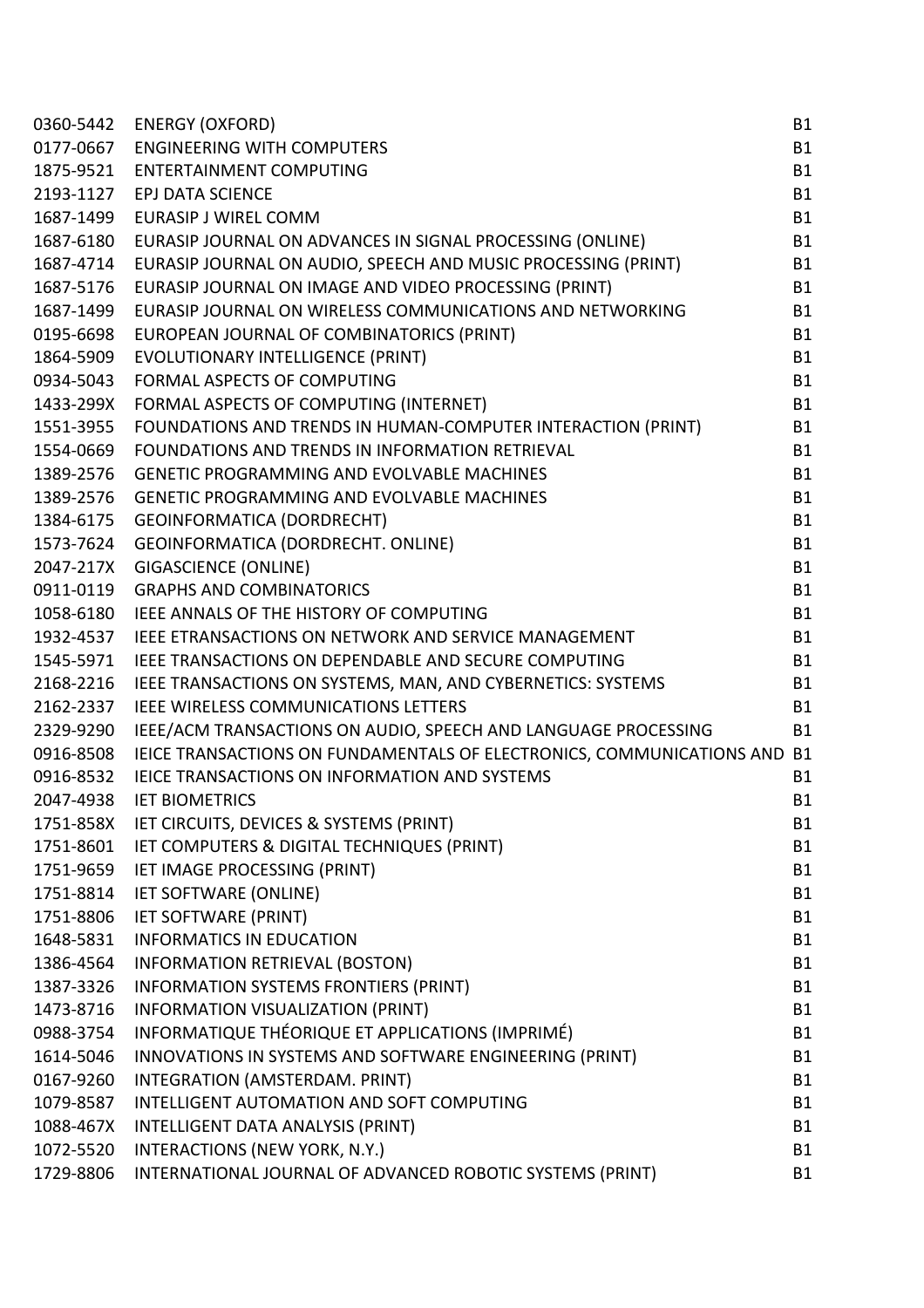| 1560-4292 | INTERNATIONAL JOURNAL OF ARTIFICIAL INTELLIGENCE IN EDUCATION (PRINT)        | <b>B1</b> |
|-----------|------------------------------------------------------------------------------|-----------|
| 1744-5493 | INTERNATIONAL JOURNAL OF BIOINFORMATICS RESEARCH AND APPLICATIONS (ONLIN B1  |           |
| 1744-5485 | INTERNATIONAL JOURNAL OF BIOINFORMATICS RESEARCH AND APPLICATIONS (PRINT B1  |           |
| 1758-0374 | INTERNATIONAL JOURNAL OF BIO-INSPIRED COMPUTATION (ONLINE)                   | <b>B1</b> |
| 1746-0972 | INTERNATIONAL JOURNAL OF BUSINESS INFORMATION SYSTEMS (PRINT)                | <b>B1</b> |
| 1743-8187 | INTERNATIONAL JOURNAL OF BUSINESS INTELLIGENCE AND DATA MINING               | <b>B1</b> |
| 1741-8763 | INTERNATIONAL JOURNAL OF BUSINESS PROCESS INTEGRATION AND MANAGEMENT (B1     |           |
| 1099-1131 | INTERNATIONAL JOURNAL OF COMMUNICATION SYSTEMS                               | <b>B1</b> |
| 1074-5351 | INTERNATIONAL JOURNAL OF COMMUNICATION SYSTEMS                               | <b>B1</b> |
| 1074-5351 | INTERNATIONAL JOURNAL OF COMMUNICATION SYSTEMS (PRINT)                       | <b>B1</b> |
| 1742-7185 | INTERNATIONAL JOURNAL OF COMPUTATIONAL SCIENCE AND ENGINEERING               | <b>B1</b> |
| 0952-8091 | INTERNATIONAL JOURNAL OF COMPUTER APPLICATIONS IN TECHNOLOGY                 | <b>B1</b> |
| 1741-5047 | INTERNATIONAL JOURNAL OF COMPUTER APPLICATIONS IN TECHNOLOGY                 | <b>B1</b> |
| 1687-7047 | INTERNATIONAL JOURNAL OF COMPUTER GAMES TECHNOLOGY                           | <b>B1</b> |
| 0951-192X | INTERNATIONAL JOURNAL OF COMPUTER INTEGRATED MANUFACTURING (PRINT)           | <b>B1</b> |
| 1841-9836 | INTERNATIONAL JOURNAL OF COMPUTERS, COMMUNICATIONS & CONTROL (PRINT)         | <b>B1</b> |
| 1548-3924 | INTERNATIONAL JOURNAL OF DATA WAREHOUSING AND MINING                         | <b>B1</b> |
| 1539-3100 | <b>INTERNATIONAL JOURNAL OF DISTANCE EDUCATION TECHNOLOGIES</b>              | <b>B1</b> |
| 1550-1329 | INTERNATIONAL JOURNAL OF DISTRIBUTED SENSOR NETWORKS                         | <b>B1</b> |
| 1550-1477 | INTERNATIONAL JOURNAL OF DISTRIBUTED SENSOR NETWORKS (ONLINE)                | <b>B1</b> |
| 1548-3886 | INTERNATIONAL JOURNAL OF ELECTRONIC GOVERNMENT RESEARCH                      | <b>B1</b> |
| 1362-3060 | INTERNATIONAL JOURNAL OF ELECTRONICS (ONLINE)                                | <b>B1</b> |
| 1562-2479 | INTERNATIONAL JOURNAL OF FUZZY SYSTEMS                                       | <b>B1</b> |
| 1615-5262 | INTERNATIONAL JOURNAL OF INFORMATION SECURITY (PRINT)                        | <b>B1</b> |
| 1744-263X | INTERNATIONAL JOURNAL OF METADATA, SEMANTICS AND ONTOLOGIES                  | <b>B1</b> |
| 1744-2621 | INTERNATIONAL JOURNAL OF METADATA, SEMANTICS AND ONTOLOGIES (PRINT)          | <b>B1</b> |
| 1055-7148 | INTERNATIONAL JOURNAL OF NETWORK MANAGEMENT                                  | <b>B1</b> |
| 1055-7148 | INTERNATIONAL JOURNAL OF NETWORK MANAGEMENT                                  | <b>B1</b> |
| 1099-1190 | INTERNATIONAL JOURNAL OF NETWORK MANAGEMENT (ONLINE)                         | <b>B1</b> |
| 1470-9503 | INTERNATIONAL JOURNAL OF NETWORKING AND VIRTUAL ORGANISATIONS                | <b>B1</b> |
| 0894-3370 | INTERNATIONAL JOURNAL OF NUMERICAL MODELLING (PRINT)                         | <b>B1</b> |
| 1744-5760 | INTERNATIONAL JOURNAL OF PARALLEL, EMERGENT AND DISTRIBUTED SYSTEMS (PRIN B1 |           |
| 0885-7458 | INTERNATIONAL JOURNAL OF PARALLEL PROGRAMMING                                | <b>B1</b> |
| 0218-0014 | INTERNATIONAL JOURNAL OF PATTERN RECOGNITION AND ARTIFICIAL INTELLIGENCE B1  |           |
| 0219-7499 | INTERNATIONAL JOURNAL OF QUANTUM INFORMATION                                 | <b>B1</b> |
| 1747-8405 | INTERNATIONAL JOURNAL OF SECURITY AND NETWORKS (PRINT)                       | <b>B1</b> |
| 1473-8031 | INTERNATIONAL JOURNAL OF SIMULATION: SYSTEMS, SCIENCE & TECHNOLOGY (PRIN1B1  |           |
| 0218-1940 | INTERNATIONAL JOURNAL OF SOFTWARE ENGINEERING AND KNOWLEDGE ENGINEERI B1     |           |
| 0219-6913 | INTERNATIONAL JOURNAL OF WAVELETS, MULTIRESOLUTION AND INFORMATION PRC B1    |           |
| 1741-1114 | INTERNATIONAL JOURNAL OF WEB AND GRID SERVICES (ONLINE)                      | <b>B1</b> |
| 1741-1106 | INTERNATIONAL JOURNAL OF WEB AND GRID SERVICES (PRINT)                       | <b>B1</b> |
| 1477-8394 | INTERNATIONAL JOURNAL OF WEB BASED COMMUNITIES (PRINT)                       | <b>B1</b> |
| 1476-1289 | INTERNATIONAL JOURNAL OF WEB ENGINEERING AND TECHNOLOGY                      | <b>B1</b> |
| 1744-0084 | INTERNATIONAL JOURNAL OF WEB INFORMATION SYSTEMS (PRINT)                     | <b>B1</b> |
| 1545-7362 | INTERNATIONAL JOURNAL OF WEB SERVICES RESEARCH                               | <b>B1</b> |
| 1068-9605 | INTERNATIONAL JOURNAL OF WIRELESS INFORMATION NETWORKS                       | <b>B1</b> |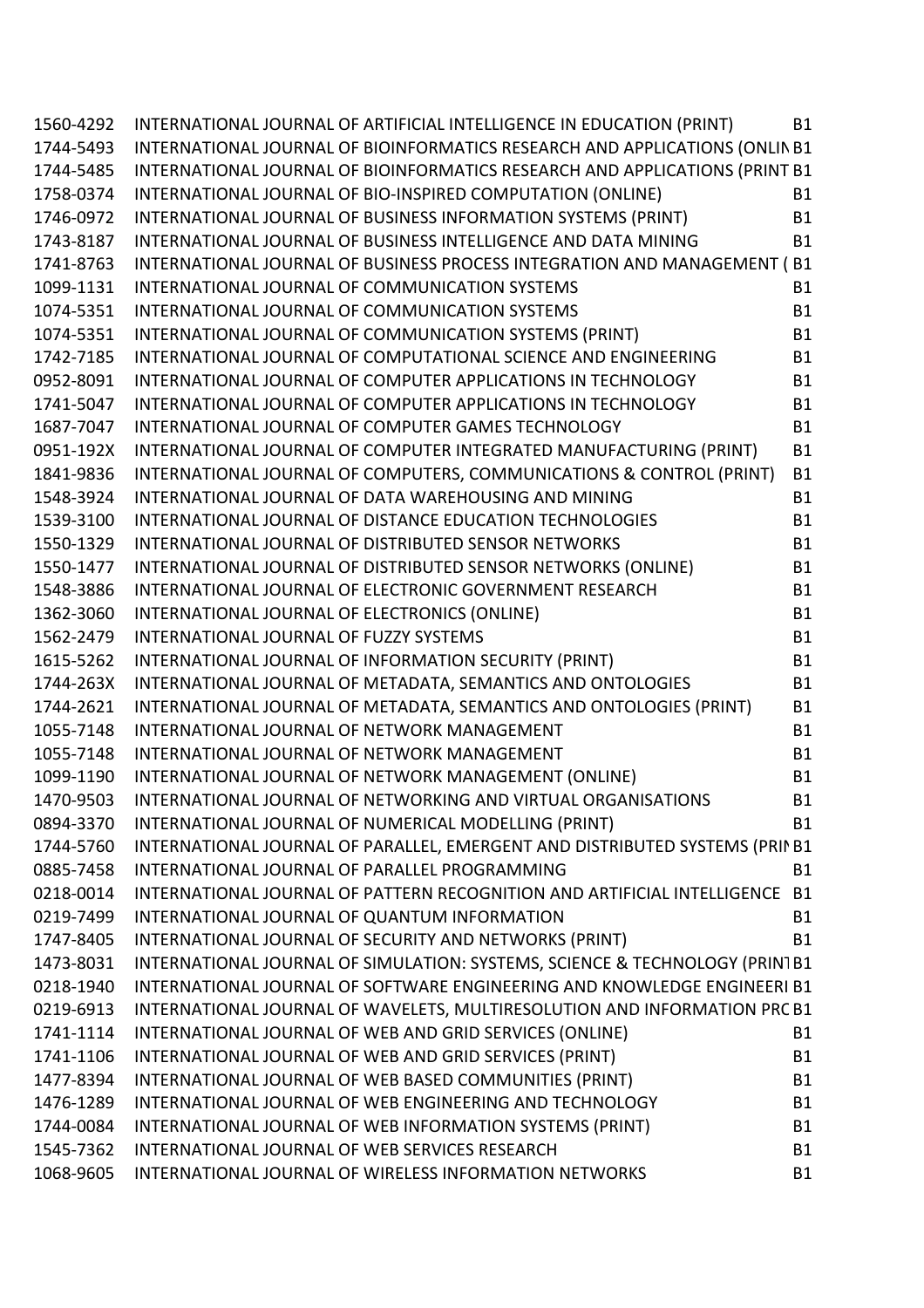| 0218-2130 | INTERNATIONAL JOURNAL ON ARTIFICIAL INTELLIGENCE TOOLS                 | <b>B1</b> |
|-----------|------------------------------------------------------------------------|-----------|
| 1432-5012 | INTERNATIONAL JOURNAL ON DIGITAL LIBRARIES (PRINT)                     | <b>B1</b> |
| 1433-2833 | INTERNATIONAL JOURNAL ON DOCUMENT ANALYSIS AND RECOGNITION (PRINT)     | <b>B1</b> |
| 1460-7425 | <b>JASSS (GUILDFORD)</b>                                               | <b>B1</b> |
| 0835-3026 | JCMCC. JOURNAL OF COMBINATORIAL MATHEMATICS AND COMBINATORIAL COMPUTB1 |           |
| 1772-9890 | JOURNAL IN COMPUTER VIROLOGY                                           | <b>B1</b> |
| 1868-5137 | JOURNAL OF AMBIENT INTELLIGENCE AND HUMANIZED COMPUTING                | <b>B1</b> |
| 1570-8683 | JOURNAL OF APPLIED LOGIC                                               | <b>B1</b> |
| 0219-7200 | JOURNAL OF BIOINFORMATICS AND COMPUTATIONAL BIOLOGY (PRINT)            | <b>B1</b> |
| 1557-5969 | JOURNAL OF CELLULAR AUTOMATA                                           | <b>B1</b> |
| 1549-9618 | JOURNAL OF CHEMICAL THEORY AND COMPUTATION                             | <b>B1</b> |
| 0218-1266 | JOURNAL OF CIRCUITS, SYSTEMS, AND COMPUTERS                            | <b>B1</b> |
| 1229-2370 | JOURNAL OF COMMUNICATIONS AND NETWORKS (SEOUL. PRINT)                  | <b>B1</b> |
| 1877-7503 | JOURNAL OF COMPUTATIONAL SCIENCE                                       | <b>B1</b> |
| 1000-9000 | JOURNAL OF COMPUTER SCIENCE AND TECHNOLOGY                             | <b>B1</b> |
| 1549-3636 | JOURNAL OF COMPUTER SCIENCES                                           | <b>B1</b> |
| 1530-9827 | JOURNAL OF COMPUTING AND INFORMATION SCIENCE IN ENGINEERING            | <b>B1</b> |
| 1975-9320 | JOURNAL OF CONVERGENCE INFORMATION TECHNOLOGY (GYEONGJU)               | <b>B1</b> |
| 0944-6532 | JOURNAL OF CONVEX ANALYSIS                                             | <b>B1</b> |
| 2190-8508 | JOURNAL OF CRYPTOGRAPHIC ENGINEERING                                   | <b>B1</b> |
| 0897-1889 | JOURNAL OF DIGITAL IMAGING                                             | <b>B1</b> |
| 1618-727X | JOURNAL OF DIGITAL IMAGING (INTERNET)                                  | <b>B1</b> |
| 1570-8667 | JOURNAL OF DISCRETE ALGORITHMS (PRINT)                                 | <b>B1</b> |
| 0923-8174 | JOURNAL OF ELECTRONIC TESTING                                          | <b>B1</b> |
| 1573-0727 | JOURNAL OF ELECTRONIC TESTING (DORDRECHT. ONLINE)                      | <b>B1</b> |
| 1062-7375 | JOURNAL OF GLOBAL INFORMATION MANAGEMENT                               | <b>B1</b> |
| 0364-9024 | <b>JOURNAL OF GRAPH THEORY (PRINT)</b>                                 | <b>B1</b> |
| 2165-347X | <b>JOURNAL OF GRAPHICS TOOLS</b>                                       | <b>B1</b> |
| 1570-7873 | JOURNAL OF GRID COMPUTING                                              | <b>B1</b> |
| 0926-6801 | JOURNAL OF HIGH SPEED NETWORKS                                         | <b>B1</b> |
| 1465-1734 | JOURNAL OF HYDROINFORMATICS (ONLINE)                                   | B1        |
| 1064-1246 | JOURNAL OF INTELLIGENT & FUZZY SYSTEMS                                 | <b>B1</b> |
| 0921-0296 | JOURNAL OF INTELLIGENT & ROBOTIC SYSTEMS                               | <b>B1</b> |
| 1573-0409 | JOURNAL OF INTELLIGENT & ROBOTIC SYSTEMS (DORDRECHT. ONLINE)           | <b>B1</b> |
| 0925-9902 | JOURNAL OF INTELLIGENT INFORMATION SYSTEMS                             | <b>B1</b> |
| 1867-4828 | JOURNAL OF INTERNET SERVICES AND APPLICATIONS                          | <b>B1</b> |
| 1869-0238 | JOURNAL OF INTERNET SERVICES AND APPLICATIONS                          | <b>B1</b> |
| 1607-9264 | JOURNAL OF INTERNET TECHNOLOGY                                         | <b>B1</b> |
| 1748-9725 | JOURNAL OF LOCATION BASED SERVICES (PRINT)                             | <b>B1</b> |
| 1546-1998 | JOURNAL OF LOW POWER ELECTRONICS (PRINT)                               | <b>B1</b> |
| 1542-3980 | JOURNAL OF MULTIPLE-VALUED LOGIC AND SOFT COMPUTING                    | <b>B1</b> |
| 1064-7570 | JOURNAL OF NETWORK AND SYSTEMS MANAGEMENT                              | <b>B1</b> |
| 1660-1769 | JOURNAL OF OBJECT TECHNOLOGY                                           | <b>B1</b> |
| 1535-3893 | JOURNAL OF PROTEOME RESEARCH (PRINT)                                   | <b>B1</b> |
| 1874-3919 | JOURNAL OF PROTEOMICS (PRINT)                                          | <b>B1</b> |
| 1861-8200 | JOURNAL OF REAL-TIME IMAGE PROCESSING (PRINT)                          | <b>B1</b> |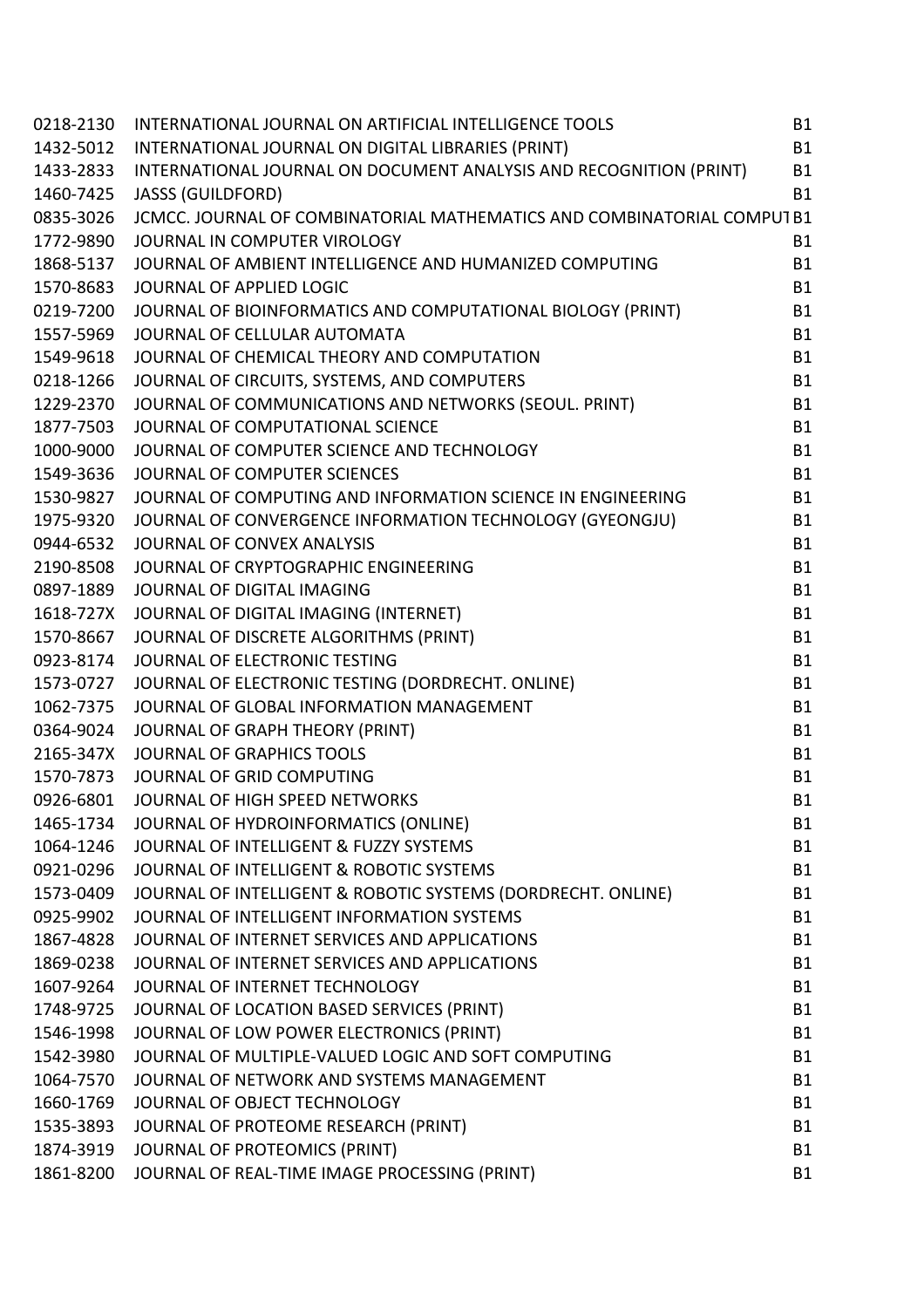| 1443-458X | JOURNAL OF RESEARCH AND PRACTICE IN INFORMATION TECHNOLOGY                                                            | <b>B1</b> |
|-----------|-----------------------------------------------------------------------------------------------------------------------|-----------|
|           | 1939-8018 JOURNAL OF SIGNAL PROCESSING SYSTEMS FOR SIGNAL, IMAGE, AND VIDEO TECHNOL B1                                |           |
| 1939-8115 | JOURNAL OF SIGNAL PROCESSING SYSTEMS FOR SIGNAL, IMAGE, AND VIDEO TECHNOL B1                                          |           |
| 0920-8542 | JOURNAL OF SUPERCOMPUTING                                                                                             | <b>B1</b> |
| 1383-7621 | JOURNAL OF SUPERCUNT OTHER<br>JOURNAL OF SYSTEMS ARCHITECTURE<br>JOURNAL OF THE BRAZILIAN COMPUTER SOCIETY (IMPRESSO) | <b>B1</b> |
| 0104-6500 |                                                                                                                       | <b>B1</b> |
| 1678-4804 | JOURNAL OF THE BRAZILIAN COMPUTER SOCIETY (ONLINE)                                                                    | <b>B1</b> |
| 0948-695X | JOURNAL OF UNIVERSAL COMPUTER SCIENCE                                                                                 | <b>B1</b> |
| 0948-6968 | JOURNAL OF UNIVERSAL COMPUTER SCIENCE                                                                                 | <b>B1</b> |
|           | 0948-695X JOURNAL OF UNIVERSAL COMPUTER SCIENCE (PRINT)                                                               | <b>B1</b> |
| 1045-926X | JOURNAL OF VISUAL LANGUAGES AND COMPUTING                                                                             | <b>B1</b> |
| 1540-9589 | JOURNAL OF WEB ENGINEERING                                                                                            | <b>B1</b> |
| 1875-0931 | JOURNAL ON CHAIN AND NETWORK SCIENCE (ONLINE)                                                                         | <b>B1</b> |
|           | 1469-8005 KNOWLEDGE ENGINEERING REVIEW (ONLINE)                                                                       | <b>B1</b> |
| 0269-8889 | KNOWLEDGE ENGINEERING REVIEW (PRINT)                                                                                  | <b>B1</b> |
| 0943-7444 | <b>KNOWLEDGE ORGANIZATION</b>                                                                                         | <b>B1</b> |
| 0743-7463 | LANGMUIR                                                                                                              | <b>B1</b> |
|           | 1574-020X LANGUAGE RESOURCES AND EVALUATION                                                                           | <b>B1</b> |
| 2047-7538 | LIGHT: SCIENCE & APPLICATIONS                                                                                         | <b>B1</b> |
|           | 1368-9894 LOGIC JOURNAL OF THE IGPL (ONLINE)                                                                          | <b>B1</b> |
| 1367-0751 | LOGIC JOURNAL OF THE IGPL (PRINT)                                                                                     | <b>B1</b> |
| 0922-6567 | <b>MACHINE TRANSLATION</b>                                                                                            | <b>B1</b> |
| 0932-8092 | MACHINE VISION AND APPLICATIONS                                                                                       | <b>B1</b> |
| 1432-1769 | MACHINE VISION AND APPLICATIONS (INTERNET)                                                                            | <b>B1</b> |
| 0101-8205 | MATEMÁTICA APLICADA E COMPUTACIONAL (CESSOU EM 1997. CONT. ISSN 1807-030 B1                                           |           |
| 1432-2994 | MATHEMATICAL METHODS OF OPERATIONS RESEARCH (HEIDELBERG)                                                              | <b>B1</b> |
| 1867-2949 | MATHEMATICAL PROGRAMMING COMPUTATION                                                                                  | <b>B1</b> |
| 1865-9284 | <b>MEMETIC COMPUTING</b>                                                                                              | <b>B1</b> |
| 0141-9331 | MICROPROCESSORS AND MICROSYSTEMS                                                                                      | <b>B1</b> |
| 0960-1295 | MSCS. MATHEMATICAL STRUCTURES IN COMPUTER SCIENCE (PRINT)                                                             | <b>B1</b> |
| 0923-6082 | MULTIDIMENSIONAL SYSTEMS AND SIGNAL PROCESSING                                                                        | <b>B1</b> |
| 1573-0824 | MULTIDIMENSIONAL SYSTEMS AND SIGNAL PROCESSING (ONLINE)                                                               | <b>B1</b> |
| 0942-4962 | <b>MULTIMEDIA SYSTEMS</b>                                                                                             | <b>B1</b> |
| 1432-1882 | MULTIMEDIA SYSTEMS (ONLINE)                                                                                           | <b>B1</b> |
| 1380-7501 | MULTIMEDIA TOOLS AND APPLICATIONS                                                                                     | <b>B1</b> |
| 1573-7721 | MULTIMEDIA TOOLS AND APPLICATIONS (DORDRECHT. ONLINE)                                                                 | <b>B1</b> |
| 1567-7818 | <b>NATURAL COMPUTING</b>                                                                                              | <b>B1</b> |
| 1351-3249 | NATURAL LANGUAGE ENGINEERING (PRINT)                                                                                  | <b>B1</b> |
| 1754-2189 | NATURE PROTOCOLS (PRINT)                                                                                              | <b>B1</b> |
| 0028-3045 | NETWORKS (NEW YORK, N.Y. PRINT)                                                                                       | <b>B1</b> |
| 0941-0643 | <b>NEURAL COMPUTING &amp; APPLICATIONS</b>                                                                            | <b>B1</b> |
| 1433-3058 | NEURAL COMPUTING & APPLICATIONS (INTERNET)                                                                            | <b>B1</b> |
| 0941-0643 | NEURAL COMPUTING & APPLICATIONS (PRINT)                                                                               | <b>B1</b> |
| 2213-1582 | NEUROIMAGE: CLINICAL                                                                                                  | <b>B1</b> |
| 1053-8119 | NEUROIMAGE (ORLANDO, FLA. PRINT)                                                                                      | <b>B1</b> |
| 1070-5325 | NUMERICAL LINEAR ALGEBRA WITH APPLICATIONS                                                                            | <b>B1</b> |
|           |                                                                                                                       |           |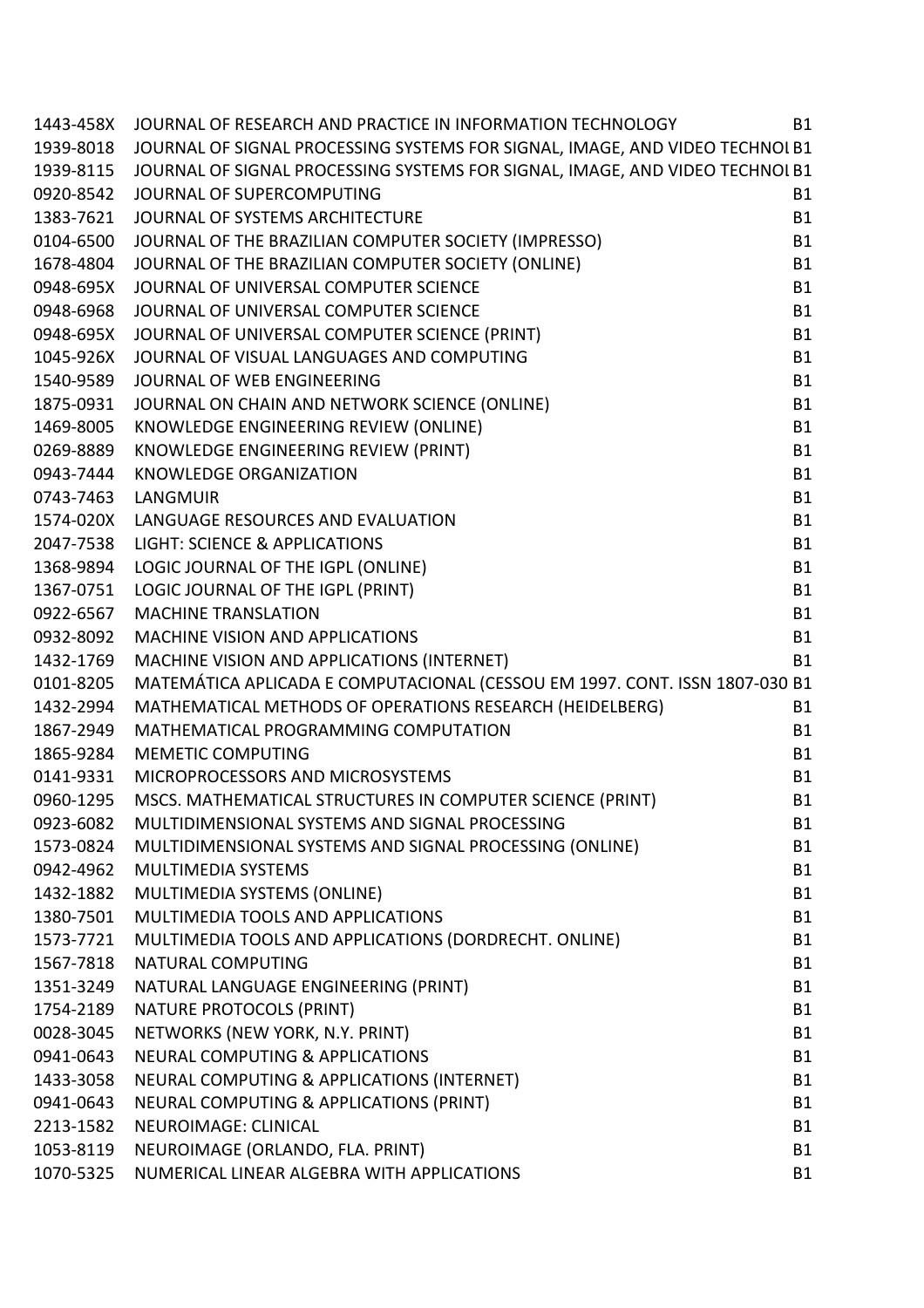| 1573-4277 | OPTICAL SWITCHING AND NETWORKING (PRINT)                             | <b>B1</b> |
|-----------|----------------------------------------------------------------------|-----------|
| 0233-1934 | <b>OPTIMIZATION (PRINT)</b>                                          | <b>B1</b> |
| 0167-8094 | <b>ORDER (DORDRECHT)</b>                                             | <b>B1</b> |
| 1433-7541 | PATTERN ANALYSIS AND APPLICATIONS                                    | <b>B1</b> |
| 1433-755X | PATTERN ANALYSIS AND APPLICATIONS                                    | <b>B1</b> |
| 1433-7541 | PATTERN ANALYSIS AND APPLICATIONS (PRINT)                            | <b>B1</b> |
| 1463-9076 | PCCP. PHYSICAL CHEMISTRY CHEMICAL PHYSICS (PRINT)                    | <b>B1</b> |
| 1936-6442 | PEER-TO-PEER NETWORKING AND APPLICATIONS (PRINT)                     | <b>B1</b> |
| 1387-974X | PHOTONIC NETWORK COMMUNICATIONS                                      | <b>B1</b> |
| 0031-9007 | PHYSICAL REVIEW LETTERS (PRINT)                                      | <b>B1</b> |
| 1571-0645 | PHYSICS OF LIFE REVIEWS (PRINT)                                      | <b>B1</b> |
| 0370-1573 | <b>PHYSICS REPORTS</b>                                               | <b>B1</b> |
| 0399-0559 | RAIRO. RECHERCHE OPÉRATIONNELLE                                      | <b>B1</b> |
| 0922-6443 | <b>REAL-TIME SYSTEMS</b>                                             | <b>B1</b> |
| 1573-1383 | REAL-TIME SYSTEMS (ONLINE)                                           | <b>B1</b> |
| 1290-3868 | RECHERCHE OPÉRATIONNELLE                                             | <b>B1</b> |
| 0034-4257 | REMOTE SENSING OF ENVIRONMENT                                        | <b>B1</b> |
| 1432-010X | REQUIREMENTS ENGINEERING                                             | <b>B1</b> |
| 0947-3602 | REQUIREMENTS ENGINEERING (LONDON. PRINT)                             | <b>B1</b> |
| 0048-9697 | SCIENCE OF THE TOTAL ENVIRONMENT                                     | <b>B1</b> |
| 1939-0114 | SECURITY AND COMMUNICATION NETWORKS                                  | <b>B1</b> |
| 0925-4005 | SENSORS AND ACTUATORS. B, CHEMICAL                                   | <b>B1</b> |
| 1863-2386 | SERVICE ORIENTED COMPUTING AND APPLICATIONS                          | <b>B1</b> |
| 1863-1703 | SIGNAL, IMAGE AND VIDEO PROCESSING                                   | <b>B1</b> |
| 1863-1711 | SIGNAL, IMAGE AND VIDEO PROCESSING                                   | <b>B1</b> |
| 1863-1703 | SIGNAL, IMAGE AND VIDEO PROCESSING (PRINT)                           | <b>B1</b> |
| 1569-190X | SIMULATION MODELLING PRACTICE AND THEORY                             | <b>B1</b> |
| 0037-5497 | SIMULATION (SAN DIEGO, CALIF.)                                       | <b>B1</b> |
| 1619-1366 | SOFTWARE AND SYSTEMS MODELING                                        | <b>B1</b> |
| 1619-1366 | SOFTWARE AND SYSTEMS MODELING                                        | <b>B1</b> |
| 0963-9314 | SOFTWARE QUALITY JOURNAL                                             | <b>B1</b> |
| 1573-1367 | SOFTWARE QUALITY JOURNAL (ONLINE)                                    | <b>B1</b> |
| 0960-0833 | SOFTWARE TESTING, VERIFICATION & RELIABILITY                         | <b>B1</b> |
| 1099-1689 | SOFTWARE TESTING, VERIFICATION AND RELIABILITY                       | <b>B1</b> |
| 1387-5868 | SPATIAL COGNITION AND COMPUTATION                                    | <b>B1</b> |
| 0039-3215 | <b>STUDIA LOGICA</b>                                                 | <b>B1</b> |
| 2210-5379 | SUSTAINABLE COMPUTING: INFORMATICS AND SYSTEMS                       | <b>B1</b> |
| 1572-9451 | <b>TELECOMMUNICATION SYSTEMS</b>                                     | <b>B1</b> |
| 1018-4864 | TELECOMMUNICATIONS SYSTEMS                                           | <b>B1</b> |
| 1077-8926 | THE ELECTRONIC JOURNAL OF COMBINATORICS                              | <b>B1</b> |
| 1094-3420 | THE INTERNATIONAL JOURNAL OF HIGH PERFORMANCE COMPUTING APPLICATIONS | <b>B1</b> |
| 0270-6474 | THE JOURNAL OF NEUROSCIENCE                                          | <b>B1</b> |
| 1573-0484 | THE JOURNAL OF SUPERCOMPUTING (DORDRECHT. ONLINE)                    | <b>B1</b> |
| 0269-8889 | THE KNOWLEDGE ENGINEERING REVIEW                                     | <b>B1</b> |
| 1361-1682 | TRANSACTIONS IN GIS (PRINT)                                          | <b>B1</b> |
| 2161-3915 | TRANSACTIONS ON EMERGING TELECOMMUNICATIONS TECHNOLOGIES (ONLINE)    | <b>B1</b> |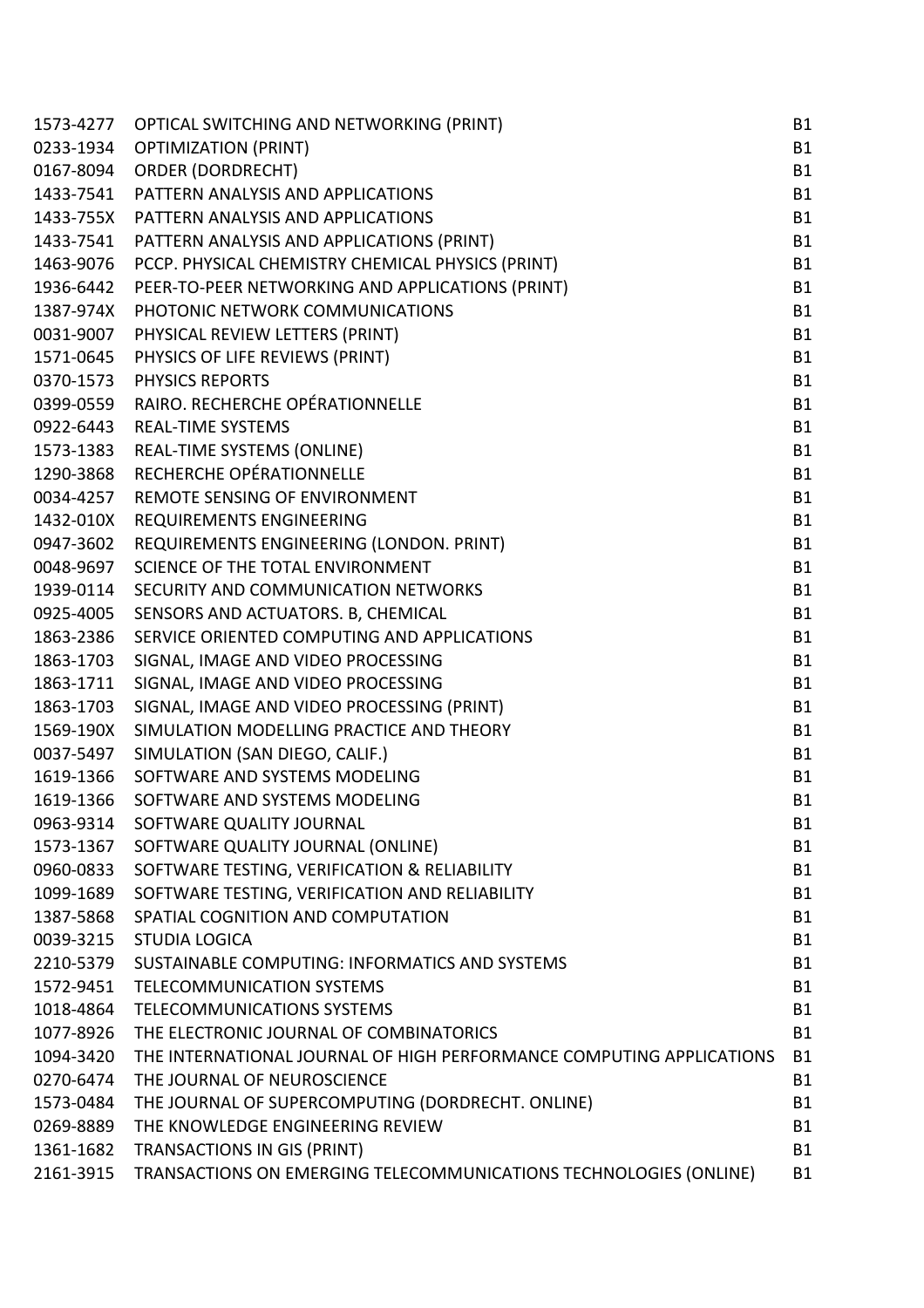| 0167-7799 | TRENDS IN BIOTECHNOLOGY (REGULAR ED.)                            | <b>B1</b> |
|-----------|------------------------------------------------------------------|-----------|
| 1615-5297 | UNIVERSAL ACCESS IN THE INFORMATION SOCIETY (INTERNET)           | <b>B1</b> |
| 1615-5289 | UNIVERSAL ACCESS IN THE INFORMATION SOCIETY (PRINT)              | <b>B1</b> |
| 0956-053X | WASTE MANAGEMENT (ELMSFORD)                                      | <b>B1</b> |
| 0929-6212 | <b>WIRELESS PERSONAL COMMUNICATIONS</b>                          | <b>B1</b> |
| 1386-145X | WORLD WIDE WEB (BUSSUM)                                          | <b>B1</b> |
| 1619-4500 | 4OR (BERLIN)                                                     | <b>B1</b> |
| 1932-2232 | ACM COMMUNICATIONS IN COMPUTER ALGEBRA                           | <b>B2</b> |
| 1355-6215 | <b>ADDICTION BIOLOGY (PRINT)</b>                                 | <b>B2</b> |
| 1178-6949 | ADVANCES AND APPLICATIONS IN BIOINFORMATICS AND CHEMISTRY        | <b>B2</b> |
| 1687-5893 | ADVANCES IN HUMAN-COMPUTER INTERACTION (PRINT)                   | <b>B2</b> |
| 0090-6964 | ANNALS OF BIOMEDICAL ENGINEERING                                 | <b>B2</b> |
| 0021-9150 | ATHEROSCLEROSIS (AMSTERDAM)                                      | <b>B2</b> |
| 1471-2164 | <b>BMC GENOMICS</b>                                              | <b>B2</b> |
| 1471-2202 | <b>BMC NEUROSCIENCE (ONLINE)</b>                                 | <b>B2</b> |
|           | Sep-22 CIRCULATION (NEW YORK, N.Y.)                              | <b>B2</b> |
| 0930-7575 | <b>CLIMATE DYNAMICS</b>                                          | <b>B2</b> |
| 0165-0009 | <b>CLIMATIC CHANGE</b>                                           | <b>B2</b> |
| 1744-5175 | <b>COMPUTER SCIENCE EDUCATION</b>                                | <b>B2</b> |
| 1758-0463 | DATABASE: THE JOURNAL OF BIOLOGICAL DATABASES AND CURATION       | <b>B2</b> |
| 0012-1797 | DIABETES (NEW YORK, N.Y.)                                        | <b>B2</b> |
| 0197-9337 | EARTH SURFACE PROCESSES AND LANDFORMS (PRINT)                    | <b>B2</b> |
| 0906-7590 | ECOGRAPHY (COPENHAGEN)                                           | <b>B2</b> |
| 0925-8574 | <b>ECOLOGICAL ENGINEERING</b>                                    | <b>B2</b> |
| 1577-5097 | ELCVIA. ELECTRONIC LETTERS ON COMPUTER VISION AND IMAGE ANALYSIS | <b>B2</b> |
| 0301-4215 | <b>ENERGY POLICY</b>                                             | <b>B2</b> |
| 1748-9326 | <b>ENVIRONMENTAL RESEARCH LETTERS</b>                            | <b>B2</b> |
| 0013-9580 | EPILEPSIA (COPENHAGEN)                                           | <b>B2</b> |
| 1687-417X | EURASIP JOURNAL ON INFORMATION SECURITY                          | <b>B2</b> |
| 1687-4161 | EURASIP JOURNAL ON MULTIMEDIA AND INFORMATION SECURITY (PRINT)   | <b>B2</b> |
| 0223-5234 | EUROPEAN JOURNAL OF MEDICINAL CHEMISTRY                          | <b>B2</b> |
| 0928-0987 | EUROPEAN JOURNAL OF PHARMACEUTICAL SCIENCES                      | <b>B2</b> |
| 0014-3057 | EUROPEAN POLYMER JOURNAL                                         | <b>B2</b> |
| 0924-9338 | EUROPEAN PSYCHIATRY (PARIS)                                      | <b>B2</b> |
| 0308-8146 | <b>FOOD CHEMISTRY</b>                                            | <b>B2</b> |
| 1662-5102 | <b>FRONTIERS IN CELLULAR NEUROSCIENCE</b>                        | <b>B2</b> |
| 1662-5188 | FRONTIERS IN COMPUTATIONAL NEUROSCIENCE                          | <b>B2</b> |
| 1664-302X | FRONTIERS IN MICROBIOLOGY (ONLINE)                               | <b>B2</b> |
| 1662-5196 | <b>FRONTIERS IN NEUROINFORMATICS</b>                             | <b>B2</b> |
| 1548-1603 | <b>GISCIENCE AND REMOTE SENSING</b>                              | <b>B2</b> |
| 1059-7794 | <b>HUMAN MUTATION</b>                                            | <b>B2</b> |
| 2325-6095 | <b>IEEE CLOUD COMPUTING</b>                                      | <b>B2</b> |
| 2327-4662 | IEEE INTERNET OF THINGS JOURNAL                                  | <b>B2</b> |
|           | 1077-260X IEEE JOURNAL OF SELECTED TOPICS IN QUANTUM ELECTRONICS | <b>B2</b> |
| 2168-7161 | IEEE TRANSACTIONS ON CLOUD COMPUTING                             | <b>B2</b> |
|           | 2329-924X IEEE TRANSACTIONS ON COMPUTATIONAL SOCIAL SYSTEMS      | <b>B2</b> |
|           |                                                                  |           |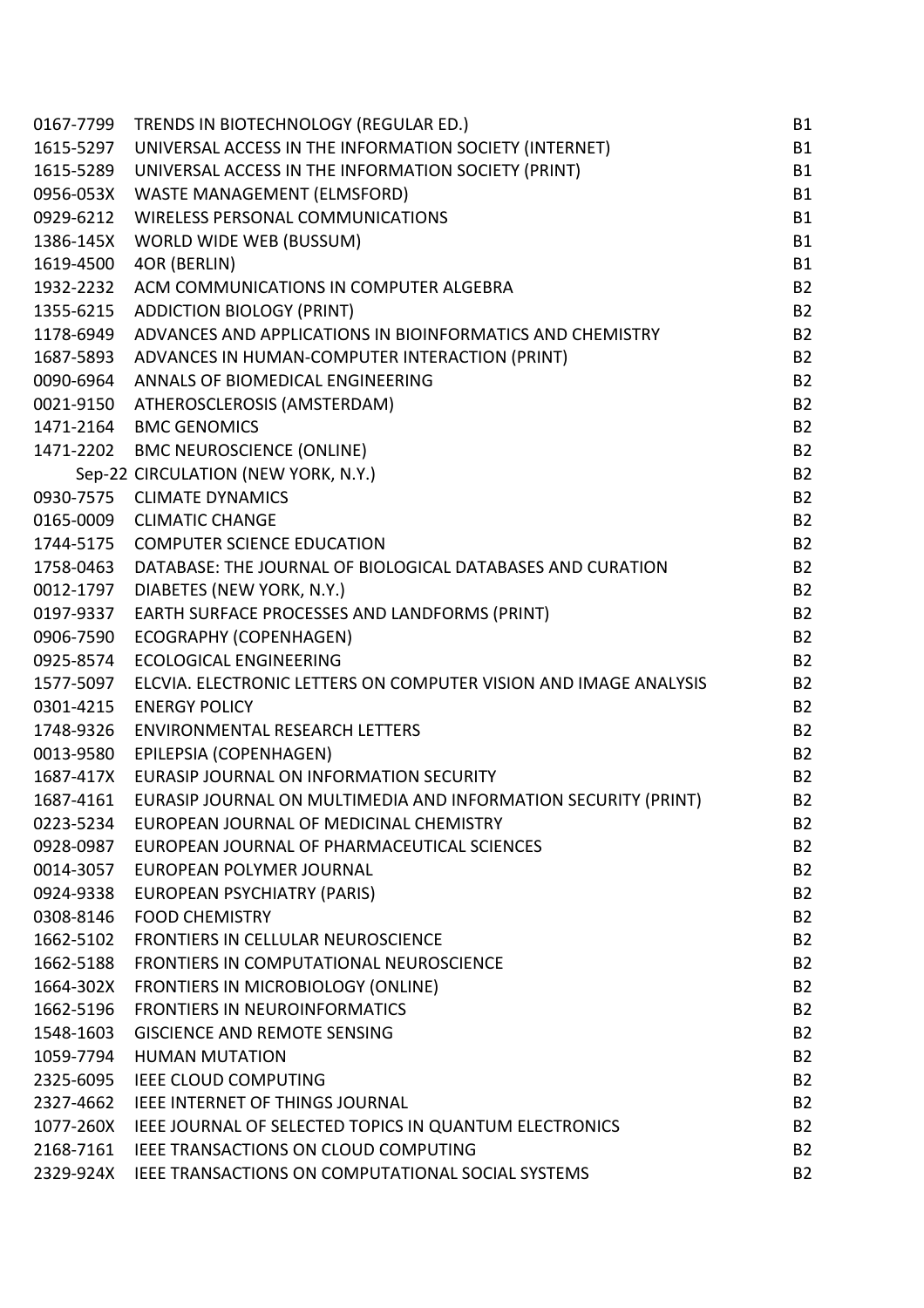| 1063-6536 | IEEE TRANSACTIONS ON CONTROL SYSTEMS TECHNOLOGY (PRINT)                    | <b>B2</b> |
|-----------|----------------------------------------------------------------------------|-----------|
| 2168-6750 | IEEE TRANSACTIONS ON EMERGING TOPICS IN COMPUTING                          | <b>B2</b> |
| 0885-8950 | <b>IEEE TRANSACTIONS ON POWER SYSTEMS</b>                                  | <b>B2</b> |
| 1556-6072 | IEEE VEHICULAR TECHNOLOGY MAGAZINE                                         | <b>B2</b> |
| 2078-2489 | <b>INFORMATION</b>                                                         | <b>B2</b> |
| 1633-1311 | INGÉNIERIE DES SYSTEMES D'INFORMATION                                      | <b>B2</b> |
| 1137-3601 | <b>INTELIGENCIA ARTIFICIAL</b>                                             | <b>B2</b> |
| 1947-3206 | INTERNATIONAL JOURNAL OF AGRICULTURAL AND ENVIRONMENTAL INFORMATION S B2   |           |
| 0020-7128 | INTERNATIONAL JOURNAL OF BIOMETEOROLOGY (PRINT)                            | <b>B2</b> |
| 2076-0930 | INTERNATIONAL JOURNAL OF COMMUNICATION NETWORKS AND INFORMATION SECI B2    |           |
| 1756-0764 | INTERNATIONAL JOURNAL OF COMPUTATIONAL BIOLOGY AND DRUG DESIGN (ONLINE B2  |           |
| 0972-9038 | INTERNATIONAL JOURNAL OF COMPUTER SCIENCE AND APPLICATIONS (ONLINE)        | <b>B2</b> |
| 1206-212X | <b>INTERNATIONAL JOURNAL OF COMPUTERS &amp; APPLICATIONS</b>               | <b>B2</b> |
| 1755-8050 | INTERNATIONAL JOURNAL OF DATA ANALYSIS TECHNIQUES AND STRATEGIES           | <b>B2</b> |
| 1759-1163 | INTERNATIONAL JOURNAL OF DATA MINING, MODELLING AND MANAGEMENT             | <b>B2</b> |
| 1947-3532 | INTERNATIONAL JOURNAL OF DISTRIBUTED SYSTEMS AND TECHNOLOGIES              | <b>B2</b> |
| 1947-315X | INTERNATIONAL JOURNAL OF E-HEALTH AND MEDICAL COMMUNICATIONS               | <b>B2</b> |
| 0142-0615 | INTERNATIONAL JOURNAL OF ELECTRICAL POWER & ENERGY SYSTEMS                 | <b>B2</b> |
| 1741-1068 | INTERNATIONAL JOURNAL OF EMBEDDED SYSTEMS                                  | <b>B2</b> |
| 0020-7225 | INTERNATIONAL JOURNAL OF ENGINEERING SCIENCE                               | <b>B2</b> |
| 0300-5771 | INTERNATIONAL JOURNAL OF EPIDEMIOLOGY                                      | <b>B2</b> |
| 1741-8488 | INTERNATIONAL JOURNAL OF GRID AND UTILITY COMPUTING (ONLINE)               | <b>B2</b> |
| 1751-6536 | INTERNATIONAL JOURNAL OF HIGH PERFORMANCE SYSTEMS ARCHITECTURE             | <b>B2</b> |
| 1550-1876 | INTERNATIONAL JOURNAL OF INFORMATION AND COMMUNICATION TECHNOLOGY EI B2    |           |
| 1756-7025 | <b>INTERNATIONAL JOURNAL OF INFORMATION AND DECISION SCIENCES</b>          | <b>B2</b> |
| 1935-5688 | INTERNATIONAL JOURNAL OF INFORMATION SYSTEMS IN THE SERVICE SECTOR         | <b>B2</b> |
| 1751-6498 | INTERNATIONAL JOURNAL OF INNOVATIVE COMPUTING AND APPLICATIONS (ONLINE) B2 |           |
| 1751-648X | INTERNATIONAL JOURNAL OF INNOVATIVE COMPUTING AND APPLICATIONS (PRINT)     | <b>B2</b> |
| 1477-8386 | INTERNATIONAL JOURNAL OF LEARNING TECHNOLOGY (PRINT)                       | <b>B2</b> |
| 1942-390X | INTERNATIONAL JOURNAL OF MOBILE HUMAN COMPUTER INTERACTION                 | <b>B2</b> |
| 1422-0067 | INTERNATIONAL JOURNAL OF MOLECULAR SCIENCES (ONLINE)                       | <b>B2</b> |
| 1742-7371 | INTERNATIONAL JOURNAL OF PERVASIVE COMPUTING AND COMMUNICATIONS (PRIN B2   |           |
| 1687-7195 | INTERNATIONAL JOURNAL OF RECONFIGURABLE COMPUTING (PRINT)                  | <b>B2</b> |
| 1049-8923 | INTERNATIONAL JOURNAL OF ROBUST AND NONLINEAR CONTROL (PRINT)              | <b>B2</b> |
| 1938-0194 | INTERNATIONAL JOURNAL OF WEB PORTALS                                       | <b>B2</b> |
| 1807-1953 | JICS. JOURNAL OF INTEGRATED CIRCUITS AND SYSTEMS (ED. PORTUGUÊS)           | <b>B2</b> |
| 0091-6749 | JOURNAL OF ALLERGY AND CLINICAL IMMUNOLOGY                                 | <b>B2</b> |
| 0021-9258 | JOURNAL OF BIOLOGICAL CHEMISTRY                                            | <b>B2</b> |
| 0168-1656 | JOURNAL OF BIOTECHNOLOGY                                                   | <b>B2</b> |
| 1532-429X | JOURNAL OF CARDIOVASCULAR MAGNETIC RESONANCE                               | <b>B2</b> |
| 1097-6647 | JOURNAL OF CARDIOVASCULAR MAGNETIC RESONANCE                               | <b>B2</b> |
| 0021-9541 | JOURNAL OF CELLULAR PHYSIOLOGY (PRINT)                                     | <b>B2</b> |
| 1549-960X | JOURNAL OF CHEMICAL INFORMATION AND MODELING (ONLINE)                      | <b>B2</b> |
| 0959-6526 | JOURNAL OF CLEANER PRODUCTION                                              | <b>B2</b> |
| 2192-113X | JOURNAL OF CLOUD COMPUTING: ADVANCES, SYSTEMS AND APPLICATIONS             | <b>B2</b> |
| 2051-1310 | JOURNAL OF COMPLEX NETWORKS                                                | <b>B2</b> |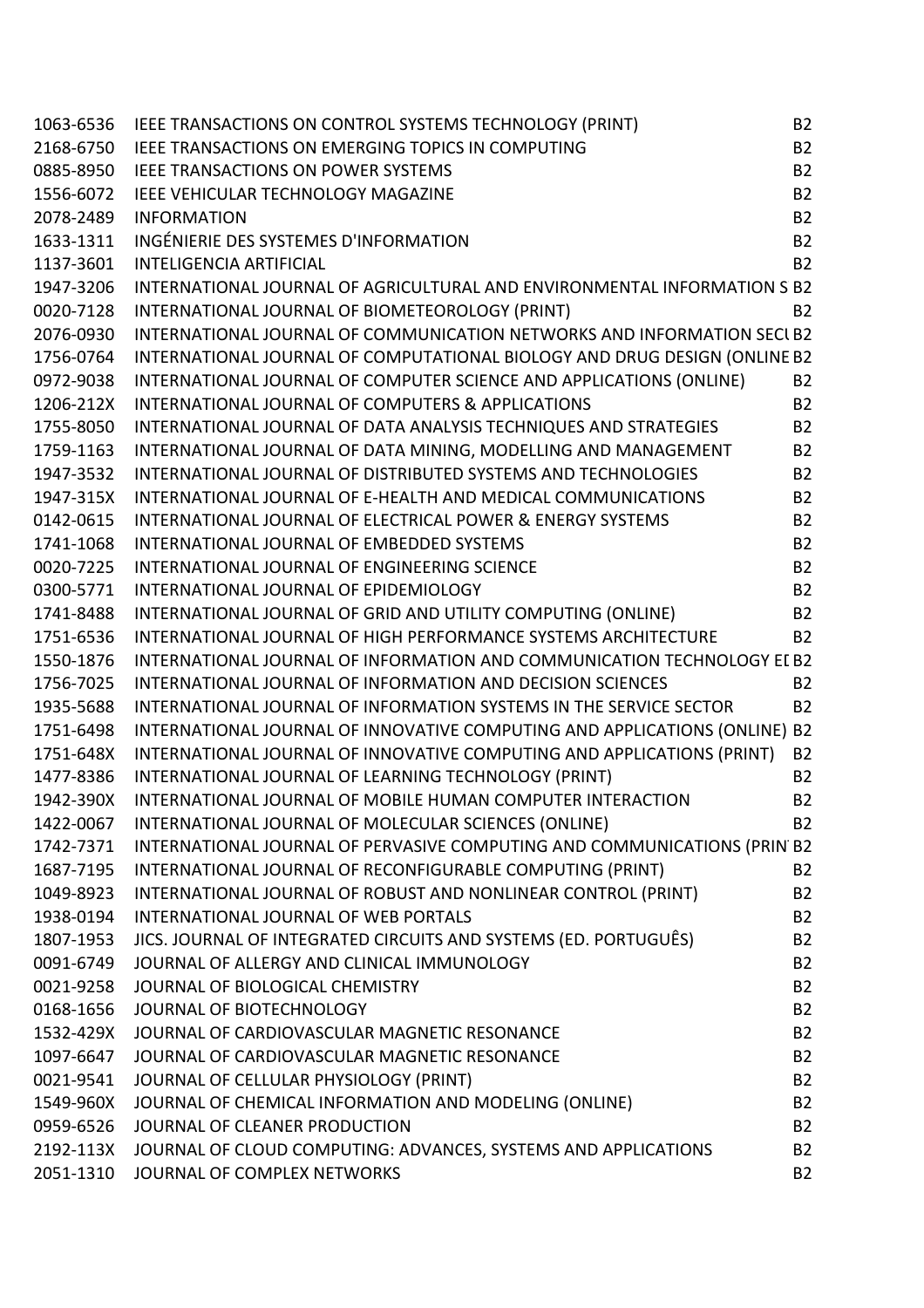| 2090-7141 | JOURNAL OF COMPUTER NETWORKS AND COMMUNICATIONS                               | <b>B2</b> |
|-----------|-------------------------------------------------------------------------------|-----------|
| 2195-3899 | JOURNAL OF CONTROL, AUTOMATION AND ELECTRICAL SYSTEMS                         | <b>B2</b> |
| 0301-4797 | JOURNAL OF ENVIRONMENTAL MANAGEMENT                                           | <b>B2</b> |
| 0148-0227 | JOURNAL OF GEOPHYSICAL RESEARCH                                               | <b>B2</b> |
| 0022-1694 | JOURNAL OF HYDROLOGY (AMSTERDAM)                                              | <b>B2</b> |
| 0733-8724 | JOURNAL OF LIGHTWAVE TECHNOLOGY (PRINT)                                       | <b>B2</b> |
| 0022-2623 | JOURNAL OF MEDICINAL CHEMISTRY                                                | <b>B2</b> |
| 1550-4646 | JOURNAL OF MOBILE MULTIMEDIA                                                  | <b>B2</b> |
| 0895-8696 | JOURNAL OF MOLECULAR NEUROSCIENCE                                             | <b>B2</b> |
| 1180-4882 | JOURNAL OF PSYCHIATRY & NEUROSCIENCE                                          | <b>B2</b> |
| 1094-6705 | JOURNAL OF SERVICE RESEARCH                                                   | <b>B2</b> |
| 2047-7481 | JOURNAL OF SOFTWARE: EVOLUTION AND PROCESS (ONLINE)                           | <b>B2</b> |
| 1213-6972 | JOURNAL OF WSCG (PLZEN, PRINT)                                                | <b>B2</b> |
| 1072-0502 | <b>LEARNING &amp; MEMORY</b>                                                  | <b>B2</b> |
| 1996-1944 | <b>MATERIALS (BASEL)</b>                                                      | <b>B2</b> |
| 0928-4931 | MATERIALS SCIENCE & ENGINEERING. C, BIOMIMETIC MATERIALS, SENSORS AND SYST B2 |           |
| 0888-3270 | MECHANICAL SYSTEMS AND SIGNAL PROCESSING                                      | <b>B2</b> |
| 1742-206X | MOLECULAR BIOSYSTEMS (PRINT)                                                  | <b>B2</b> |
| 0894-0282 | MOLECULAR PLANT-MICROBE INTERACTIONS                                          | <b>B2</b> |
| 0885-3185 | <b>MOVEMENT DISORDERS</b>                                                     | <b>B2</b> |
| 1574-1702 | MULTIAGENT AND GRID SYSTEMS                                                   | <b>B2</b> |
| 1743-5889 | <b>NANOMEDICINE</b>                                                           | <b>B2</b> |
| 1552-4450 | NATURE CHEMICAL BIOLOGY                                                       | <b>B2</b> |
| 0896-6273 | NEURON (CAMBRIDGE, MASS.)                                                     | <b>B2</b> |
| 0952-3480 | <b>NMR IN BIOMEDICINE</b>                                                     | <b>B2</b> |
| 0305-1048 | <b>NUCLEIC ACIDS RESEARCH</b>                                                 | <b>B2</b> |
| 1949-2553 | ONCOTARGET                                                                    | <b>B2</b> |
|           | 1094-4087 OPTICS EXPRESS                                                      | <b>B2</b> |
| 1050-2947 | PHYSICAL REVIEW. A                                                            | <b>B2</b> |
| 2469-9926 | PHYSICAL REVIEW A                                                             | <b>B2</b> |
| 2469-9950 | PHYSICAL REVIEW B                                                             | <b>B2</b> |
| 2469-9950 | PHYSICAL REVIEW. B, CONDENSED MATTER AND MATERIALS PHYSICS                    | <b>B2</b> |
| 0031-9155 | PHYSICS IN MEDICINE AND BIOLOGY (PRINT)                                       | <b>B2</b> |
| 0167-4412 | PLANT MOLECULAR BIOLOGY                                                       | <b>B2</b> |
| 0032-0889 | PLANT PHYSIOLOGY (BETHESDA)                                                   | <b>B2</b> |
| 1935-2735 | PLOS NEGLECTED TROPICAL DISEASES (ONLINE)                                     | <b>B2</b> |
| 1932-6203 | <b>PLOS ONE</b>                                                               | <b>B2</b> |
| 1932-6203 | <b>PLOS ONE</b>                                                               | <b>B2</b> |
| 1932-6203 | <b>PLOS ONE</b>                                                               | <b>B2</b> |
| 1135-5948 | PROCESAMIENTO DEL LENGUAJE NATURAL                                            | <b>B2</b> |
| 0033-8419 | <b>RADIOLOGY</b>                                                              | <b>B2</b> |
| 0951-8320 | RELIABILITY ENGINEERING & SYSTEMS SAFETY                                      | <b>B2</b> |
| 2072-4292 | <b>REMOTE SENSING</b>                                                         | <b>B2</b> |
| 0960-1481 | <b>RENEWABLE ENERGY</b>                                                       | <b>B2</b> |
| 1547-6286 | <b>RNA BIOLOGY</b>                                                            | <b>B2</b> |
| 2046-2069 | RSC ADVANCES: AN INTERNATIONAL JOURNAL TO FURTHER THE CHEMICAL SCIENCES B2    |           |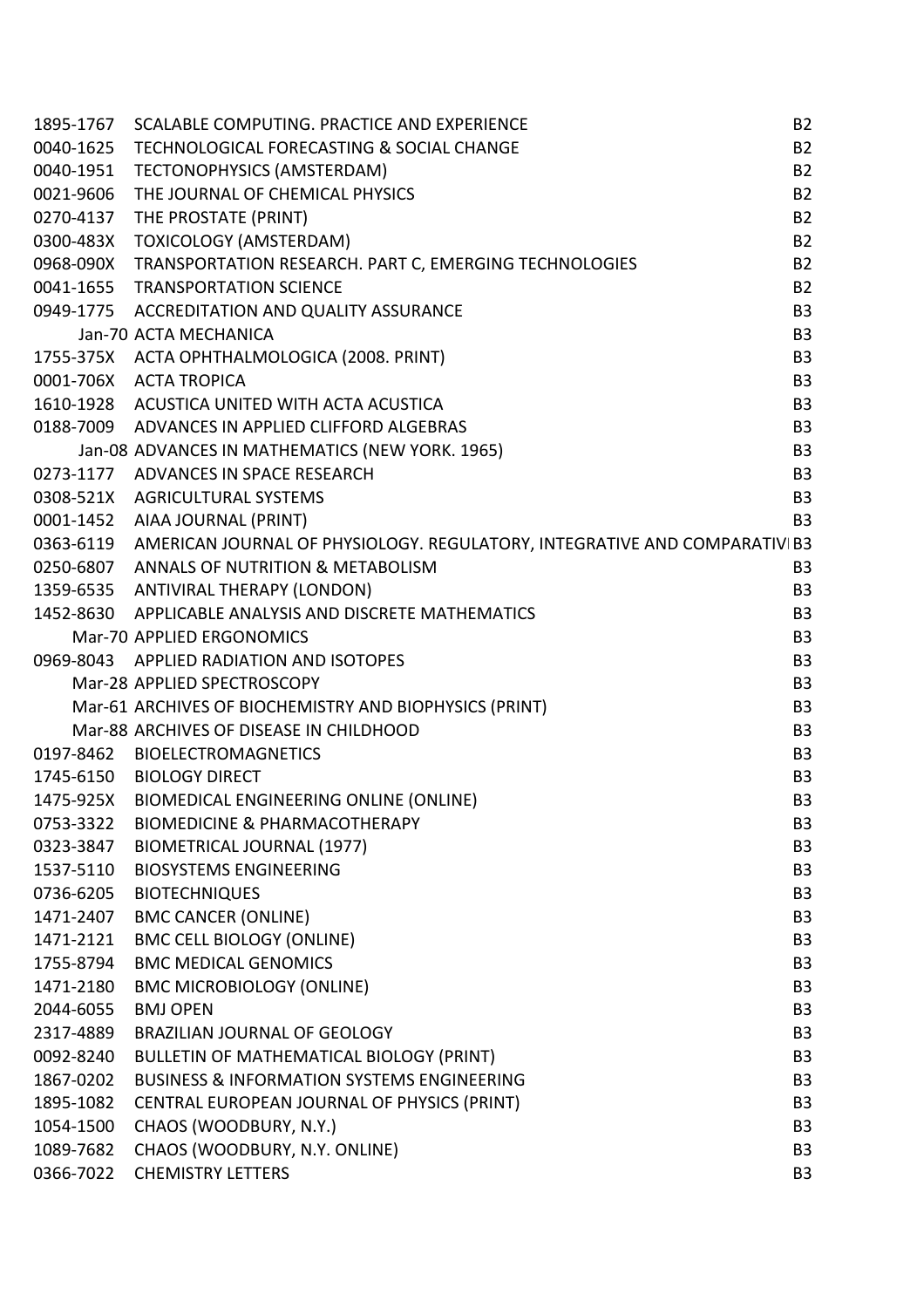| 0278-081X | CIRCUITS, SYSTEMS, AND SIGNAL PROCESSING                                      | B <sub>3</sub> |
|-----------|-------------------------------------------------------------------------------|----------------|
| 0303-402X | <b>COLLOID AND POLYMER SCIENCE (PRINT)</b>                                    | B <sub>3</sub> |
| 1748-670X | COMPUTATIONAL AND MATHEMATICAL METHODS IN MEDICINE (PRINT)                    | B <sub>3</sub> |
| 1420-0597 | COMPUTATIONAL GEOSCIENCES (AMSTERDAM)                                         | B <sub>3</sub> |
| 1538-2931 | COMPUTERS, INFORMATICS, NURSING (PRINT)                                       | B <sub>3</sub> |
| 0967-0661 | <b>CONTROL ENGINEERING PRACTICE</b>                                           | B <sub>3</sub> |
| 1389-2029 | <b>CURRENT GENOMICS</b>                                                       | B <sub>3</sub> |
| 0929-8673 | <b>CURRENT MEDICINAL CHEMISTRY</b>                                            | B <sub>3</sub> |
| 1043-4666 | <b>CYTOKINE</b>                                                               | B <sub>3</sub> |
| 1552-4922 | <b>CYTOMETRY, PART A</b>                                                      | B <sub>3</sub> |
| 0376-8716 | DRUG AND ALCOHOL DEPENDENCE                                                   | B <sub>3</sub> |
| 0304-3800 | <b>ECOLOGICAL MODELLING</b>                                                   | B <sub>3</sub> |
| 1532-5008 | ELECTRIC POWER COMPONENTS AND SYSTEMS                                         | B <sub>3</sub> |
| 0378-7796 | ELECTRIC POWER SYSTEMS RESEARCH (PRINT)                                       | B <sub>3</sub> |
| 0948-7921 | ELECTRICAL ENGINEERING (BERLIN. PRINT)                                        | B <sub>3</sub> |
| 0717-3458 | ELECTRONIC JOURNAL OF BIOTECHNOLOGY                                           | B <sub>3</sub> |
| 1996-1073 | <b>ENERGIES (BASEL)</b>                                                       | B <sub>3</sub> |
| 1099-4300 | <b>ENTROPY (BASEL. ONLINE)</b>                                                | B <sub>3</sub> |
| 1352-8505 | ENVIRONMENTAL AND ECOLOGICAL STATISTICS                                       | B <sub>3</sub> |
| 0167-6369 | ENVIRONMENTAL MONITORING AND ASSESSMENT (PRINT)                               | B <sub>3</sub> |
| 1225-6463 | <b>ETRI JOURNAL</b>                                                           | B <sub>3</sub> |
| 1951-6355 | EUR. PHYS. J. SPECIAL TOPICS                                                  | B <sub>3</sub> |
| 0954-3007 | EUROPEAN JOURNAL OF CLINICAL NUTRITION                                        | B <sub>3</sub> |
| 1751-5254 | EUROPEAN JOURNAL OF INDUSTRIAL ENGINEERING                                    | B <sub>3</sub> |
| 1434-6036 | EUROPEAN PHYSICAL JOURNAL. B, CONDENSED MATTER AND COMPLEX SYSTEMS (INT B3    |                |
| 0938-7994 | <b>EUROPEAN RADIOLOGY</b>                                                     | B <sub>3</sub> |
| 0295-5075 | <b>EUROPHYSICS LETTERS (PRINT)</b>                                            | B <sub>3</sub> |
| 1746-0441 | <b>EXPERT OPINION ON DRUG DISCOVERY (PRINT)</b>                               | B <sub>3</sub> |
| 1742-5255 | EXPERT OPINION ON DRUG METABOLISM & TOXICOLOGY                                | B <sub>3</sub> |
| 0363-2415 | FISHERIES (BETHESDA, MD.)                                                     | B <sub>3</sub> |
| 0955-5986 | FLOW MEASUREMENT AND INSTRUMENTATION                                          | B <sub>3</sub> |
| 0956-7135 | <b>FOOD CONTROL</b>                                                           | B <sub>3</sub> |
| 0963-9969 | <b>FOOD RESEARCH INTERNATIONAL</b>                                            | B <sub>3</sub> |
| 0379-0738 | <b>FORENSIC SCIENCE INTERNATIONAL</b>                                         | B <sub>3</sub> |
| 1662-453X | <b>FRONTIERS IN NEUROSCIENCE</b>                                              | B <sub>3</sub> |
| 1664-1078 | <b>FRONTIERS IN PSYCHOLOGY</b>                                                | B <sub>3</sub> |
| 1756-8919 | <b>FUTURE MEDICINAL CHEMISTRY</b>                                             | B <sub>3</sub> |
| 1756-8919 | <b>FUTURE MEDICINAL CHEMISTRY</b>                                             | B <sub>3</sub> |
| 0378-1119 | <b>GENE (AMSTERDAM)</b>                                                       | B <sub>3</sub> |
| 1351-8216 | HAEMOPHILIA (OXFORD. PRINT)                                                   | B <sub>3</sub> |
| 0262-6667 | <b>HYDROLOGICAL SCIENCES JOURNAL</b>                                          | B <sub>3</sub> |
| 2169-3536 | <b>IEEE ACCESS</b>                                                            | B <sub>3</sub> |
| 1939-1404 | IEEE JOURNAL OF SELECTED TOPICS IN APPLIED EARTH OBSERVATIONS AND REMOTE S B3 |                |
| 1943-0655 | <b>IEEE PHOTONICS JOURNAL</b>                                                 | B <sub>3</sub> |
| 0018-9464 | IEEE TRANSACTIONS ON MAGNETICS                                                | B <sub>3</sub> |
|           | 0885-8977 IEEE TRANSACTIONS ON POWER DELIVERY                                 | B <sub>3</sub> |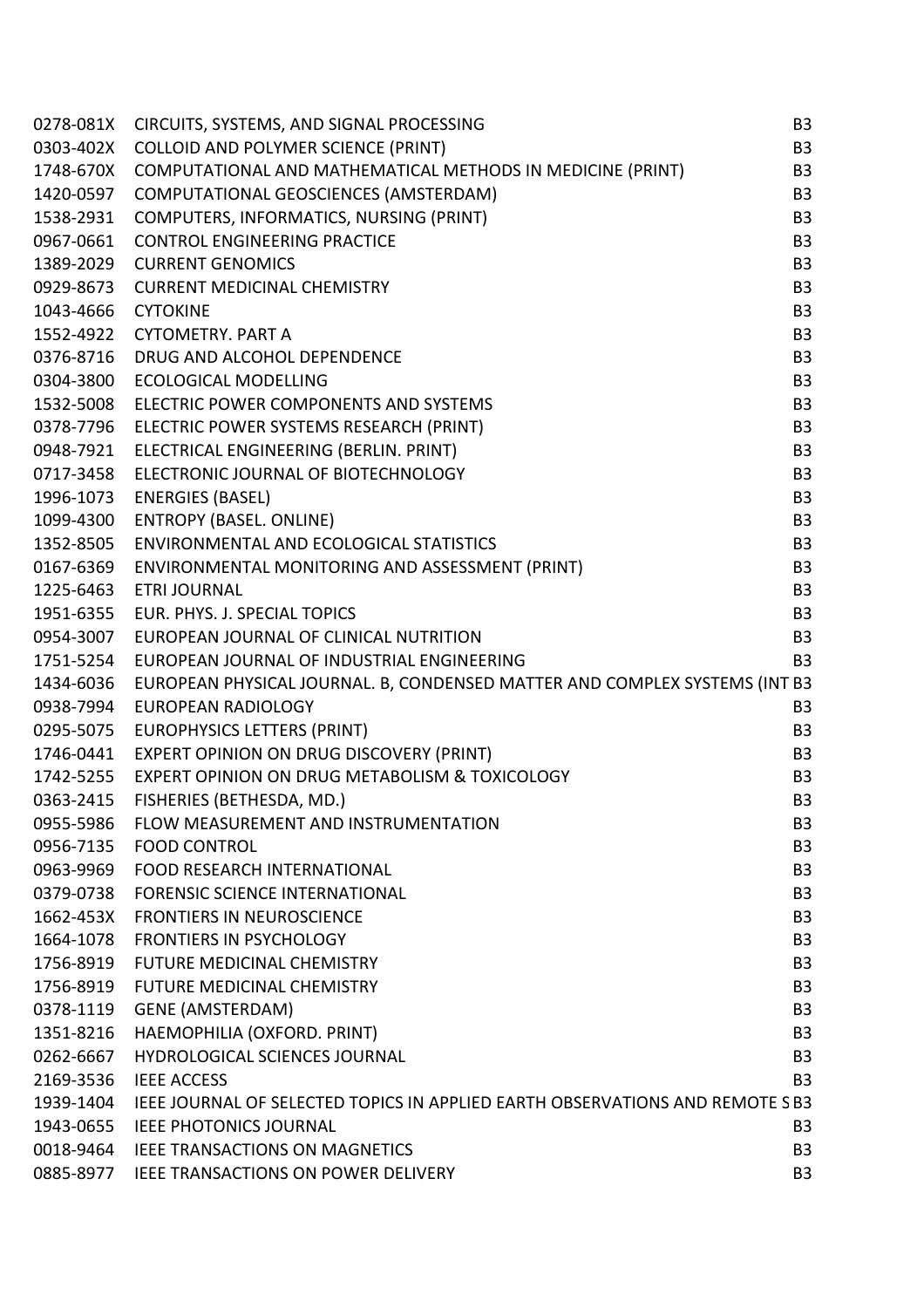| 1751-8687 | IET GENERATION, TRANSMISSION & DISTRIBUTION (PRINT)                          | B <sub>3</sub> |
|-----------|------------------------------------------------------------------------------|----------------|
| 1751-8733 | IET MICROWAVES, ANTENNAS & PROPAGATION (ONLINE)                              | B <sub>3</sub> |
| 1751-8725 | IET MICROWAVES, ANTENNAS & PROPAGATION (PRINT)                               | B <sub>3</sub> |
| 0266-6669 | <b>INFORMATION DEVELOPMENT</b>                                               | B <sub>3</sub> |
| 1757-9694 | INTEGRATIVE BIOLOGY: A NEW JOURNAL OF QUANTITATIVE BIOSCIENCES FROM NANC B3  |                |
| 1741-5659 | INTERACTIVE TECHNOLOGY AND SMART EDUCATION                                   | B <sub>3</sub> |
| 0268-3768 | INTERNATIONAL JOURNAL, ADVANCED MANUFACTURING TECHNOLOGY                     | B <sub>3</sub> |
| 2040-7939 | INTERNATIONAL JOURNAL FOR NUMERICAL METHODS IN BIOMEDICAL ENGINEERING (B3    |                |
| 0029-5981 | INTERNATIONAL JOURNAL FOR NUMERICAL METHODS IN ENGINEERING (PRINT)           | B <sub>3</sub> |
| 1687-5877 | INTERNATIONAL JOURNAL OF ANTENNAS AND PROPAGATION (ONLINE)                   | B <sub>3</sub> |
| 1687-5869 | INTERNATIONAL JOURNAL OF ANTENNAS AND PROPAGATION (PRINT)                    | B <sub>3</sub> |
| 1383-5416 | INTERNATIONAL JOURNAL OF APPLIED ELECTROMAGNETICS AND MECHANICS              | B <sub>3</sub> |
| 0218-1274 | INTERNATIONAL JOURNAL OF BIFURCATION AND CHAOS IN APPLIED SCIENCES AND EN B3 |                |
| 0949-149X | INTERNATIONAL JOURNAL OF ENGINEERING EDUCATION                               | B <sub>3</sub> |
| 0129-1831 | INTERNATIONAL JOURNAL OF MODERN PHYSICS C                                    | B <sub>3</sub> |
| 0301-9322 | INTERNATIONAL JOURNAL OF MULTIPHASE FLOW                                     | B <sub>3</sub> |
| 1110-662X | INTERNATIONAL JOURNAL OF PHOTOENERGY (PRINT)                                 | B <sub>3</sub> |
| 0925-5273 | INTERNATIONAL JOURNAL OF PRODUCTION ECONOMICS                                | B <sub>3</sub> |
| 0143-1161 | INTERNATIONAL JOURNAL OF REMOTE SENSING (PRINT)                              | B <sub>3</sub> |
| 0020-7748 | INTERNATIONAL JOURNAL OF THEORETICAL PHYSICS                                 | B <sub>3</sub> |
| 0160-0176 | INTERNATIONAL REGIONAL SCIENCE REVIEW                                        | B <sub>3</sub> |
| 0266-5611 | <b>INVERSE PROBLEMS (PRINT)</b>                                              | B <sub>3</sub> |
| 2220-9964 | ISPRS INTERNATIONAL JOURNAL OF GEO-INFORMATION                               | B <sub>3</sub> |
| 2090-4355 | <b>ISRN COMMUNICATIONS AND NETWORKING</b>                                    | B <sub>3</sub> |
| 1984-2902 | ISYS: REVISTA BRASILEIRA DE SISTEMAS DE INFORMAÇÃO                           | B <sub>3</sub> |
| 0197-6729 | JOURNAL OF ADVANCED TRANSPORTATION                                           | B <sub>3</sub> |
| 0021-8693 | JOURNAL OF ALGEBRA (PRINT)                                                   | B <sub>3</sub> |
| 0926-9851 | JOURNAL OF APPLIED GEOPHYSICS                                                | B <sub>3</sub> |
| 0021-9002 | JOURNAL OF APPLIED PROBABILITY                                               | B <sub>3</sub> |
| 1931-3195 | JOURNAL OF APPLIED REMOTE SENSING                                            | B <sub>3</sub> |
| 0021-9045 | JOURNAL OF APPROXIMATION THEORY (PRINT)                                      | B <sub>3</sub> |
| 0739-1102 | JOURNAL OF BIOMOLECULAR STRUCTURE & DYNAMICS                                 | B <sub>3</sub> |
| 1532-3145 | JOURNAL OF COMPUTER ASSISTED TOMOGRAPHY (ONLINE)                             | B <sub>3</sub> |
| 0022-0396 | JOURNAL OF DIFFERENTIAL EQUATIONS (PRINT)                                    | B <sub>3</sub> |
| 0374-3535 | <b>JOURNAL OF ELASTICITY</b>                                                 | B <sub>3</sub> |
| 0022-0833 | JOURNAL OF ENGINEERING MATHEMATICS                                           | B <sub>3</sub> |
| 0889-1575 | JOURNAL OF FOOD COMPOSITION AND ANALYSIS (PRINT)                             | B <sub>3</sub> |
| 1972-5787 | JOURNAL OF FORMALIZED REASONING                                              | B <sub>3</sub> |
| 2178-7107 | JOURNAL OF INFORMATION AND DATA MANAGEMENT - JIDM                            | B <sub>3</sub> |
| 2178-7107 | JOURNAL OF INFORMATION AND DATA MANAGEMENT - JIDM                            | B <sub>3</sub> |
| 1672-9072 | JOURNAL OF INTEGRATIVE PLANT BIOLOGY (PRINT)                                 | B <sub>3</sub> |
| 0950-4230 | JOURNAL OF LOSS PREVENTION IN THE PROCESS INDUSTRIES                         | B <sub>3</sub> |
| 0022-247X | JOURNAL OF MATHEMATICAL ANALYSIS AND APPLICATIONS (PRINT)                    | B <sub>3</sub> |
| 0022-2488 | JOURNAL OF MATHEMATICAL PHYSICS                                              | B <sub>3</sub> |
| 0022-2860 | JOURNAL OF MOLECULAR STRUCTURE (PRINT)                                       | B <sub>3</sub> |
| 0047-259X | JOURNAL OF MULTIVARIATE ANALYSIS                                             | B <sub>3</sub> |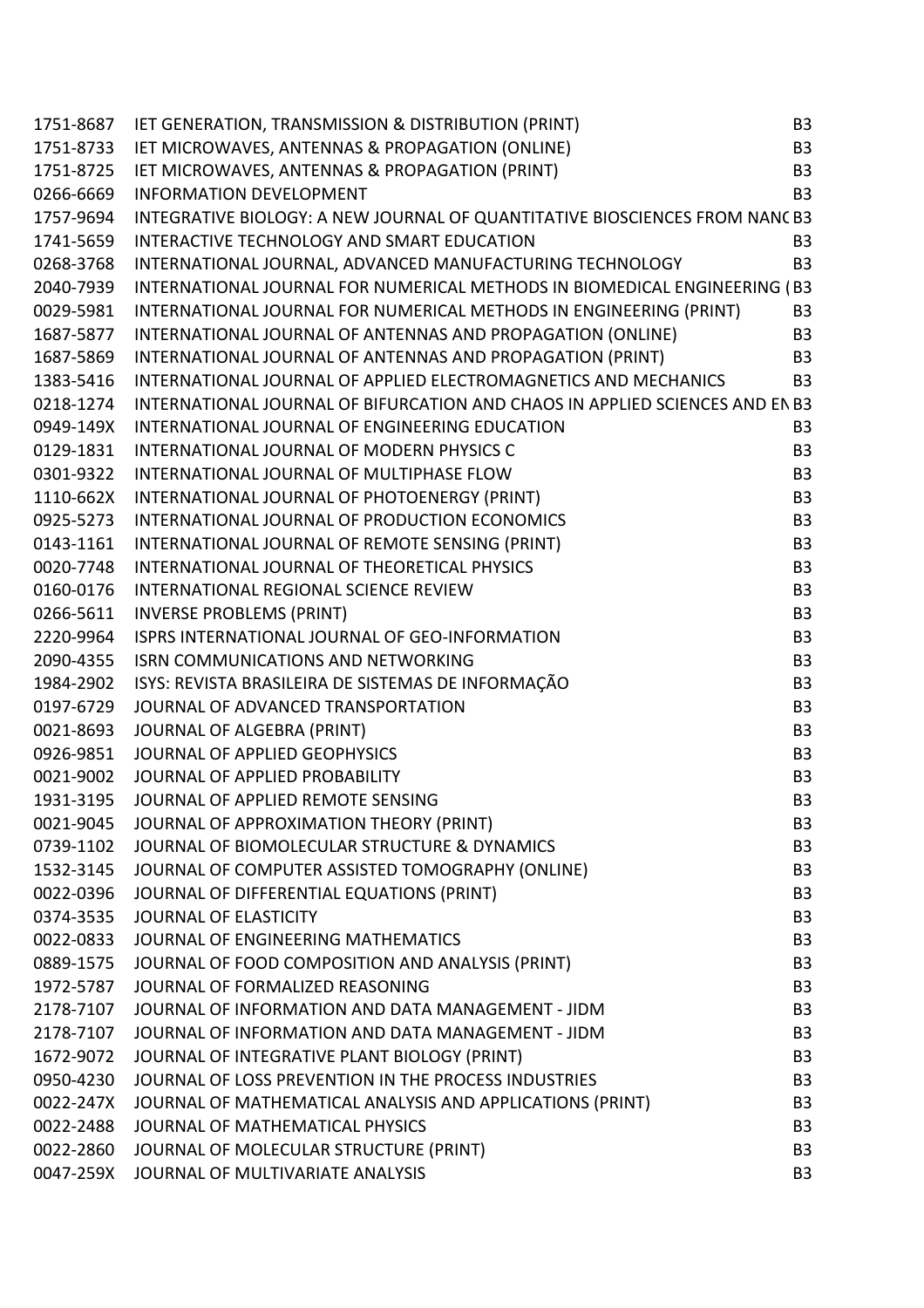|           | 1533-4880 JOURNAL OF NANOSCIENCE AND NANOTECHNOLOGY (PRINT)                                                                                                                                                                              | B <sub>3</sub> |
|-----------|------------------------------------------------------------------------------------------------------------------------------------------------------------------------------------------------------------------------------------------|----------------|
|           | 0195-9298 JOURNAL OF NONDESTRUCTIVE EVALUATION                                                                                                                                                                                           | B <sub>3</sub> |
|           | 0920-4105 JOURNAL OF PETROLEUM SCIENCE & ENGINEERING                                                                                                                                                                                     | B <sub>3</sub> |
|           | 0269-8811 JOURNAL OF PSYCHOPHARMACOLOGY (OXFORD)                                                                                                                                                                                         | B <sub>3</sub> |
|           | 1687-725X JOURNAL OF SENSORS                                                                                                                                                                                                             | B <sub>3</sub> |
|           | 1687-725X JOURNAL OF SENSORS                                                                                                                                                                                                             | B <sub>3</sub> |
|           | 2195-1721 JOURNAL OF SOFTWARE ENGINEERING RESEARCH AND DEVELOPMENT                                                                                                                                                                       | <b>B3</b>      |
|           | 0022-460X JOURNAL OF SOUND AND VIBRATION                                                                                                                                                                                                 | B <sub>3</sub> |
|           | 1742-5468 JOURNAL OF STATISTICAL MECHANICS                                                                                                                                                                                               | B <sub>3</sub> |
|           | 0022-4715 JOURNAL OF STATISTICAL PHYSICS                                                                                                                                                                                                 | B <sub>3</sub> |
|           | 1933-1711 JOURNAL OF THE AMERICAN SOCIETY OF HYPERTENSION                                                                                                                                                                                | <b>B3</b>      |
|           | 0103-5053 JOURNAL OF THE BRAZILIAN CHEMICAL SOCIETY (IMPRESSO)                                                                                                                                                                           | <b>B3</b>      |
|           | 1678-5878 JOURNAL OF THE BRAZILIAN SOCIETY OF MECHANICAL SCIENCES AND ENGINEERING (II B3                                                                                                                                                 |                |
|           | 0740-3224 JOURNAL OF THE OPTICAL SOCIETY OF AMERICA. B, OPTICAL PHYSICS                                                                                                                                                                  | B <sub>3</sub> |
| 2236-3297 | JOURNAL ON 3D INTERACTIVE SYSTEMS                                                                                                                                                                                                        | <b>B3</b>      |
|           | 1477-1535<br>LIGHTING RESEARCH AND TECHNOLOGY (2001. PRINT)<br>0024-3795   LINEAR ALGEBRA AND ITS APPLICATIONS<br>0308-1087   LINEAR AND MULTILINEAR ALGEBRA<br>1475-2875   MALARIA JOURNAL (ONLINE)<br>1516-1439   MATERIALS RESEARCH ( | B <sub>3</sub> |
|           |                                                                                                                                                                                                                                          | B <sub>3</sub> |
|           |                                                                                                                                                                                                                                          | B <sub>3</sub> |
|           |                                                                                                                                                                                                                                          | B <sub>3</sub> |
|           |                                                                                                                                                                                                                                          | B <sub>3</sub> |
|           |                                                                                                                                                                                                                                          | B <sub>3</sub> |
|           | 1563-5147 MATHEMATICAL PROBLEMS IN ENGINEERING (ONLINE)                                                                                                                                                                                  | B <sub>3</sub> |
|           | 1024-123X MATHEMATICAL PROBLEMS IN ENGINEERING (PRINT)                                                                                                                                                                                   | <b>B3</b>      |
|           | 0263-2241 MEASUREMENT (LONDON. PRINT)                                                                                                                                                                                                    | B <sub>3</sub> |
| 0925-4773 | MECHANISMS OF DEVELOPMENT                                                                                                                                                                                                                | B <sub>3</sub> |
|           | 0140-0118 MEDICAL & BIOLOGICAL ENGINEERING & COMPUTING                                                                                                                                                                                   | B <sub>3</sub> |
| 1741-0444 | MEDICAL & BIOLOGICAL ENGINEERING & COMPUTING (ONLINE)                                                                                                                                                                                    | <b>B3</b>      |
| 0094-2405 | <b>MEDICAL PHYSICS (LANCASTER)</b>                                                                                                                                                                                                       | B <sub>3</sub> |
|           | 1573-4064 MEDICINAL CHEMISTRY (HILVERSUM)                                                                                                                                                                                                | B <sub>3</sub> |
| 1054-2523 | MEDICINAL CHEMISTRY RESEARCH (PRINT)                                                                                                                                                                                                     | B <sub>3</sub> |
| 2075-4701 | METALS - OPEN ACCESS METALLURGY JOURNAL                                                                                                                                                                                                  | B <sub>3</sub> |
| 1387-1811 | MICROPOROUS AND MESOPOROUS MATERIALS (PRINT)                                                                                                                                                                                             | B <sub>3</sub> |
| 0895-2477 | MICROWAVE AND OPTICAL TECHNOLOGY LETTERS (PRINT)                                                                                                                                                                                         | B <sub>3</sub> |
| 0921-030X | NATURAL HAZARDS (DORDRECHT)                                                                                                                                                                                                              | B <sub>3</sub> |
| 1573-0840 | NATURAL HAZARDS (DORDRECHT. ONLINE)                                                                                                                                                                                                      | B <sub>3</sub> |
| 0304-3940 | NEUROSCIENCE LETTERS (PRINT)                                                                                                                                                                                                             | B <sub>3</sub> |
| 0168-583X | NUCLEAR INSTRUMENTS & METHODS IN PHYSICS RESEARCH. SECTION B, BEAM INTER/ B3                                                                                                                                                             |                |
| 1475-2891 | <b>NUTRITION JOURNAL</b>                                                                                                                                                                                                                 | B <sub>3</sub> |
| 0030-1299 | OIKOS (KOBENHAVN)                                                                                                                                                                                                                        | B <sub>3</sub> |
| 1536-2310 | <b>OMICS: JOURNAL OF INTEGRATIVE BIOLOGY</b>                                                                                                                                                                                             | B <sub>3</sub> |
| 0030-4018 | <b>OPTICS COMMUNICATIONS (PRINT)</b>                                                                                                                                                                                                     | B <sub>3</sub> |
| 1756-3305 | <b>PARASITES &amp; VECTORS</b>                                                                                                                                                                                                           | B <sub>3</sub> |
| 0378-4371 | PHYSICA. A (PRINT)                                                                                                                                                                                                                       | B <sub>3</sub> |
| 0167-2789 | PHYSICA. D, NONLINEAR PHENOMENA (PRINT)                                                                                                                                                                                                  | B <sub>3</sub> |
| 2470-0045 | PHYSICAL REVIEW E                                                                                                                                                                                                                        | B <sub>3</sub> |
| 1550-2376 | PHYSICAL REVIEW E (STATISTICAL, NONLINEAR, AND SOFT MATTER PHYSICS)                                                                                                                                                                      | B <sub>3</sub> |
|           |                                                                                                                                                                                                                                          |                |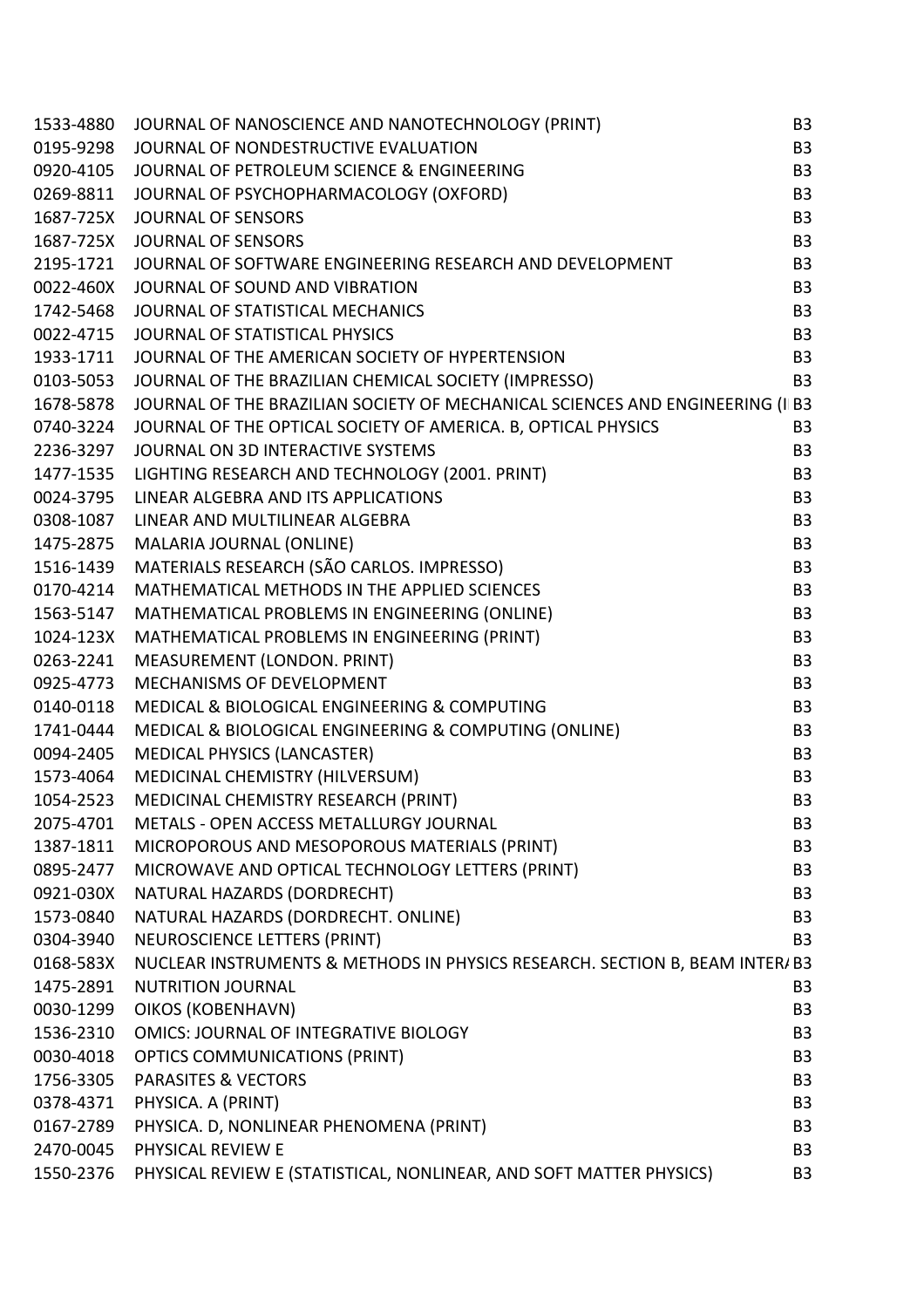|           | 2470-0045 PHYSICAL REVIEW. E, STATISTICAL, NONLINEAR, AND SOFT MATTER PHYSICS (PRINT) | B <sub>3</sub> |
|-----------|---------------------------------------------------------------------------------------|----------------|
|           | 1070-6631 PHYSICS OF FLUIDS (1994)                                                    | B <sub>3</sub> |
| 0191-2917 | <b>PLANT DISEASE</b>                                                                  | <b>B3</b>      |
| 1746-4811 | <b>PLANT METHODS</b>                                                                  | B <sub>3</sub> |
|           | 0032-0935 PLANTA (HEIDELBERG                                                          | B <sub>3</sub> |
|           | Feb-39 PROCEEDINGS OF THE AMERICAN MATHEMATICAL SOCIETY                               | <b>B3</b>      |
| 1350-6501 | PROCEEDINGS OF THE INSTITUTION OF MECHANICAL ENGINEERS, PART J, JOURNAL OF B3         |                |
| 0957-5820 | PROCESS SAFETY AND ENVIRONMENTAL PROTECTION                                           | B <sub>3</sub> |
| 0149-1970 | PROGRESS IN NUCLEAR ENERGY (NEW SERIES)                                               | B <sub>3</sub> |
| 0887-3585 | <b>PROTEINS (PRINT)</b>                                                               | <b>B3</b>      |
| 0748-8017 | QUALITY AND RELIABILITY ENGINEERING INTERNATIONAL (PRINT)                             | B <sub>3</sub> |
| 0100-4042 | QUÍMICA NOVA                                                                          | B <sub>3</sub> |
| 0100-4042 | QUÍMICA NOVA (IMPRESSO)                                                               | <b>B3</b>      |
| 0301-4207 | <b>RESOURCES POLICY</b>                                                               | B <sub>3</sub> |
| 1414-5685 | REVISTA BRASILEIRA DE INFORMAÇÃO NA EDUCAÇÃO                                          | B <sub>3</sub> |
| 1414-5685 | REVISTA BRASILEIRA DE INFORMÁTICA NA EDUCAÇÃO                                         | B <sub>3</sub> |
| 2175-2745 | REVISTA DE INFORMÁTICA TEÓRICA E APLICADA                                             | B <sub>3</sub> |
| 0103-4308 | REVISTA DE INFORMÃTICA TEÕRICA E APLICADA                                             | B <sub>3</sub> |
| 0103-4308 | REVISTA DE INFORMÁTICA TEÓRICA E APLICADA (IMPRESSO)                                  | B <sub>3</sub> |
| 2175-2745 | REVISTA DE INFORMÁTICA TEÓRICA E APLICADA: RITA                                       | B <sub>3</sub> |
| 0272-4332 | <b>RISK ANALYSIS</b>                                                                  | B <sub>3</sub> |
| 2236-3297 | SBC JOURNAL ON 3D INTERACTIVE SYSTEMS                                                 | B <sub>3</sub> |
| 2236-3297 | SBC JOURNAL ON 3D INTERACTIVE SYSTEMS                                                 | B <sub>3</sub> |
| 0924-4247 | SENSORS AND ACTUATORS. A, PHYSICAL                                                    | B <sub>3</sub> |
| 1877-0533 | SET-VALUED AND VARIATIONAL ANALYSIS: THEORY AND APPLICATIONS                          | B <sub>3</sub> |
| 1536-0040 | SIAM JOURNAL ON APPLIED DYNAMICAL SYSTEMS                                             | B <sub>3</sub> |
| 0036-1399 | SIAM JOURNAL ON APPLIED MATHEMATICS (PRINT)                                           | B <sub>3</sub> |
| 0277-9536 | SOCIAL SCIENCE & MEDICINE (1982)                                                      | B <sub>3</sub> |
| 2211-6753 | <b>SPATIAL STATISTICS</b>                                                             | B <sub>3</sub> |
| 2193-1801 | SPRINGERPLUS                                                                          | B <sub>3</sub> |
| 1572-3127 | STATISTICAL METHODOLOGY                                                               | B <sub>3</sub> |
|           | 0277-6715 STATISTICS IN MEDICINE (PRINT)                                              | B <sub>3</sub> |
| 1475-9217 | STRUCTURAL HEALTH MONITORING                                                          | B <sub>3</sub> |
| 0308-5961 | <b>TELECOMMUNICATIONS POLICY</b>                                                      | B <sub>3</sub> |
| 1133-0686 | TEST (MADRID)                                                                         | B <sub>3</sub> |
| 1050-5164 | THE ANNALS OF APPLIED PROBABILITY                                                     | B <sub>3</sub> |
| 1434-6028 | THE EUROPEAN PHYSICAL JOURNAL. B, CONDENSED MATTER PHYSICS (PRINT)                    | B <sub>3</sub> |
|           | 1951-6355 THE EUROPEAN PHYSICAL JOURNAL. SPECIAL TOPICS                               | B <sub>3</sub> |
|           | Jan-66 THE JOURNAL OF THE ACOUSTICAL SOCIETY OF AMERICA                               | B <sub>3</sub> |
| 1431-7613 | THEORY IN BIOSCIENCES                                                                 | B <sub>3</sub> |
| 1230-3429 | TOPOLOGICAL METHODS IN NONLINEAR ANALYSIS                                             | B <sub>3</sub> |
| 0041-0101 | <b>TOXICON (OXFORD)</b>                                                               | B <sub>3</sub> |
| 0041-1132 | TRANSFUSION (ARLINGTON, VA.)                                                          | B <sub>3</sub> |
| 1366-5545 | TRANSPORTATION RESEARCH. PART E, LOGISTICS AND TRANSPORTATION REVIEW                  | <b>B3</b>      |
| 0301-679X | <b>TRIBOLOGY INTERNATIONAL</b>                                                        | B <sub>3</sub> |
| 0041-624X | ULTRASONICS (GUILDFORD)                                                               | B <sub>3</sub> |
|           |                                                                                       |                |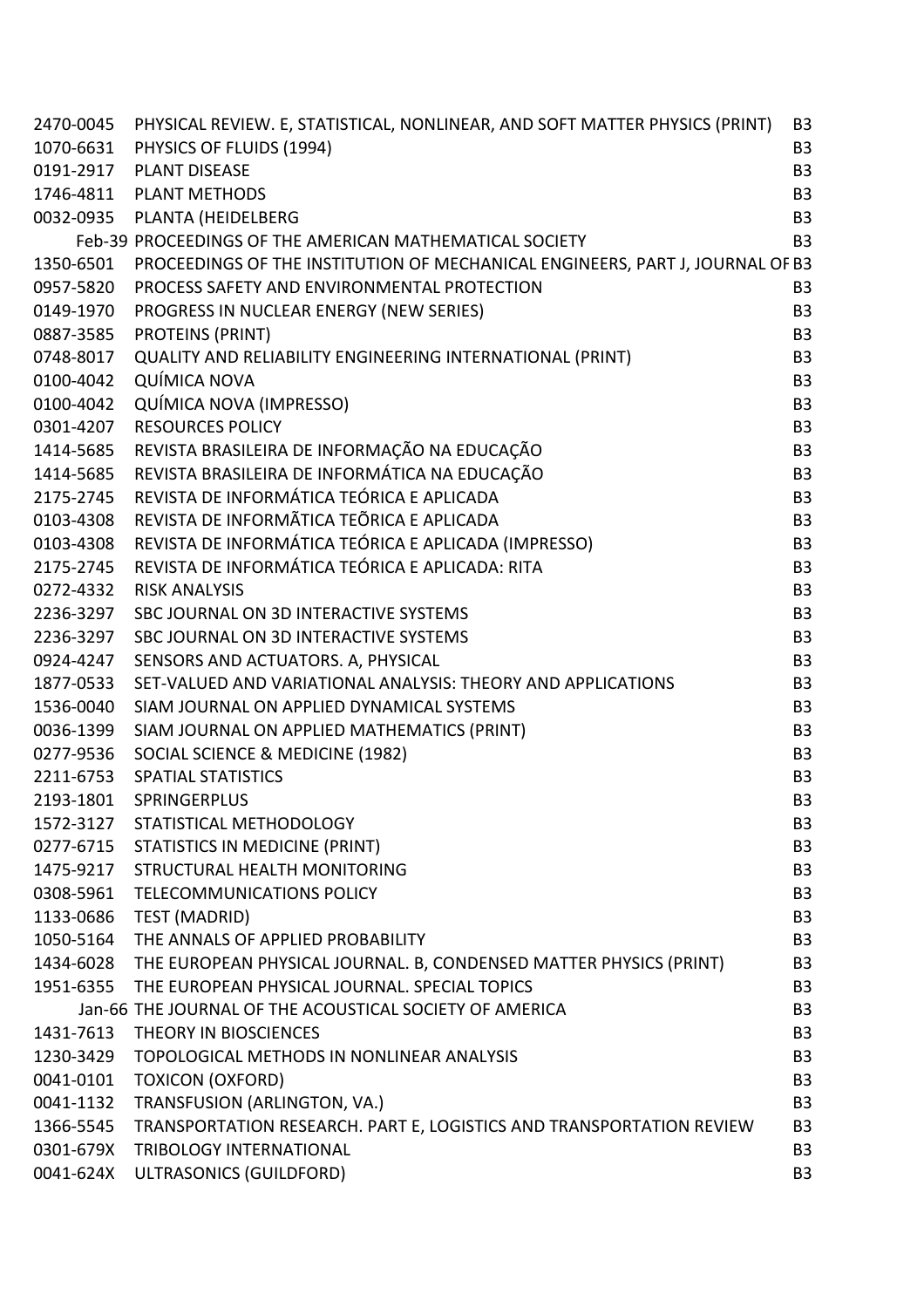| 0042-9007 | VOX SANGUINIS (BASEL. 1956)                                                | B <sub>3</sub> |
|-----------|----------------------------------------------------------------------------|----------------|
| 0044-2275 | ZEITSCHRIFT FUR ANGEWANDTE MATHEMATIK UND PHYSIK (PRINTED ED.)             | <b>B3</b>      |
| 2151-0032 | AMERICAN SOCIETY OF AGRICULTURAL AND BIOLOGICAL ENGINEERS. TRANSACTIONS    | <b>B4</b>      |
|           | Mar-72 ANTONIE VAN LEEUWENHOEK (GEDRUKT)                                   | <b>B4</b>      |
| 1350-4851 | APPLIED ECONOMICS LETTERS (PRINT)                                          | <b>B4</b>      |
| 0883-8542 | APPLIED ENGINEERING IN AGRICULTURE                                         | <b>B4</b>      |
| 0167-4943 | ARCHIVES OF GERONTOLOGY AND GERIATRICS                                     | <b>B4</b>      |
| 1734-1922 | ARCHIVES OF MEDICAL SCIENCE                                                | <b>B4</b>      |
| 0066-782X | ARQUIVOS BRASILEIROS DE CARDIOLOGIA (IMPRESSO)                             | <b>B4</b>      |
| 1011-2367 | ASIAN-AUSTRALASIAN JOURNAL OF ANIMAL SCIENCES (PRINT)                      | <b>B4</b>      |
| 1943-3921 | ATTENTION, PERCEPTION & PSYCHOPHYSICS (PRINT)                              | <b>B4</b>      |
| 2314-6141 | <b>BIOMED RESEARCH INTERNATIONAL</b>                                       | <b>B4</b>      |
| 2314-6133 | <b>BIOMED RESEARCH INTERNATIONAL</b>                                       | <b>B4</b>      |
| 1471-2377 | <b>BMC NEUROLOGY (ONLINE)</b>                                              | <b>B4</b>      |
| 1916-2804 | BOTANY (OTTAWA. ONLINE)                                                    | <b>B4</b>      |
| 1916-2790 | BOTANY (OTTAWA. PRINT)                                                     | <b>B4</b>      |
| 0103-0752 | BRAZILIAN JOURNAL OF PROBABILITY AND STATISTICS                            | <b>B4</b>      |
| 1806-8324 | BRAZILIAN ORAL RESEARCH (IMPRESSO)                                         | <b>B4</b>      |
| 0102-311X | CADERNOS DE SAÚDE PÚBLICA (ENSP. IMPRESSO)                                 | <b>B4</b>      |
| 1678-4464 | CADERNOS DE SAÚDE PÚBLICA (ONLINE)                                         | <b>B4</b>      |
| 1550-0594 | <b>CLINICAL EEG AND NEUROSCIENCE</b>                                       | <b>B4</b>      |
| 0361-0926 | COMMUNICATIONS IN STATISTICS. THEORY AND METHODS                           | <b>B4</b>      |
| 1134-3478 | <b>COMUNICAR (HUELVA)</b>                                                  | <b>B4</b>      |
| 0011-183X | <b>CROP SCIENCE</b>                                                        | <b>B4</b>      |
| 1527-2737 | <b>CURRENT UROLOGY REPORTS (PRINT)</b>                                     | <b>B4</b>      |
| 1758-5996 | DIABETOLOGY & METABOLIC SYNDROME                                           | <b>B4</b>      |
| 1436-4522 | <b>EDUCATIONAL TECHNOLOGY &amp; SOCIETY</b>                                | <b>B4</b>      |
| 1042-9247 | <b>ENGINEERING MANAGEMENT JOURNAL</b>                                      | <b>B4</b>      |
| 2279-7254 | EUROPEAN JOURNAL OF REMOTE SENSING                                         | <b>B4</b>      |
| 1438-793X | FUNCTIONAL & INTEGRATIVE GENOMICS (PRINT)                                  | <b>B4</b>      |
| 1676-5680 | <b>GENETICS AND MOLECULAR RESEARCH</b>                                     | B4             |
| 1676-5680 | <b>GENETICS AND MOLECULAR RESEARCH</b>                                     | <b>B4</b>      |
| 0018-5345 | <b>HORTSCIENCE</b>                                                         | <b>B4</b>      |
| 1959-0318 | <b>IRBMNEWS</b>                                                            | <b>B4</b>      |
| 0120-5609 | <b>INGENIERIA E INVESTIGACION</b>                                          | <b>B4</b>      |
| 1073-9149 | <b>INSTRUMENTATION SCIENCE &amp; TECHNOLOGY</b>                            | <b>B4</b>      |
| 1473-5504 | INTERNATIONAL JOURNAL OF ASTROBIOLOGY (PRINT)                              | <b>B4</b>      |
| 1861-6410 | INTERNATIONAL JOURNAL OF COMPUTER ASSISTED RADIOLOGY AND SURGERY (PRINT B4 |                |
| 1660-4601 | INTERNATIONAL JOURNAL OF ENVIRONMENTAL RESEARCH AND PUBLIC HEALTH          | <b>B4</b>      |
| 1474-8185 | INTERNATIONAL JOURNAL OF PERFORMANCE ANALYSIS IN SPORT                     | <b>B4</b>      |
| 0021-7557 | JORNAL DE PEDIATRIA (IMPRESSO)                                             | <b>B4</b>      |
| 0266-4763 | JOURNAL OF APPLIED STATISTICS                                              | <b>B4</b>      |
| 0140-1963 | JOURNAL OF ARID ENVIRONMENTS                                               | <b>B4</b>      |
| 0887-8013 | JOURNAL OF CLINICAL LABORATORY ANALYSIS (PRINT)                            | <b>B4</b>      |
| 1176-3647 | JOURNAL OF EDUCATIONAL TECHNOLOGY & SOCIETY                                | <b>B4</b>      |
| 0022-1147 | JOURNAL OF FOOD SCIENCE                                                    | B4             |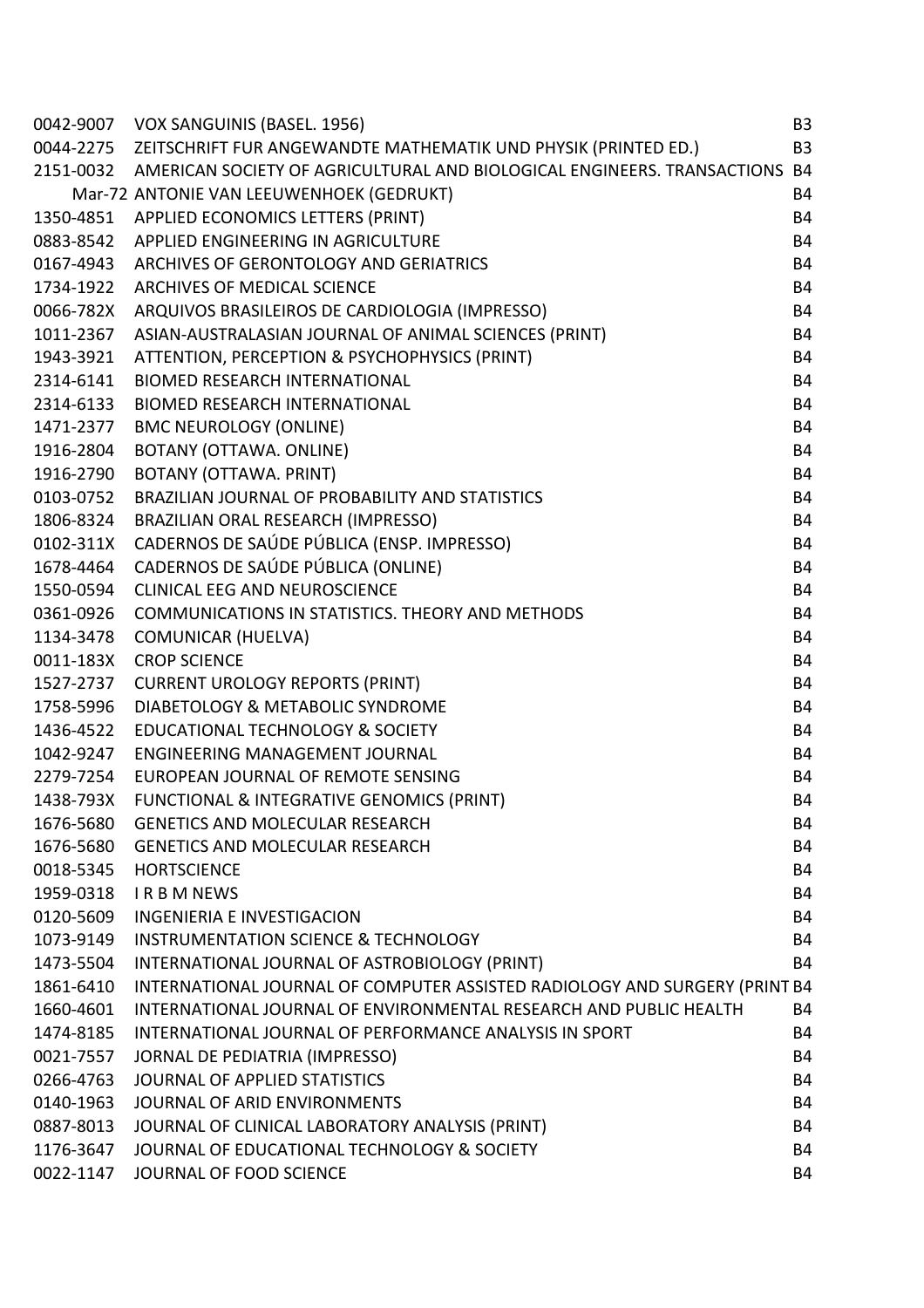| 0892-7553 | <b>JOURNAL OF INSECT BEHAVIOR</b>                                          | <b>B4</b> |
|-----------|----------------------------------------------------------------------------|-----------|
| 0738-7989 | JOURNAL OF MATERIALS EDUCATION                                             | <b>B4</b> |
| 0022-2615 | JOURNAL OF MEDICAL MICROBIOLOGY                                            | <b>B4</b> |
| 0165-0270 | JOURNAL OF NEUROSCIENCE METHODS                                            | <b>B4</b> |
| 0929-8215 | JOURNAL OF NEW MUSIC RESEARCH                                              | <b>B4</b> |
| 0377-0257 | JOURNAL OF NON-NEWTONIAN FLUID MECHANICS (PRINT)                           | <b>B4</b> |
| 0090-3973 | JOURNAL OF TESTING AND EVALUATION                                          | <b>B4</b> |
| 0022-5193 | JOURNAL OF THEORETICAL BIOLOGY                                             | <b>B4</b> |
| 1940-087X | JOURNAL OF VISUALIZED EXPERIMENTS                                          | <b>B4</b> |
| 0892-1997 | JOURNAL OF VOICE                                                           | <b>B4</b> |
| 1541-5856 | LIMNOLOGY AND OCEANOGRAPHY, METHODS                                        | <b>B4</b> |
| 1517-7076 | MATÉRIA (UFRJ)                                                             | <b>B4</b> |
| 0860-8229 | METROLOGIA I SYSTEMY POMIAROWE / METROLOGY AND MEASURING SYSTEMS           | <b>B4</b> |
| 0882-4010 | <b>MICROBIAL PATHOGENESIS</b>                                              | <b>B4</b> |
| 1431-9276 | MICROSCOPY AND MICROANALYSIS (PRINT)                                       | <b>B4</b> |
| 1940-1736 | MITOCHONDRIAL DNA                                                          | <b>B4</b> |
| 0987-7053 | NEUROPHYSIOLOGIE CLINIQUE (PARIS)                                          | <b>B4</b> |
| 1435-8603 | PLANT BIOLOGY (STUTTGART)                                                  | <b>B4</b> |
| 0032-4728 | <b>POPULATION STUDIES</b>                                                  | <b>B4</b> |
| 1385-2256 | PRECISION AGRICULTURE (PRINT)                                              | <b>B4</b> |
| 0167-5877 | PREVENTIVE VETERINARY MEDICINE (PRINT)                                     | <b>B4</b> |
| 0929-8665 | PROTEIN AND PEPTIDE LETTERS                                                | <b>B4</b> |
| 0033-3506 | PUBLIC HEALTH (LONDON)                                                     | <b>B4</b> |
| 1040-6182 | <b>QUATERNARY INTERNATIONAL</b>                                            | <b>B4</b> |
| 1984-2961 | REVISTA BRASILEIRA DE PARASITOLOGIA VETERINÁRIA (ONLINE)                   | <b>B4</b> |
| 0104-4230 | REVISTA DA ASSOCIAÇÃO MÉDICA BRASILEIRA                                    | <b>B4</b> |
| 0104-4230 | REVISTA DA ASSOCIAÇÃO MÉDICA BRASILEIRA (1992. IMPRESSO)                   | <b>B4</b> |
| 0037-8682 | REVISTA DA SOCIEDADE BRASILEIRA DE MEDICINA TROPICAL (IMPRESSO)            | <b>B4</b> |
| 1548-0992 | REVISTA IEEE AMÉRICA LATINA                                                | <b>B4</b> |
| 0213-1315 | REVISTA INTERNACIONAL DE MÉTODOS NUMÉRICOS PARA CÁLCULO Y DISEÑO EN ING B4 |           |
| 1518-8345 | REVISTA LATINO-AMERICANA DE ENFERMAGEM (USP - RIBEIRÃO PRETO)              | <b>B4</b> |
| 1062-936X | SAR AND QSAR IN ENVIRONMENTAL RESEARCH (PRINT)                             | <b>B4</b> |
| 0304-4238 | <b>SCIENTIA HORTICULTURAE</b>                                              | <b>B4</b> |
| 0037-4466 | SIBERIAN MATHEMATICAL JOURNAL                                              | <b>B4</b> |
| 1944-3277 | <b>STANDARDS IN GENOMIC SCIENCES</b>                                       | <b>B4</b> |
|           | 1618-2510 STATISTICAL METHODS & APPLICATIONS                               | <b>B4</b> |
|           | 1545-2255 STRUCTURAL CONTROL & HEALTH MONITORING (PRINT)                   | <b>B4</b> |
|           | 0714-0045 SURVEY METHODOLOGY                                               | <b>B4</b> |
|           | Feb-90 THE AMERICAN MATHEMATICAL MONTHLY                                   | <b>B4</b> |
| 1062-3701 | THE JOURNAL OF IMAGING SCIENCE AND TECHNOLOGY                              | <b>B4</b> |
| 1473-0502 | <b>TRANSFUSION AND APHERESIS SCIENCE</b>                                   | <b>B4</b> |
| 0958-7578 | TRANSFUSION MEDICINE (PRINT)                                               | <b>B4</b> |
| 1614-2942 | TREE GENETICS & GENOMES (PRINT)                                            | <b>B4</b> |
| 1983-2052 | <b>TROPICAL PLANT PATHOLOGY</b>                                            | <b>B4</b> |
| 1982-5676 | TROPICAL PLANT PATHOLOGY (IMPRESSO)                                        | <b>B4</b> |
| 1051-9815 | WORK (READING, MA)                                                         | <b>B4</b> |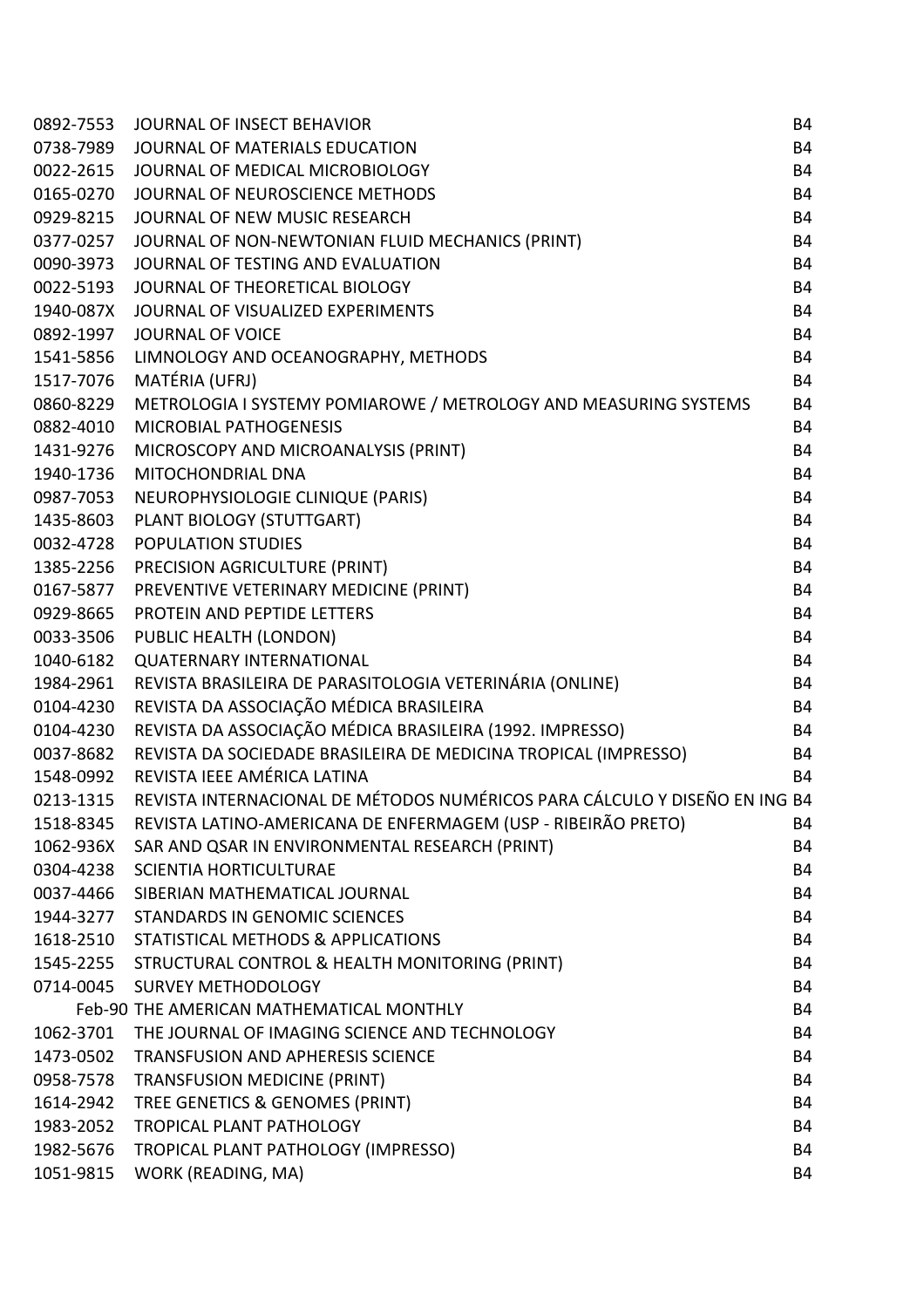| 0094-6354 | A.A.N.A. JOURNAL                                                      | <b>B5</b> |
|-----------|-----------------------------------------------------------------------|-----------|
| 2316-9451 | <b>ABAKÓS</b>                                                         | <b>B5</b> |
| 2316-9451 | <b>ABAKÓS</b>                                                         | <b>B5</b> |
| 0102-6720 | ABCD: ARQUIVOS BRASILEIROS DE CIRURGIA DIGESTIVA                      | <b>B5</b> |
| 1519-7859 | AÇÃO ERGONÔMICA                                                       | <b>B5</b> |
| 1559-6915 | ACM APPLIED COMPUTING REVIEW                                          | <b>B5</b> |
| 2378-962X | ACM TRANSACTIONS ON CYBER-PHYSICAL SYSTEMS                            | <b>B5</b> |
| 2329-4949 | ACM TRANSACTIONS ON PARALLEL COMPUTING                                | <b>B5</b> |
| 2374-0353 | ACM TRANSACTIONS ON SPATIAL ALGORITHMS AND SYSTEMS                    | <b>B5</b> |
| 1000-0674 | ACTA MICROPALAEONTOLOGICA SINICA (BEIJING)                            | <b>B5</b> |
| 1679-9216 | ACTA SCIENTIAE VETERINARIAE (ONLINE)                                  | <b>B5</b> |
| 1807-8664 | ACTA SCIENTIARUM. TECHNOLOGY (ONLINE)                                 | <b>B5</b> |
| 1687-7470 | ADVANCES IN ARTIFICIAL INTELLIGENCE                                   | <b>B5</b> |
| 2255-2863 | ADVANCES IN DISTRIBUTED COMPUTING AND ARTIFICIAL INTELLIGENCE JOURNAL | <b>B5</b> |
| 1867-5662 | ADVANCES IN INTELLIGENT AND SOFT COMPUTING                            | <b>B5</b> |
| 2194-5357 | ADVANCES IN INTELLIGENT SYSTEMS AND COMPUTING                         | <b>B5</b> |
| 2194-5357 | ADVANCES IN INTELLIGENT SYSTEMS AND COMPUTING                         | <b>B5</b> |
| 1687-8655 | ADVANCES IN SOFTWARE ENGINEERING (PRINT)                              | <b>B5</b> |
| 0065-3438 | ADVANCES IN THE ASTRONAUTICAL SCIENCES                                | <b>B5</b> |
| 1991-637X | AFRICAN JOURNAL OF AGRICULTURAL RESEARCH                              | <b>B5</b> |
| 1435-0645 | <b>AGRONOMY JOURNAL (ONLINE)</b>                                      | <b>B5</b> |
| 1559-0291 | APPLIED BIOCHEMISTRY AND BIOTECHNOLOGY (ONLINE)                       | <b>B5</b> |
| 1559-6915 | <b>APPLIED COMPUTING REVIEW</b>                                       | <b>B5</b> |
| 1559-6915 | APPLIED COMPUTING REVIEW                                              | <b>B5</b> |
| 2152-7385 | <b>APPLIED MATHEMATICS</b>                                            | <b>B5</b> |
| 2048-7703 | APSIPA TRANSACTIONS ON SIGNAL AND INFORMATION PROCESSING              | <b>B5</b> |
| 2359-4292 | ARCHIVES OF ENDOCRINOLOGY AND METABOLISM                              | <b>B5</b> |
| 0102-0935 | ARQUIVO BRASILEIRO DE MEDICINA VETERINÁRIA E ZOOTECNIA                | <b>B5</b> |
| 1808-2386 | <b>BBR. BRAZILIAN BUSINESS REVIEW</b>                                 | <b>B5</b> |
|           | Jun-98 BIOMEDICAL ENGINEERING                                         | <b>B5</b> |
| 2057-1976 | <b>BIOMEDICAL PHYSICS &amp; ENGINEERING EXPRESS</b>                   | <b>B5</b> |
| 1516-3725 | <b>BIOSCIENCE JOURNAL (UFU)</b>                                       | <b>B5</b> |
| 1756-0500 | <b>BMC RESEARCH NOTES</b>                                             | <b>B5</b> |
| 2052-4897 | <b>BMJ OPEN DIABETES RESEARCH &amp; CARE</b>                          | <b>B5</b> |
| 0103-636X | BOLEMA. BOLETIM DE EDUCAÇÃO MATEMÁTICA (UNESP. RIO CLARO. IMPRESSO)   | <b>B5</b> |
| 1982-2170 | BOLETIM DE CIÊNCIAS GEODÉSICAS (ONLINE)                               | <b>B5</b> |
| 1516-8913 | BRAZILIAN ARCHIVES OF BIOLOGY AND TECHNOLOGY (IMPRESSO)               | <b>B5</b> |
| 1679-8171 | BRAZILIAN JOURNAL OF OPERATIONS AND PRODUCTION MANAGEMENT             | <b>B5</b> |
| 2319-0612 | <b>BRAZILIAN JOURNAL OF RADIATION SCIENCES</b>                        | <b>B5</b> |
| 1981-9854 | BRAZILIAN JOURNALISM RESEARCH (ONLINE)                                | <b>B5</b> |
| 2231-0843 | BRITISH JOURNAL OF APPLIED SCIENCE & TECHNOLOGY                       | <b>B5</b> |
| 2244-8659 | BULLETIN OF COMPUTATIONAL APPLIED MATHEMATICS                         | <b>B5</b> |
| 2047-0398 | <b>BUSINESS MANAGEMENT REVIEW (BMR)</b>                               | <b>B5</b> |
| 1519-0951 | CADERNOS ADENAUER (SÃO PAULO)                                         | <b>B5</b> |
| 2178-2229 | <b>CADERNOS DE PESQUISA</b>                                           | <b>B5</b> |
| 2178-2229 | CADERNOS DE PESQUISA - UNIVERSIDADE FEDERAL DO MARANHÃO               | <b>B5</b> |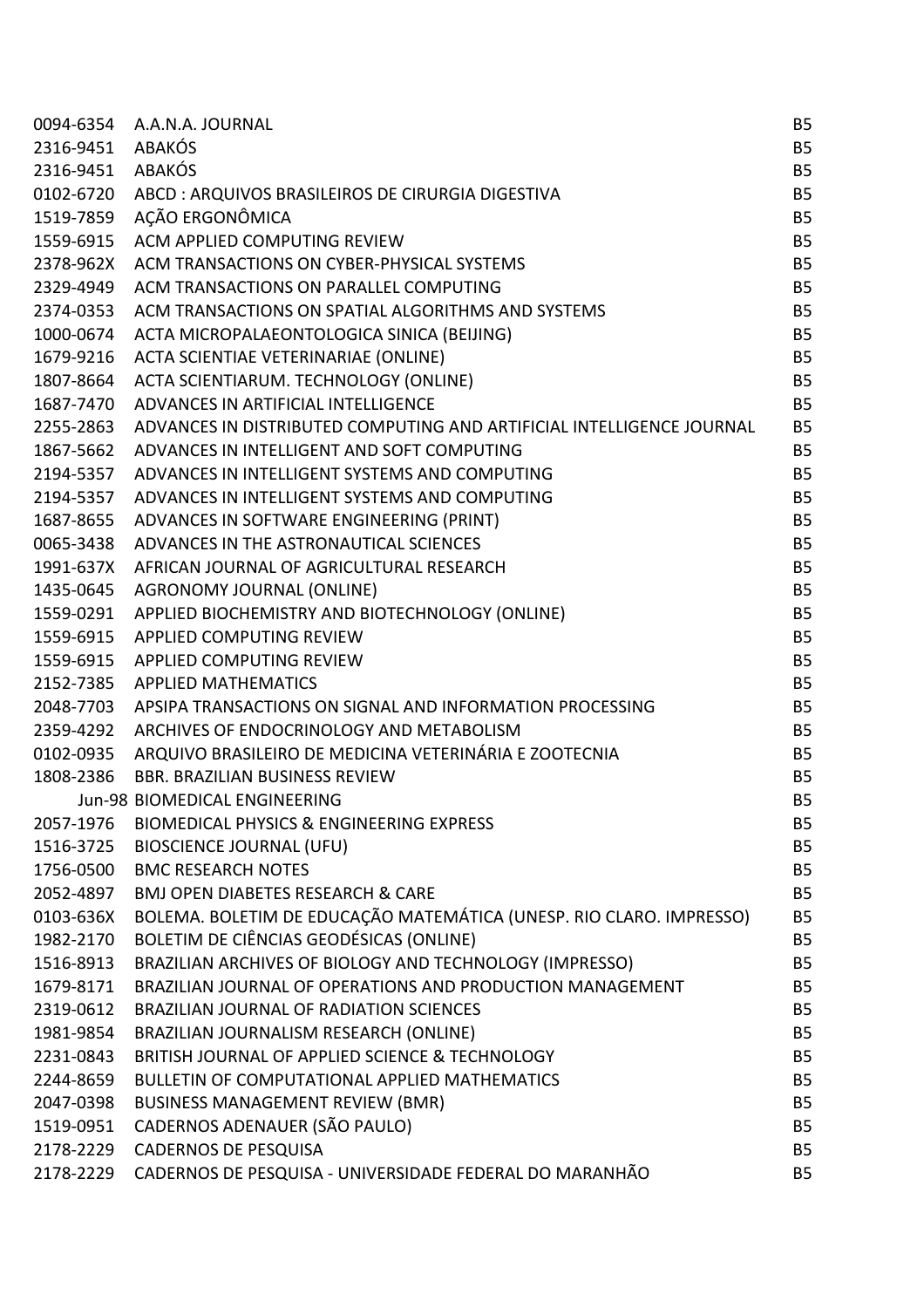|                   | 1413-9014 CADERNOS DO IME. SÉRIE INFORMÁTICA                                         | <b>B5</b>      |
|-------------------|--------------------------------------------------------------------------------------|----------------|
|                   | 1066-7814 CANADIAN JOURNAL OF APPLIED PHYSIOLOGY                                     | <b>B5</b>      |
|                   | 1896-1533 CENTRAL EUROPEAN JOURNAL OF COMPUTER SCIENCE                               | <b>B5</b>      |
|                   | 1974-9791 CHEMICAL ENGINEERING TRANSACTIONS                                          | <b>B5</b>      |
|                   | 2283-9216 CHEMICAL ENGINEERING TRANSACTIONS                                          | <b>B5</b>      |
|                   | 0718-7912 CHILEAN JOURNAL OF STATISTICS                                              | <b>B5</b>      |
|                   | 0103-8478 CIÊNCIA RURAL (UFSM. IMPRESSO)                                             | <b>B5</b>      |
|                   | 1806-5821 CIÊNCIAS & COGNIÇÃO (UFRJ)                                                 | <b>B5</b>      |
|                   | 0717-5000 CLEI ELECTRONIC JOURNAL                                                    | <b>B5</b>      |
|                   | 2212-0963 CLIMATE RISK MANAGEMENT                                                    | <b>B5</b>      |
|                   | 1413-571X CLÍNICA VETERINÁRIA                                                        | <b>B5</b>      |
| 1980-5322 CLINICS |                                                                                      | <b>B5</b>      |
|                   | 1809-6875 COFFEE SCIENCE                                                             | <b>B5</b>      |
|                   | 1865-0929 COMMUNICATIONS IN COMPUTER AND INFORMATION SCIENCE (PRINT)                 | B <sub>5</sub> |
|                   | 0891-2513 COMPLEX SYSTEMS                                                            | <b>B5</b>      |
|                   | 1940-2503 COMPUTATIONAL THERMAL SCIENCES                                             | <b>B5</b>      |
|                   | 0163-5964 COMPUTER ARCHITECTURE NEWS                                                 | <b>B5</b>      |
|                   | 0102-3543 C&T. REVISTA MILITAR DE CIÊNCIA E TECNOLOGIA                               | <b>B5</b>      |
|                   | 1983-5930 CULTURAS MIDIÁTICAS                                                        | <b>B5</b>      |
|                   | 1934-3396 CURRENT PROTOCOLS IN BIOINFORMATICS                                        | <b>B5</b>      |
|                   | 1808-2882 CUSTOS E @GRONEGÓCIO ONLINE                                                | <b>B5</b>      |
|                   | 2352-3409 DATA IN BRIEF                                                              | <b>B5</b>      |
|                   | 1980-5764 DEMENTIA & NEUROPSYCHOLOGIA                                                | <b>B5</b>      |
|                   | 1462-6268 DIGITAL CREATIVITY (EXETER)                                                | <b>B5</b>      |
|                   | 1793-8309 DISCRETE MATHEMATICS, ALGORITHMS AND APPLICATIONS                          | <b>B5</b>      |
|                   | 1808-2599 E-COMPÓS (BRASÍLIA)                                                        | <b>B5</b>      |
| 1517-9702         | EDUCAÇÃO E PESQUISA (USP.IMPRESSO)                                                   | <b>B5</b>      |
| 0102-4698         | EDUCAÇÃO EM REVISTA (UFMG - IMPRESSO)                                                | <b>B5</b>      |
|                   | 0104-4060 EDUCAR EM REVISTA (IMPRESSO)                                               | <b>B5</b>      |
| 1863-2122         | ELECTRONIC COMMUNICATIONS OF THE EASST                                               | <b>B5</b>      |
|                   | 1808-5245 EM QUESTÃO                                                                 | <b>B5</b>      |
|                   | 1521-3250 EMERGENCE (MAHWAH, N.J.)                                                   | <b>B5</b>      |
| 0969-9988         | ENGINEERING CONSTRUCTION AND ARCHITECTURAL MANAGEMENT (PRINT)                        | <b>B5</b>      |
| 0104-4036         | ENSAIO - AVALIAÇÃO E POLÍTICAS PÚBLICAS EM EDUCAÇÃO                                  | <b>B5</b>      |
| 2192-4406         | EURO JOURNAL ON COMPUTATIONAL OPTIMIZATION (PRINT)                                   | <b>B5</b>      |
|                   | 2212-764X EUROPEAN RESEARCH IN TELEMEDICINE / LA RECHERCHE EUROPÉENNE EN TÉLÉMÉDE B5 |                |
| 1124-318X         | EUROPEAN TRANSACTIONS ON TELECOMMUNICATIONS                                          | <b>B5</b>      |
| 1983-9308         | <b>EXACTA (ONLINE)</b>                                                               | B <sub>5</sub> |
| 1678-5428         | EXACTA (SÃO PAULO. IMPRESSO)                                                         | B <sub>5</sub> |
| 0972-0871         | FAR EAST JOURNAL OF MATHEMATICAL SCIENCES: FJMS                                      | <b>B5</b>      |
| 1980-5918         | FISIOTERAPIA EM MOVIMENTO                                                            | <b>B5</b>      |
| 0103-5150         | FISIOTERAPIA EM MOVIMENTO (PUCPR. IMPRESSO)                                          | <b>B5</b>      |
| 2368-7533         | FOUNDATIONS - JOURNAL OF THE PROFESSIONAL PETROLEUM DATA MANAGEMENT A B5             |                |
| 1664-8021         | <b>FRONTIERS IN GENETICS</b>                                                         | <b>B5</b>      |
| 1616-8658         | <b>FUZZY INFORMATION AND ENGINEERING</b>                                             | <b>B5</b>      |
| 2046-1402         | F1000RESEARCH                                                                        | <b>B5</b>      |
|                   |                                                                                      |                |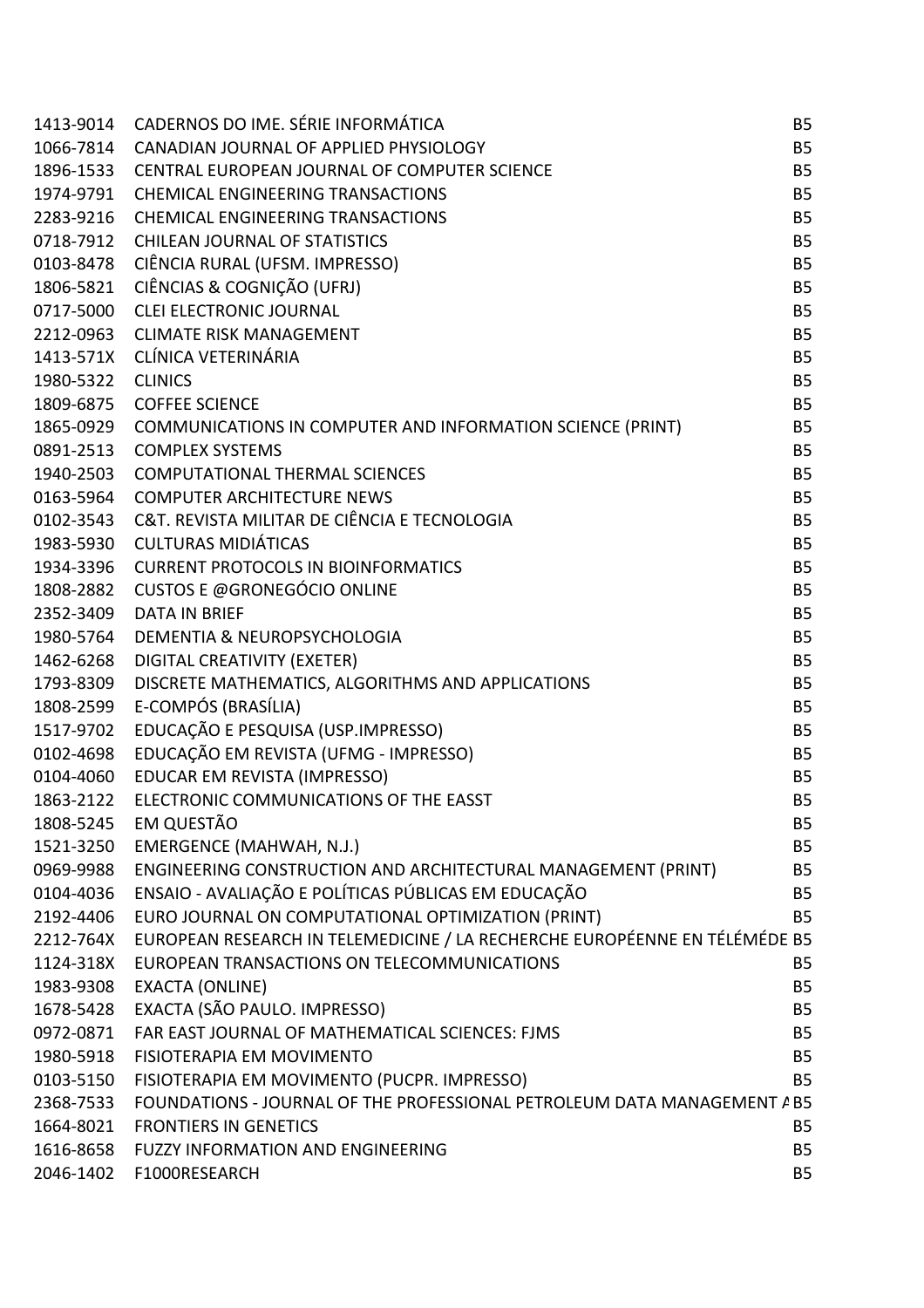|                     | 2161-7856 GAMES FOR HEALTH: RESEARCH, DEVELOPMENT, AND CLINICAL APPLICATIONS                            | <b>B5</b>      |
|---------------------|---------------------------------------------------------------------------------------------------------|----------------|
|                     | 1991-9603 GEOSCIENTIFIC MODEL DEVELOPMENT                                                               | <b>B5</b>      |
|                     | 1806-9649 GESTÃO & PRODUÇÃO                                                                             | <b>B5</b>      |
|                     | 2315-5159 GLOBAL ADVANCED RESEARCH JOURNAL OF MEDICINE AND MEDICAL SCIENCES (GARJ B5                    |                |
|                     | 1998-5509 GLOBAL TELEMEDICINE AND EHEALTH UPDATES: KNOWLEDGE RESOURCES                                  | <b>B5</b>      |
|                     | 2190-7188 HEALTH AND TECHNOLOGY                                                                         | <b>B5</b>      |
| 1807-1600           | HOLOS (NATAL. ONLINE)                                                                                   | <b>B5</b>      |
|                     | 2330-8001 HUMAN COMPUTATION                                                                             | <b>B5</b>      |
|                     | 1980-1726 HYGEIA : REVISTA BRASILEIRA DE GEOGRAFIA MÉDICA E DA SAÚDE (UBERLÂNDIA)                       | <b>B5</b>      |
|                     | 1086-3702 IEEE COMPUTER SOCIETY                                                                         | <b>B5</b>      |
|                     | 1558-7908 IEEE MULTIDISCIPLINARY ENGINEERING EDUCATION MAGAZINE                                         | <b>B5</b>      |
|                     | 2377-3766 IEEE ROBOTICS AND AUTOMATION LETTERS                                                          | <b>B5</b>      |
| 1932-8540 IEEE-RITA |                                                                                                         | <b>B5</b>      |
|                     | 1745-1345 IEICE TRANSACTIONS ON COMMUNICATIONS (ONLINE)                                                 | <b>B5</b>      |
| 2236-269X           | INDEPENDENT JOURNAL OF MANAGEMENT & PRODUCTION                                                          | <b>B5</b>      |
|                     | 1808-5377 INFODESIGN (SBDI. ONLINE)                                                                     | <b>B5</b>      |
| 1981-8920           | INFORMAÇÃO & INFORMAÇÃO                                                                                 | <b>B5</b>      |
|                     | 1981-8920 INFORMAÇÃO & INFORMAÇÃO (UEL. ONLINE)                                                         | <b>B5</b>      |
| 0718-0764           | <b>INFORMACION TECNOLOGICA</b>                                                                          | <b>B5</b>      |
|                     | 1982-1654 INFORMÁTICA NA EDUCAÇÃO                                                                       | <b>B5</b>      |
|                     | 1516-084X INFORMÁTICA NA EDUCAÇÃO                                                                       | <b>B5</b>      |
|                     | 1516-084X INFORMÁTICA NA EDUCAÇÃO (IMPRESSO)                                                            | <b>B5</b>      |
| 0968-5227           | <b>INFORMATION MANAGEMENT &amp; COMPUTER SECURITY</b>                                                   | <b>B5</b>      |
|                     | 1570-1255 INFORMATION POLITY                                                                            | <b>B5</b>      |
|                     | 0718-3291 INGENIARE. REVISTA CHILENA DE INGENIERÍA (IMPRESA)                                            | <b>B5</b>      |
|                     | 1552-2210 INTERDISCIPLINARY JOURNAL OF E-LEARNING AND LEARNING OBJECTS                                  | <b>B5</b>      |
| 1414-3283           | INTERFACE (BOTUCATU. IMPRESSO)                                                                          | <b>B5</b>      |
|                     | 1807-5762 INTERFACE (UNI/UNESP)                                                                         | <b>B5</b>      |
| 2251-9149           | INTERNATIONAL CARDIOVASCULAR RESEARCH JOURNAL                                                           | <b>B5</b>      |
| 1863-0383           | INTERNATIONAL JOURNAL: EMERGING TECHNOLOGIES IN LEARNING                                                | <b>B5</b>      |
| 1947-9220           | INTERNATIONAL JOURNAL OF ADAPTIVE, RESILIENT AND AUTONOMIC SYSTEMS                                      | B <sub>5</sub> |
| 2231-1548           | INTERNATIONAL JOURNAL OF ADVANCED INFORMATION TECHNOLOGY                                                | <b>B5</b>      |
| 2278-7917           | INTERNATIONAL JOURNAL OF ADVANCED STUDIES IN COMPUTER SCIENCE AND ENGIN B5                              |                |
| 1746-1375           | INTERNATIONAL JOURNAL OF AGENT-ORIENTED SOFTWARE ENGINEERING (PRINT)                                    | <b>B5</b>      |
| 1687-4196           | INTERNATIONAL JOURNAL OF BIOMEDICAL IMAGING                                                             | <b>B5</b>      |
| 1097-0088           | INTERNATIONAL JOURNAL OF CLIMATOLOGY                                                                    | <b>B5</b>      |
| 2326-7550           | INTERNATIONAL JOURNAL OF CLOUD COMPUTING                                                                | <b>B5</b>      |
| 0976-0962           | INTERNATIONAL JOURNAL OF COMPUTATIONAL LINGUISTICS AND APPLICATIONS                                     | <b>B5</b>      |
| 1793-8163           | INTERNATIONAL JOURNAL OF COMPUTER AND ELECTRICAL ENGINEERING                                            | B <sub>5</sub> |
| 2316-9915           | INTERNATIONAL JOURNAL OF COMPUTER ARCHITECTURE EDUCATION                                                | <b>B5</b>      |
| 2150-7988           | INTERNATIONAL JOURNAL OF COMPUTER INFORMATION SYSTEMS AND INDUSTRIAL N B5                               |                |
| 0951-354X           | INTERNATIONAL JOURNAL OF EDUCATIONAL MANAGEMENT                                                         | <b>B5</b>      |
| 2076-2895           |                                                                                                         | <b>B5</b>      |
| 2160-9918           | INTERNATIONAL JOURNAL OF ENERGY AND ENVIRONMENT (PRINT)<br>INTERNATIONAL JOURNAL OF E-PLANNING RESEARCH | <b>B5</b>      |
| 1756-2104           | INTERNATIONAL JOURNAL OF FUNCTIONAL INFORMATICS AND PERSONALISED MEDICI B5                              |                |
|                     |                                                                                                         | <b>B5</b>      |
|                     | 2314-4378 INTERNATIONAL JOURNAL OF GENOMICS (ONLINE)                                                    |                |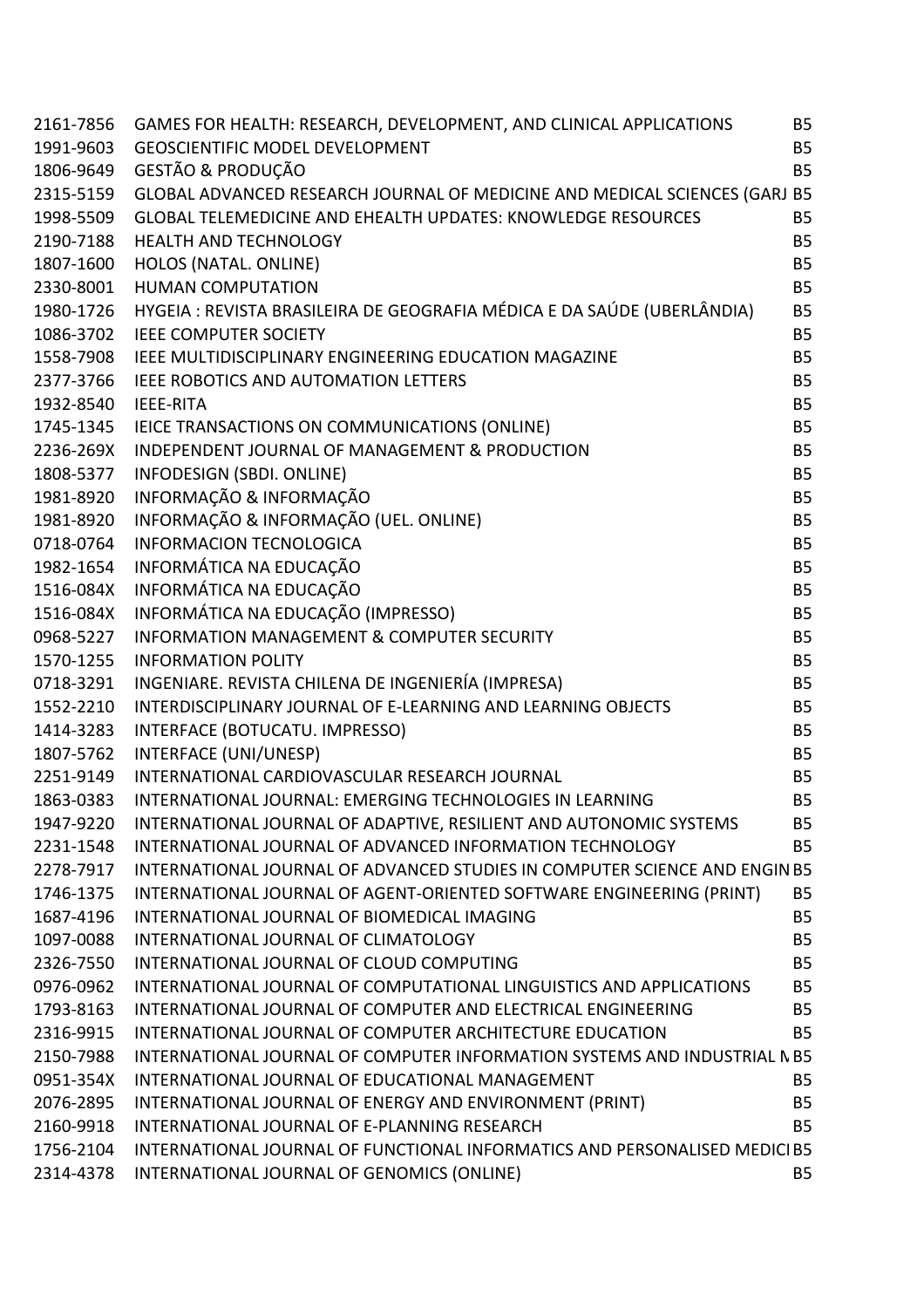| 0219-4678 INTERNATIONAL JOURNAL OF IMAGE AND GRAPHICS<br><b>B5</b><br><b>B5</b><br>0973-8215 INTERNATIONAL JOURNAL OF INFORMATION PROCESSING<br>2147-0030 INTERNATIONAL JOURNAL OF INFORMATION SECURITY SCIENCE<br><b>B5</b><br>2074-9007 INTERNATIONAL JOURNAL OF INFORMATION TECHNOLOGY AND COMPUTER SCIENCE B5<br>2042-3217 INTERNATIONAL JOURNAL OF INFORMATION TECHNOLOGY, COMMUNICATIONS AND (B5<br>1938-0232 INTERNATIONAL JOURNAL OF INFORMATION TECHNOLOGY PROJECT MANAGEMENT<br>B <sub>5</sub><br>1947-8305 INTERNATIONAL JOURNAL OF INNOVATION IN DIGITAL ECONOMY<br><b>B5</b><br>1348-8503 INTERNATIONAL JOURNAL OF INTELLIGENT TRANSPORTATION SYSTEMS RESEARCH<br><b>B5</b> |  |
|------------------------------------------------------------------------------------------------------------------------------------------------------------------------------------------------------------------------------------------------------------------------------------------------------------------------------------------------------------------------------------------------------------------------------------------------------------------------------------------------------------------------------------------------------------------------------------------------------------------------------------------------------------------------------------------|--|
|                                                                                                                                                                                                                                                                                                                                                                                                                                                                                                                                                                                                                                                                                          |  |
|                                                                                                                                                                                                                                                                                                                                                                                                                                                                                                                                                                                                                                                                                          |  |
|                                                                                                                                                                                                                                                                                                                                                                                                                                                                                                                                                                                                                                                                                          |  |
|                                                                                                                                                                                                                                                                                                                                                                                                                                                                                                                                                                                                                                                                                          |  |
|                                                                                                                                                                                                                                                                                                                                                                                                                                                                                                                                                                                                                                                                                          |  |
|                                                                                                                                                                                                                                                                                                                                                                                                                                                                                                                                                                                                                                                                                          |  |
|                                                                                                                                                                                                                                                                                                                                                                                                                                                                                                                                                                                                                                                                                          |  |
|                                                                                                                                                                                                                                                                                                                                                                                                                                                                                                                                                                                                                                                                                          |  |
| 1741-1009 INTERNATIONAL JOURNAL OF KNOWLEDGE AND LEARNING (PRINT)<br><b>B5</b>                                                                                                                                                                                                                                                                                                                                                                                                                                                                                                                                                                                                           |  |
| 1755-8255 INTERNATIONAL JOURNAL OF KNOWLEDGE AND WEB INTELLIGENCE<br><b>B5</b>                                                                                                                                                                                                                                                                                                                                                                                                                                                                                                                                                                                                           |  |
| 0967-0769 INTERNATIONAL JOURNAL OF LAW AND INFORMATION TECHNOLOGY<br><b>B5</b>                                                                                                                                                                                                                                                                                                                                                                                                                                                                                                                                                                                                           |  |
| 1742-7967 INTERNATIONAL JOURNAL OF LOGISTICS SYSTEMS AND MANAGEMENT (PRINT)<br><b>B5</b>                                                                                                                                                                                                                                                                                                                                                                                                                                                                                                                                                                                                 |  |
| 1468-4330 INTERNATIONAL JOURNAL OF MANAGEMENT AND ENTERPRISE DEVELOPMENT (PRINT B5                                                                                                                                                                                                                                                                                                                                                                                                                                                                                                                                                                                                       |  |
| 0268-1900 INTERNATIONAL JOURNAL OF MATERIALS & PRODUCT TECHNOLOGY<br><b>B5</b>                                                                                                                                                                                                                                                                                                                                                                                                                                                                                                                                                                                                           |  |
| 1755-0653 INTERNATIONAL JOURNAL OF MEDICAL ENGINEERING AND INFORMATICS<br><b>B5</b>                                                                                                                                                                                                                                                                                                                                                                                                                                                                                                                                                                                                      |  |
| 2107-6839 INTERNATIONAL JOURNAL OF METROLOGY AND QUALITY ENGINEERING<br><b>B5</b>                                                                                                                                                                                                                                                                                                                                                                                                                                                                                                                                                                                                        |  |
| 1741-8410 INTERNATIONAL JOURNAL OF MICROSTRUCTURE AND MATERIALS PROPERTIES (PRINT B5                                                                                                                                                                                                                                                                                                                                                                                                                                                                                                                                                                                                     |  |
| 1947-928X INTERNATIONAL JOURNAL OF NATURAL COMPUTING RESEARCH<br><b>B5</b>                                                                                                                                                                                                                                                                                                                                                                                                                                                                                                                                                                                                               |  |
| <b>B5</b>                                                                                                                                                                                                                                                                                                                                                                                                                                                                                                                                                                                                                                                                                |  |
| <b>AND CONFUTING</b><br>1813-713X INTERNATIONAL JOURNAL OF ONLINE ENGINEERING<br>1813-713X INTERNATIONAL JOURNAL OF OPERATIONS RESEARCH (PRINT)<br>1311-8080 INTERNATIONAL JOURNAL OF PURE AND APPLIED MATHEMATICS<br>1793-351X INTERNATION<br>B <sub>5</sub>                                                                                                                                                                                                                                                                                                                                                                                                                            |  |
| B <sub>5</sub>                                                                                                                                                                                                                                                                                                                                                                                                                                                                                                                                                                                                                                                                           |  |
| B <sub>5</sub>                                                                                                                                                                                                                                                                                                                                                                                                                                                                                                                                                                                                                                                                           |  |
| <b>B5</b>                                                                                                                                                                                                                                                                                                                                                                                                                                                                                                                                                                                                                                                                                |  |
| 2330-4472 INTERNATIONAL JOURNAL OF SERVICES COMPUTING<br>B <sub>5</sub>                                                                                                                                                                                                                                                                                                                                                                                                                                                                                                                                                                                                                  |  |
| 2090-3340 INTERNATIONAL JOURNAL OF STOCHASTIC ANALYSIS<br><b>B5</b>                                                                                                                                                                                                                                                                                                                                                                                                                                                                                                                                                                                                                      |  |
| 1947-9263 INTERNATIONAL JOURNAL OF SWARM INTELLIGENCE RESEARCH (PRINT)<br>1749-9151 INTERNATIONAL JOURNAL OF TEACHING AND CASE STUDIES<br>B <sub>5</sub>                                                                                                                                                                                                                                                                                                                                                                                                                                                                                                                                 |  |
| 1749-9151 INTERNATIONAL JOURNAL OF TEACHING AND CASE STUDIES<br>B <sub>5</sub>                                                                                                                                                                                                                                                                                                                                                                                                                                                                                                                                                                                                           |  |
| 2056-5607 INTERNATIONAL JOURNAL OF TOURISM CITIES<br><b>B5</b>                                                                                                                                                                                                                                                                                                                                                                                                                                                                                                                                                                                                                           |  |
| 1745-008X INTERNATIONAL JOURNAL OF TRANSITIONS AND INNOVATION SYSTEMS (IJTIS)<br><b>B5</b>                                                                                                                                                                                                                                                                                                                                                                                                                                                                                                                                                                                               |  |
| 1081-1451<br>INTERNATIONAL JOURNAL OF VIRTUAL REALITY<br><b>B5</b>                                                                                                                                                                                                                                                                                                                                                                                                                                                                                                                                                                                                                       |  |
| 2320-1827 INTERNATIONAL JOURNAL ON ADVANCES IN LIFE SCIENCES<br><b>B5</b>                                                                                                                                                                                                                                                                                                                                                                                                                                                                                                                                                                                                                |  |
| 1537-2456 INTERNATIONAL JOURNAL ON E-LEARNING<br><b>B5</b>                                                                                                                                                                                                                                                                                                                                                                                                                                                                                                                                                                                                                               |  |
| 1869-1994 INTERNATIONAL JOURNAL ON TRANSACTIONS ON LARGE-SCALE DATA- AND KNOWLEE B5                                                                                                                                                                                                                                                                                                                                                                                                                                                                                                                                                                                                      |  |
| 2324-8858 INTERPRETATION<br><b>B5</b>                                                                                                                                                                                                                                                                                                                                                                                                                                                                                                                                                                                                                                                    |  |
| 1413-7895 IRRIGA (UNESP BOTUCATU)<br><b>B5</b>                                                                                                                                                                                                                                                                                                                                                                                                                                                                                                                                                                                                                                           |  |
| 2423-5903 JAMSAT - JOURNAL OF ADVANCED MEDICAL SCIENCES AND APPLIED TECHNOLOGIES<br><b>B5</b>                                                                                                                                                                                                                                                                                                                                                                                                                                                                                                                                                                                            |  |
| 2292-9495 JMIR HUMAN FACTORS<br><b>B5</b>                                                                                                                                                                                                                                                                                                                                                                                                                                                                                                                                                                                                                                                |  |
| 2369-3762 JMIR MEDICAL EDUCATION<br><b>B5</b>                                                                                                                                                                                                                                                                                                                                                                                                                                                                                                                                                                                                                                            |  |
| 2291-9694 JMIR MEDICAL INFORMATICS<br><b>B5</b>                                                                                                                                                                                                                                                                                                                                                                                                                                                                                                                                                                                                                                          |  |
| 2291-5222 JMIR MHEALTH UHEALTH<br><b>B5</b>                                                                                                                                                                                                                                                                                                                                                                                                                                                                                                                                                                                                                                              |  |
| 2291-9279 JMIR SERIOUS GAMES<br><b>B5</b>                                                                                                                                                                                                                                                                                                                                                                                                                                                                                                                                                                                                                                                |  |
| 2176-5634 JORNAL INTERNACIONAL DE ESTUDOS EM EDUCAÇÃO MATEMÁTICA<br><b>B5</b>                                                                                                                                                                                                                                                                                                                                                                                                                                                                                                                                                                                                            |  |
| 1793-8244 JOURNAL OF ADVANCES IN COMPUTER NETWORKS<br><b>B5</b>                                                                                                                                                                                                                                                                                                                                                                                                                                                                                                                                                                                                                          |  |
| 2175-9146 JOURNAL OF AEROSPACE TECHNOLOGY AND MANAGEMENT (ONLINE)<br><b>B5</b>                                                                                                                                                                                                                                                                                                                                                                                                                                                                                                                                                                                                           |  |
|                                                                                                                                                                                                                                                                                                                                                                                                                                                                                                                                                                                                                                                                                          |  |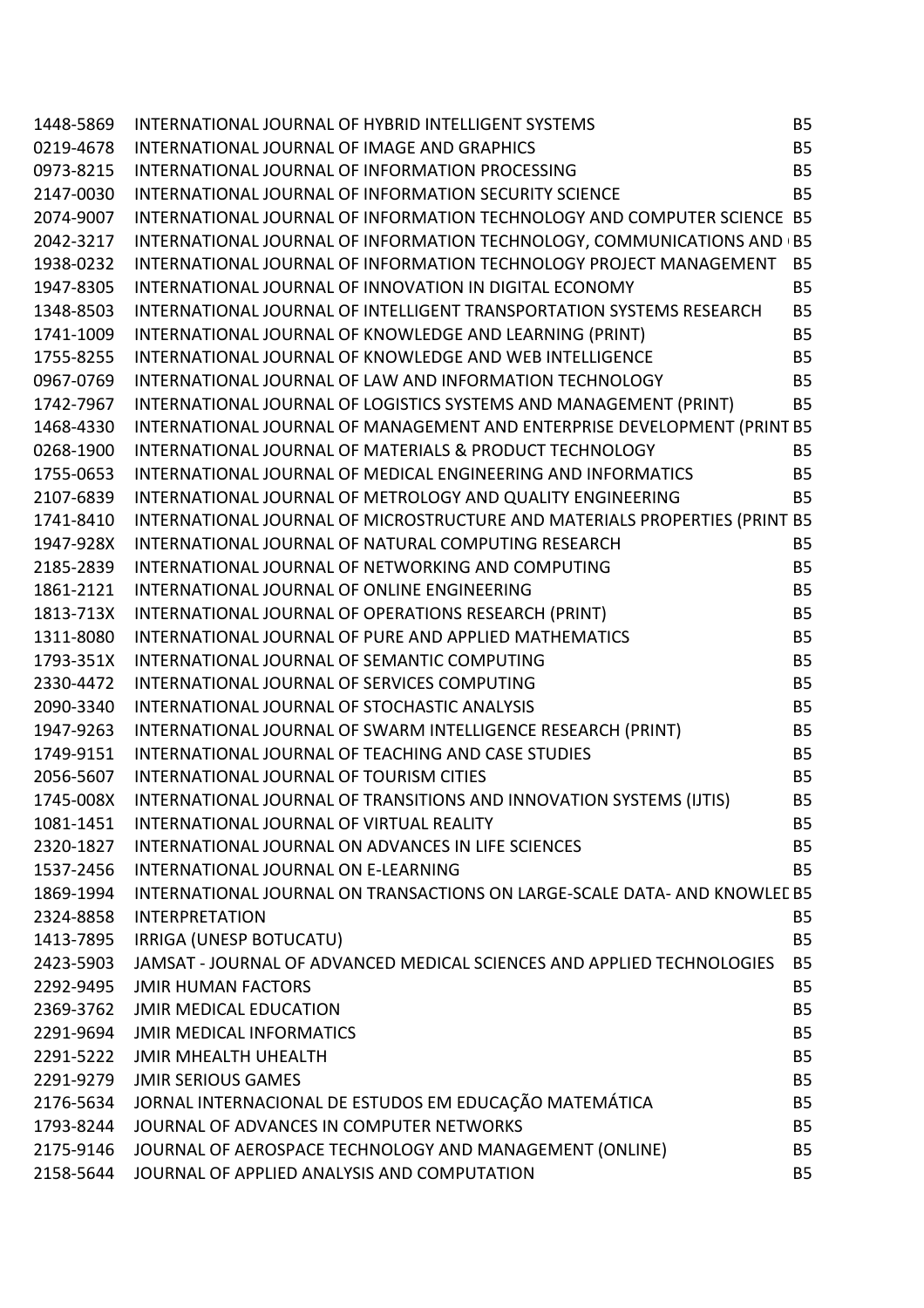| 1110-757X | JOURNAL OF APPLIED MATHEMATICS                                            | <b>B5</b> |
|-----------|---------------------------------------------------------------------------|-----------|
| 2327-4352 | JOURNAL OF APPLIED MATHEMATICS AND PHYSICS                                | <b>B5</b> |
| 2083-2567 | JOURNAL OF ARTIFICIAL INTELLIGENCE AND SOFT COMPUTING RESEARCH            | <b>B5</b> |
| 1110-7243 | JOURNAL OF BIOMEDICINE AND BIOTECHNOLOGY                                  | <b>B5</b> |
| 1557-7929 | JOURNAL OF BIONANOSCIENCE                                                 | <b>B5</b> |
| 2237-9363 | JOURNAL OF COLOPROCTOLOGY (RIO DE JANEIRO. IMPRESSO)                      | <b>B5</b> |
| 1980-6604 | JOURNAL OF COMMUNICATION AND INFORMATION SYSTEMS (ONLINE)                 | <b>B5</b> |
| 1712-4441 | JOURNAL OF COMMUNITY INFORMATICS                                          | <b>B5</b> |
| 2177-8833 | JOURNAL OF COMPUTACIONAL INTERDISCIPLINARY SCIENCES                       | <b>B5</b> |
| 1666-6038 | JOURNAL OF COMPUTER SCIENCE AND TECHNOLOGY (LA PLATA. EN LÍNEA)           | <b>B5</b> |
| 2301-3567 | JOURNAL OF ECONOMICS, BUSINESS AND MANAGEMENT                             | <b>B5</b> |
| 2375-0790 | JOURNAL OF EDUCATION & SOCIAL POLICY                                      | <b>B5</b> |
| 1339-1488 | JOURNAL OF EDUCATION, PSYCHOLOGY AND SOCIAL SCIENCES                      | <b>B5</b> |
| 2090-0147 | JOURNAL OF ELECTRICAL AND COMPUTER ENGINEERING                            | <b>B5</b> |
| 1066-8950 | JOURNAL OF FUZZY MATHEMATICS                                              | <b>B5</b> |
| 1839-9940 | <b>JOURNAL OF GENOMICS</b>                                                | <b>B5</b> |
| 2175-4411 | JOURNAL OF HEALTH INFORMATICS                                             | <b>B5</b> |
| 1554-1010 | JOURNAL OF INFORMATION ASSURANCE AND SECURITY                             | <b>B5</b> |
| 2468-2071 | JOURNAL OF INFORMATION SYSTEMS ENGINEERING & MANAGEMENT                   | <b>B5</b> |
| 2352-6645 | JOURNAL OF INNOVATION IN DIGITAL ECOSYSTEMS                               | <b>B5</b> |
| 1092-0617 | JOURNAL OF INTEGRATED DESIGN & PROCESS SCIENCE                            | <b>B5</b> |
| 0976-9005 | JOURNAL OF INTELLIGENT COMPUTING                                          | <b>B5</b> |
| 2327-0039 | JOURNAL OF MANAGEMENT ANALYTICS                                           | <b>B5</b> |
| 1573-4803 | JOURNAL OF MATERIALS SCIENCE (DORDRECHT. ONLINE)                          | <b>B5</b> |
| 1516-7399 | JOURNAL OF MICROWAVES AND OPTOELECTRONICS                                 | <b>B5</b> |
| 2179-1074 | JOURNAL OF MICROWAVES, OPTOELECTRONICS AND ELECTROMAGNETIC APPLICATIOI B5 |           |
| 1687-8450 | JOURNAL OF ONCOLOGY                                                       | <b>B5</b> |
| 2151-4178 | JOURNAL OF RURAL SOCIAL SCIENCES                                          | <b>B5</b> |
| 1824-2049 | JOURNAL OF SCIENCE COMMUNICATION                                          | <b>B5</b> |
| 2166-0824 | JOURNAL OF SOFTWARE & SYSTEMS DEVELOPMENT                                 | <b>B5</b> |
| 0718-2724 | JOURNAL OF TECHNOLOGY MANAGEMENT & INNOVATION                             | B5        |
| 2238-1031 | JOURNAL OF TRANSPORT LITERATURE                                           | <b>B5</b> |
| 1923-7324 | JOURNAL OF UBIQUITOUS SYSTEMS AND PERVASIVE NETWORKS (PRINT)              | <b>B5</b> |
| 1931-3357 | JOURNAL OF USABILITY STUDIES                                              | <b>B5</b> |
| 1861-2032 | JOURNAL ON DATA SEMANTICS (PRINT)                                         | <b>B5</b> |
| 1916-985X | <b>KINEPHANOS</b>                                                         | <b>B5</b> |
| 1435-604X | LASERS IN MEDICAL SCIENCE (INTERNET)                                      | <b>B5</b> |
| 2178-4833 | LATIN AMERICAN JOURNAL OF BUSINESS MANEGEMENT                             | <b>B5</b> |
| 2052-0344 | LATIN AMERICAN JOURNAL OF MANAGEMENT FOR SUSTAINABLE DEVELOPMENT          | <b>B5</b> |
| 1390-9134 | LATIN-AMERICAN JOURNAL OF COMPUTING                                       | <b>B5</b> |
| 1676-2789 | LEARNING AND NONLINEAR MODELS                                             | <b>B5</b> |
| 1984-7726 | LETRAS DE HOJE (ONLINE)                                                   | <b>B5</b> |
| 1984-4301 | <b>LETRÔNICA</b>                                                          | <b>B5</b> |
| 0024-2160 | <b>LIBRARY (LONDON)</b>                                                   | <b>B5</b> |
| 1647-0818 | LINGUAMÁTICA (BRAGA)                                                      | <b>B5</b> |
| 1984-7238 | LINHAS (FLORIANÓPOLIS. ONLINE)                                            | <b>B5</b> |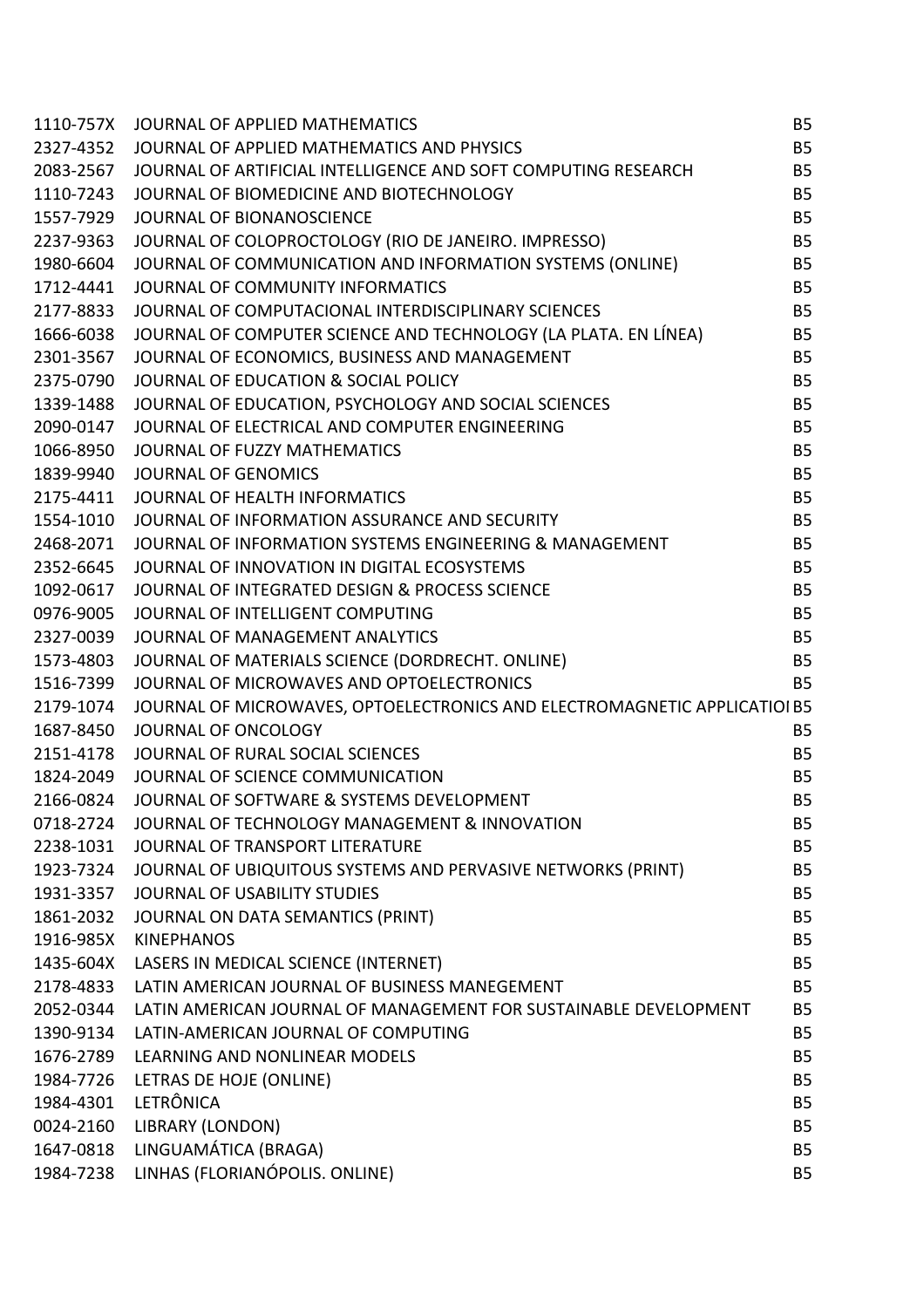| 2040-2589 | LITERACY INFORMATION AND COMPUTER EDUCATION JOURNAL (LICEJ)           | <b>B5</b>      |
|-----------|-----------------------------------------------------------------------|----------------|
| 1651-2022 | LOGOPEDICS PHONIATRICS VOCOLOGY                                       | <b>B5</b>      |
| 1679-396X | MARINE SYSTEMS & OCEAN TECHNOLOGY                                     | <b>B5</b>      |
| 0103-9059 | MATEMATICA CONTEMPORANEA                                              | <b>B5</b>      |
| 0255-5476 | <b>MATERIALS SCIENCE FORUM</b>                                        | <b>B5</b>      |
| 1662-9752 | MATERIALS SCIENCE FORUM (ONLINE)                                      | <b>B5</b>      |
| 1134-5632 | <b>MATHWARE &amp; SOFT COMPUTING</b>                                  | <b>B5</b>      |
| 1678-8060 | MEMÓRIAS DO INSTITUTO OSWALDO CRUZ (ONLINE)                           | <b>B5</b>      |
| 0026-1270 | METHODS OF INFORMATION IN MEDICINE                                    | <b>B5</b>      |
|           | Jul-22 MITTEILUNGEN KLOSTERNEUBURG                                    | <b>B5</b>      |
| 1875-905X | <b>MOBILE INFORMATION SYSTEMS</b>                                     | <b>B5</b>      |
| 1535-9484 | MOLECULAR & CELLULAR PROTEOMICS (ONLINE)                              | <b>B5</b>      |
| 0929-9629 | MONTE CARLO METHODS AND APPLICATIONS (PRINT)                          | <b>B5</b>      |
| 2192-6670 | NETWORK MODELING ANALYSIS IN HEALTH INFORMATICS AND BIOINFORMATICS    | <b>B5</b>      |
| 2050-1242 | <b>NETWORK SCIENCE</b>                                                | <b>B5</b>      |
| 2076-0329 | NETWORKING SCIENCE                                                    | <b>B5</b>      |
| 1687-5443 | NEURAL PLASTICITY (ONLINE)                                            | <b>B5</b>      |
| 2198-5634 | NONLINEAR PROCESSES IN GEOPHYSICS DISCUSSIONS                         | <b>B5</b>      |
| 2175-0491 | NOVOS ESTUDOS JURÍDICOS (ONLINE)                                      | <b>B5</b>      |
| 1676-4285 | ONLINE BRAZILIAN JOURNAL OF NURSING                                   | <b>B5</b>      |
| 2198-9281 | OPEN JOURNAL OF INFORMATION SYSTEMS                                   | <b>B5</b>      |
| 1517-7017 | OPUS (BELO HORIZONTE. ONLINE)                                         | <b>B5</b>      |
| 1355-7718 | <b>ORGANISED SOUND (PRINT)</b>                                        | <b>B5</b>      |
| 2376-5992 | PEERJ COMPUTER SCIENCE                                                | <b>B5</b>      |
| 1981-5344 | PERSPECTIVAS EM CIÊNCIA DA INFORMAÇÃO                                 | <b>B5</b>      |
| 1981-5344 | PERSPECTIVAS EM CIÊNCIA DA INFORMAÇÃO                                 | <b>B5</b>      |
| 1413-9936 | PERSPECTIVAS EM CIÊNCIA DA INFORMAÇÃO (IMPRESSO)                      | <b>B5</b>      |
| 2238-0507 | PERSPECTIVAS EM CIÊNCIAS TECNOLÓGICAS                                 | <b>B5</b>      |
| 2236-417X | PERSPECTIVAS EM GESTÃO & CONHECIMENTO                                 | <b>B5</b>      |
| 2236-417X | PERSPECTIVAS EM GESTÃO & CONHECIMENTO                                 | <b>B5</b>      |
| 1519-0501 | PESQUISA BRASILEIRA EM ODONTOPEDIATRIA E CLÍNICA INTEGRADA (IMPRESSO) | <b>B5</b>      |
| 0101-7438 | PESQUISA OPERACIONAL (IMPRESSO)                                       | <b>B5</b>      |
| 1678-5142 | PESQUISA OPERACIONAL (ONLINE)                                         | <b>B5</b>      |
| 1984-3534 | PESQUISA OPERACIONAL PARA O DESENVOLVIMENTO                           | <b>B5</b>      |
| 1678-5150 | PESQUISA VETERINÁRIA BRASILEIRA (ONLINE)                              | B <sub>5</sub> |
| 2190-7439 | PHOTONIC SENSORS (ONLINE)                                             | <b>B5</b>      |
| 0103-4138 | PLANEJAMENTO E POLITICAS PUBLICAS                                     | <b>B5</b>      |
| 1754-0410 | <b>PMC PHYSICS A</b>                                                  | <b>B5</b>      |
| 0103-6513 | PRODUÇÃO (SÃO PAULO. IMPRESSO)                                        | B <sub>5</sub> |
| 1676-4056 | PRODUCT (IGDP)                                                        | <b>B5</b>      |
| 1980-5411 | <b>PRODUCTION</b>                                                     | <b>B5</b>      |
| 2169-3277 | PRODUCTION & MANUFACTURING RESEARCH                                   | <b>B5</b>      |
| 2319-023X | PROFESSOR DE MATEMÁTICA ONLINE                                        | B <sub>5</sub> |
| 2192-6352 | PROGRESS IN ARTIFICIAL INTELLIGENCE                                   | <b>B5</b>      |
| 0033-2097 | PRZEGLAD ELEKTROTECHNICZNY                                            | <b>B5</b>      |
| 0102-7972 | PSICOLOGIA: REFLEXÃO E CRÍTICA (UFRGS. IMPRESSO)                      | <b>B5</b>      |
|           |                                                                       |                |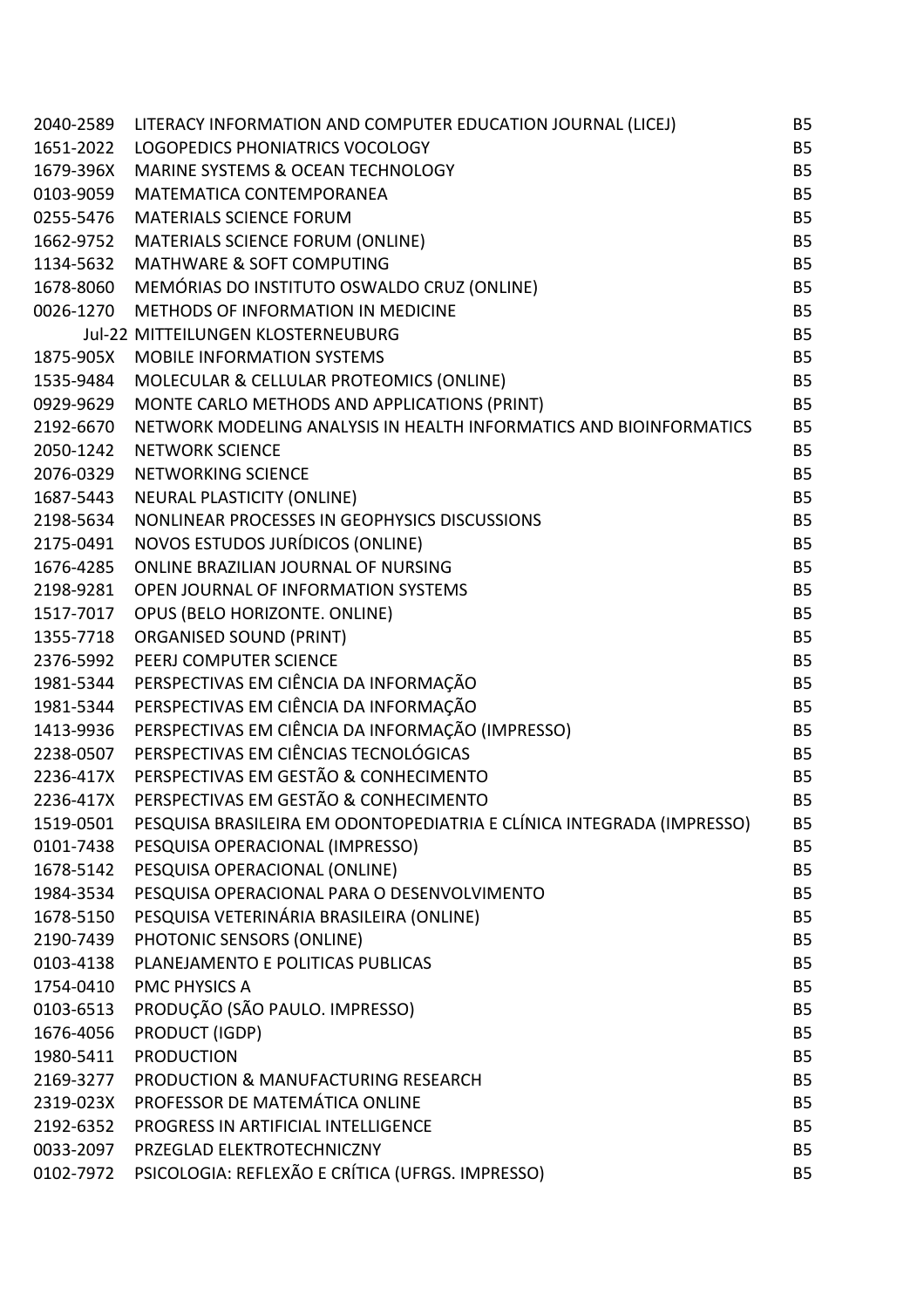| 1516-3687 | PSICOLOGIA: TEORIA E PRÁTICA (IMPRESSO)                                 | <b>B5</b> |
|-----------|-------------------------------------------------------------------------|-----------|
| 2223-4292 | QUANTITATIVE IMAGING IN MEDICINE AND SURGERY                            | <b>B5</b> |
| 1982-7849 | RAC. REVISTA DE ADMINISTRAÇÃO CONTEMPORÂNEA (ONLINE)                    | <b>B5</b> |
| 1678-6483 | RACE : REVISTA DE ADMINISTRAÇÃO, CONTABILIDADE E ECONOMIA               | <b>B5</b> |
| 2178-938X | RAE (ON-LINE)                                                           | <b>B5</b> |
| 1809-2039 | RAI : REVISTA DE ADMINISTRAÇÃO E INOVAÇÃO                               | <b>B5</b> |
| 1678-6971 | RAM. REVISTA DE ADMINISTRAÇÃO MACKENZIE (ONLINE)                        | <b>B5</b> |
| 0080-2107 | RAUSP - REVISTA DE ADMINISTRAÇÃO (FEA-USP)                              | <b>B5</b> |
| 0034-7264 | RBM. REVISTA BRASILEIRA DE MEDICINA (RIO DE JANEIRO)                    | <b>B5</b> |
| 1806-8405 | RBPG. REVISTA BRASILEIRA DE PÓS-GRADUAÇÃO                               | <b>B5</b> |
| 1983-8484 | REBRAE. REVISTA BRASILEIRA DE ESTRATÉGIA (IMPRESSO)                     | <b>B5</b> |
| 1877-6132 | RECENT PATENTS ON MEDICAL IMAGING                                       | <b>B5</b> |
| 0370-4467 | REM. REVISTA ESCOLA DE MINAS (IMPRESSO)                                 | <b>B5</b> |
| 1679-1916 | RENOTE. REVISTA NOVAS TECNOLOGIAS NA EDUCAÇÃO                           | <b>B5</b> |
| 2446-4740 | RESEARCH ON BIOMEDICAL ENGINEERING                                      | <b>B5</b> |
| 1677-3071 | RESI. REVISTA ELETRÔNICA DE SISTEMAS DE INFORMAÇÃO                      | <b>B5</b> |
| 2176-9036 | REVISTA AMBIENTE CONTÁBIL                                               | <b>B5</b> |
| 0100-6762 | REVISTA ÁRVORE (IMPRESSO)                                               | <b>B5</b> |
| 2179-684X | REVISTA BRASILEIRA DE ADMINISTRAÇÃO CIENTÍFICA                          | <b>B5</b> |
| 1981-0997 | REVISTA BRASILEIRA DE CIENCIAS AGRARIAS                                 | <b>B5</b> |
| 2176-6649 | REVISTA BRASILEIRA DE COMPUTAÇÃO APLICADA                               | <b>B5</b> |
| 2176-6649 | REVISTA BRASILEIRA DE COMPUTAÇÃO APLICADA                               | <b>B5</b> |
| 0100-5502 | REVISTA BRASILEIRA DE EDUCAÇÃO MÉDICA (IMPRESSO)                        | <b>B5</b> |
| 0034-7167 | REVISTA BRASILEIRA DE ENFERMAGEM (IMPRESSO)                             | <b>B5</b> |
| 1517-3151 | REVISTA BRASILEIRA DE ENGENHARIA BIOMÉDICA                              | <b>B5</b> |
| 1517-3151 | REVISTA BRASILEIRA DE ENGENHARIA BIOMÉDICA                              | <b>B5</b> |
| 1806-1117 | REVISTA BRASILEIRA DE ENSINO DE FÍSICA (IMPRESSO)                       | <b>B5</b> |
| 1984-5146 | REVISTA BRASILEIRA DE FINANÇAS: RBFIN = RBFIN: BRAZILIAN FINANCE REVIEW | <b>B5</b> |
| 1984-9001 | REVISTA BRASILEIRA DE FÍSICA MÉDICA (ONLINE)                            | <b>B5</b> |
| 1809-239X | REVISTA BRASILEIRA DE GESTÃO E DESENVOLVIMENTO REGIONAL                 | <b>B5</b> |
| 1516-8484 | REVISTA BRASILEIRA DE HEMATOLOGIA E HEMOTERAPIA                         | <b>B5</b> |
| 1984-6398 | REVISTA BRASILEIRA DE LINGUISTICA APLICADA                              | <b>B5</b> |
| 1517-8692 | REVISTA BRASILEIRA DE MEDICINA DO ESPORTE (IMPRESSO)                    | <b>B5</b> |
| 1982-4351 | REVISTA BRASILEIRA DE METEOROLOGIA                                      | <b>B5</b> |
| 1982-6125 | REVISTA BRASILEIRA DE PESQUISA EM TURISMO                               | <b>B5</b> |
| 1983-4217 | REVISTA BRASILEIRA DE REDES DE COMPUTADORES E SISTEMAS DISTRIBUÍDOS     | <b>B5</b> |
| 1806-1230 | REVISTA BRASILEIRA EM PROMOÇÃO DA SAÚDE (ONLINE)                        | <b>B5</b> |
| 1657-2831 | REVISTA COLOMBIANA DE COMPUTACION                                       | <b>B5</b> |
| 1646-7078 | REVISTA DA ASSOCIAÇÃO PORTUGUESA DE ANÁLISE EXPERIMENTAL DE TENSÕES     | <b>B5</b> |
| 2236-0158 | REVISTA DE ENSINO DE ENGENHARIA                                         | <b>B5</b> |
| 0104-0588 | REVISTA DE ESTUDOS DA LINGUAGEM                                         | <b>B5</b> |
| 1807-1775 | REVISTA DE GESTÃO DA TECNOLOGIA E SISTEMAS DE INFORMAÇÃO (ONLINE)       | <b>B5</b> |
| 1983-5604 | REVISTA DE SISTEMAS DE INFORMAÇÃO DA FSMA                               | <b>B5</b> |
| 2237-2903 | REVISTA DE SISTEMAS E COMPUTAÇÃO - RSC                                  | <b>B5</b> |
| 2237-2903 | REVISTA DE SISTEMAS E COMPUTAÇÃO - RSC                                  | <b>B5</b> |
| 2237-2903 | REVISTA DE SISTEMAS E COMPUTAÇÃO - RSC                                  | <b>B5</b> |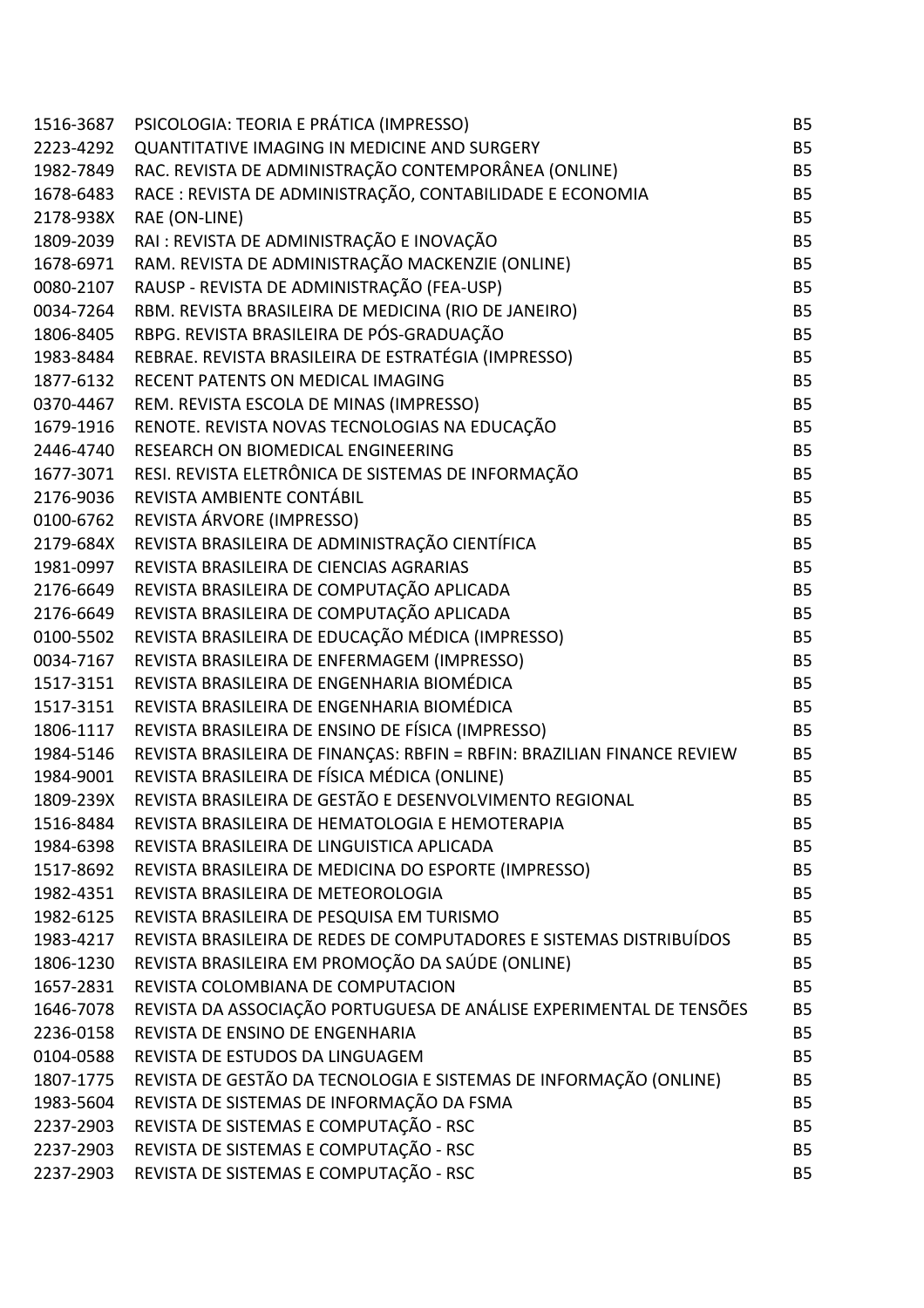|           | 2237-5112 REVISTA DE TECNOLOGIA DA INFORMAÇÃO E COMUNICAÇÃO                            | <b>B5</b> |
|-----------|----------------------------------------------------------------------------------------|-----------|
|           | 1678-765X REVISTA DIGITAL DE BIBLIOTECONOMIA E CIÊNCIA DA INFORMAÇÃO                   | <b>B5</b> |
|           | 2176-171X REVISTA EDAPECI: EDUCAÇÃO A DISTÂNCIA E PRÁTICAS EDUCATIVAS COMUNICACION, B5 |           |
|           | 1518-1944 REVISTA ELETRÔNICA DE ENFERMAGEM                                             | <b>B5</b> |
|           | 1677-3071 REVISTA ELETRÔNICA DE SISTEMAS DE INFORMAÇÃO (RESI)                          | <b>B5</b> |
|           | 1809-4430 REVISTA ENGENHARIA AGRÍCOLA (ON-LINE)                                        | <b>B5</b> |
| 0120-6230 | REVISTA FACULTAD DE INGENIERÍA UNIVERSIDAD DE ANTIOQUIA                                | <b>B5</b> |
| 1138-1663 | REVISTA GALEGO-PORTUGUESA DE PSICOLOXÍA E EDUCACIÓN                                    | <b>B5</b> |
|           | 0102-6933 REVISTA GAÚCHA DE ENFERMAGEM (UFRGS)                                         | <b>B5</b> |
|           | 2177-6652 REVISTA GESTÃO & TECNOLOGIA                                                  | <b>B5</b> |
| 1138-2783 | REVISTA IBEROAMERICANA DE EDUCACIÓN A DISTANCIA                                        | <b>B5</b> |
| 1982-5587 | REVISTA IBERO-AMERICANA DE ESTUDOS EM EDUCAÇÃO                                         | <b>B5</b> |
|           | 0120-0976 REVISTA INTERAMERICANA DE BIBLIOTECOLOGIA                                    | <b>B5</b> |
|           | 1695-288X REVISTA LATINOAMERICANA DE TECNOLOGÍA EDUCATIVA                              | <b>B5</b> |
|           | 2316-4522 REVISTA MILITAR DE CIÊNCIA E TECNOLOGIA                                      | <b>B5</b> |
|           | 1809-3264 REVISTA QUERUBIM                                                             | <b>B5</b> |
|           | 1809-0044 REVISTA TECNOLOGIA E SOCIEDADE                                               | <b>B5</b> |
|           | 2316-9036 REVISTA USP                                                                  | <b>B5</b> |
| 2158-2440 | <b>SAGE OPEN</b>                                                                       | <b>B5</b> |
|           | 2164-2826 SCIENTIFIC JOURNAL OF EDUCATION TECHNOLOGY                                   | <b>B5</b> |
|           | 1551-3688 SIGBED REVIEW                                                                | <b>B5</b> |
|           | 1931-0145 SIGKDD EXPLORATIONS                                                          | <b>B5</b> |
| 1983-5604 | SISTEMAS DE INFORMAÇÃO (MACAÉ)                                                         | <b>B5</b> |
|           | 1749-5024 SOCIAL COGNITIVE AND AFFECTIVE NEUROSCIENCE (ONLINE)                         | <b>B5</b> |
|           | 1869-5450 SOCIAL NETWORK ANALYSIS AND MINING                                           | <b>B5</b> |
| 1869-5469 | SOCIAL NETWORK ANALYSIS AND MINING                                                     | <b>B5</b> |
| 0163-5948 | SOFTWARE ENGINEERING NOTES                                                             | <b>B5</b> |
|           | 0081-3869 SPRINGER TRACTS IN MODERN PHYSICS                                            | <b>B5</b> |
| 0926-9630 | STUDIES IN HEALTH TECHNOLOGY AND INFORMATICS                                           | <b>B5</b> |
| 0100-5405 | SUMMA PHYTOPATHOLOGICA (IMPRESSO)                                                      | <b>B5</b> |
|           | 2305-6991 SYSTEMS. CONNECTING MATTER, LIFE, CULTURE AND TECHNOLOGY                     | <b>B5</b> |
| 2238-8079 | TEAR - REVISTA DE EDUCAÇÃO, CIÊNCIA E TECNOLOGIA                                       | <b>B5</b> |
| 1677-1966 | TEMA. TENDÊNCIAS EM MATEMÁTICA APLICADA E COMPUTACIONAL                                | <b>B5</b> |
| 2179-8451 | TENDÊNCIAS EM MATEMÁTICA APLICADA E COMPUTACIONAL                                      | <b>B5</b> |
| 2055-3714 | THE IFCOLOG JOURNAL OF LOGICS AND THEIR APPLICATIONS                                   | <b>B5</b> |
| 0022-037X | THE JOURNAL OF DEVELOPING AREAS                                                        | <b>B5</b> |
| 1537-744X | THE SCIENTIFIC WORLD JOURNAL                                                           | <b>B5</b> |
| 1792-8788 | THEMES IN SCIENCE AND TECHNOLOGY EDUCATION                                             | <b>B5</b> |
| 1864-3027 | TRANSACTIONS ON ASPECT-ORIENTED SOFTWARE DEVELOPMENT (PRINT)                           | <b>B5</b> |
| 1869-6015 | TRANSACTIONS ON PATTERN LANGUAGES OF PROGRAMMING                                       | <b>B5</b> |
| 0103-3786 | TRANSINFORMAÇÃO                                                                        | <b>B5</b> |
| 1936-5233 | TRANSLATIONAL ONCOLOGY (ONLINE)                                                        | <b>B5</b> |
| 2237-1346 | TRANSPORTES (RIO DE JANEIRO)                                                           | <b>B5</b> |
| 2301-3850 | <b>UNMANNED SYSTEMS</b>                                                                | <b>B5</b> |
| 1570-1263 | WEB INTELLIGENCE AND AGENT SYSTEMS                                                     | <b>B5</b> |
|           | 1757-7012 WILEY INTERDISCIPLINARY REVIEWS: RNA                                         | <b>B5</b> |
|           |                                                                                        |           |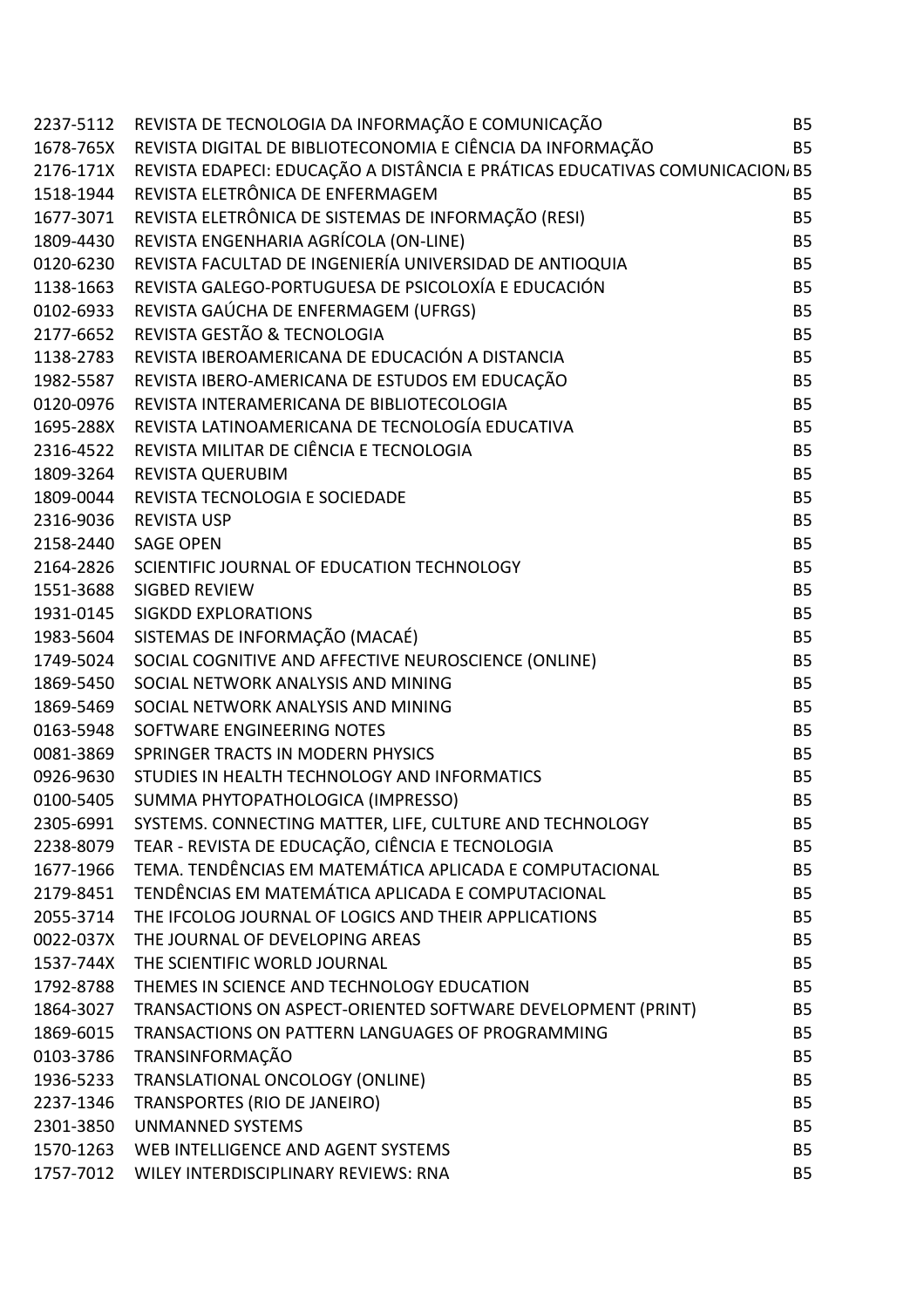|           | 0974-567X WORLD DIGITAL LIBRARIES                                    | B <sub>5</sub> |
|-----------|----------------------------------------------------------------------|----------------|
|           | 1528-7106 AACE INTERNATIONAL TRANSACTIONS                            | $\mathsf{C}$   |
|           | 2212-6716 AASRI PROCEDIA                                             | $\mathsf C$    |
| 2165-6282 | <b>ACADEMIC JOURNAL OF SCIENCE</b>                                   | $\mathsf C$    |
| 1525-9293 | ACIS INTERNATIONAL JOURNAL OF COMPUTER AND INFORMATION SCIENCE       | $\mathsf C$    |
| 1559-1662 | ACM SIGMOBILE MOBILE COMPUTING AND COMMUNICATIONS REVIEW             | $\mathsf C$    |
| 1841-4311 | ADVANCED MODELLING AND OPTIMIZATION                                  | $\mathsf C$    |
| 2164-6627 | ADVANCED SCIENCE, ENGINEERING AND MEDICINE                           | $\mathsf C$    |
| 0972-3617 | ADVANCES AND APPLICATIONS IN STATISTICS                              | $\mathsf C$    |
| 1684-5315 | AFRICAN JOURNAL OF BIOTECHNOLOGY                                     | $\mathsf C$    |
| 2156-8553 | <b>AGRICULTURAL SCIENCES</b>                                         | $\mathsf{C}$   |
| 2327-6126 | AMERICAN JOURNAL OF EDUCATIONAL RESEARCH                             | $\mathsf C$    |
| 2166-4633 | AMERICAN JOURNAL OF ENVIRONMENTAL ENGINEERING                        | $\mathsf C$    |
|           | 1662-7482 APPLIED MECHANICS AND MATERIALS                            | $\mathsf C$    |
|           | 1660-9336 APPLIED MECHANICS AND MATERIALS                            | $\mathsf C$    |
|           | Apr-73 ARQUIVOS CATARINENSES DE MEDICINA (IMPRESSO)                  | $\mathsf C$    |
|           | 1927-6974 ARTIFICIAL INTELLIGENCE RESEARCH                           | $\mathsf C$    |
|           | 2237-826X ATOZ: NOVAS PRÁTICAS EM INFORMAÇÃO E CONHECIMENTO          | $\mathsf C$    |
| 1546-9735 | <b>BIODIVERSITY INFORMATICS</b>                                      | $\mathsf C$    |
| 0973-2063 | <b>BIOINFORMATION (ONLINE) (CHENNAI)</b>                             | $\mathsf C$    |
| 1518-9082 | BOLETIM TÉCNICO DA FACULDADE DE TECNOLOGIA DE SÃO PAULO              | $\mathsf{C}$   |
| 2306-0212 | BULLETIN OF THE TECHNICAL COMMITTEE ON LEARNING TECHNOLOGY           | $\mathsf C$    |
| 2446-6204 | CADERNO DE ESTUDOS EM SISTEMAS DE INFORMAÇÃO                         | $\mathsf C$    |
| 2317-0026 | CADERNOS DE PROSPECÇÃO                                               | $\mathsf C$    |
| 1679-3951 | CADERNOS EBAPE.BR (FGV)                                              | $\mathsf C$    |
| 1676-6024 | CADERNOS TÉCNICOS DE VETERINÁRIA E ZOOTECNIA (UFMG)                  | $\mathsf C$    |
| 1613-0073 | CENTRAL EUROPE CEUR WORKSHOP PROCEEDINGS                             | $\mathsf C$    |
|           | Sep-25 CIÊNCIA E CULTURA                                             | $\mathsf C$    |
|           | 0100-8307 CIÊNCIA E NATURA                                           | $\mathsf C$    |
| 2179-460X | <b>CIÊNCIA E NATURA</b>                                              | $\mathsf{C}$   |
| 1982-0801 | CIENTÍFICA CET-FAESA                                                 | C              |
| 2238-9032 | CIPPUS - REVISTA DE INICIAÇÃO CIENTÍFICA DA UNILASALLE               | C              |
| 2176-9133 | <b>COGITARE ENFERMAGEM</b>                                           | $\mathsf C$    |
| 1672-3813 | <b>COMPLEX SYSTEMS AND COMPLEXITY SCIENCE</b>                        | $\mathsf C$    |
| 1913-8997 | COMPUTER AND INFORMATION SCIENCE (ONLINE)                            | $\mathsf C$    |
| 2163-1492 | COMPUTER SCIENCE AND ENGINEERING                                     | $\mathsf C$    |
| 1934-7332 | COMPUTER TECHNOLOGY AND APPLICATION                                  | $\mathsf C$    |
| 1982-176X | CONEXÕES : CIÊNCIA E TECNOLOGIA                                      | $\mathsf C$    |
| 1678-2089 | <b>CONTEXTUS (FORTALEZA)</b>                                         | $\mathsf C$    |
| 2151-4771 | <b>CREATIVE EDUCATION</b>                                            | $\mathsf C$    |
| 2151-4755 | <b>CREATIVE EDUCATION</b>                                            | $\mathsf C$    |
| 1925-2676 | CYBER JOURNALS: MULTIDISCIPLINARY JOURNALS IN SCIENCE AND TECHNOLOGY | $\mathsf C$    |
| 0907-0877 | <b>CYBERNETICS &amp; HUMAN KNOWING</b>                               | $\mathsf C$    |
| 1534-5807 | DEVELOPMENTAL CELL                                                   | $\mathsf C$    |
| 1995-6630 | DIÁLOGOS DE LA COMUNICACIÓN (EN LÍNEA)                               | $\mathsf C$    |
| 2055-7671 | DIGITAL SCHOLARSHIP IN THE HUMANITIES (PRINT)                        | $\mathsf{C}$   |
|           |                                                                      |                |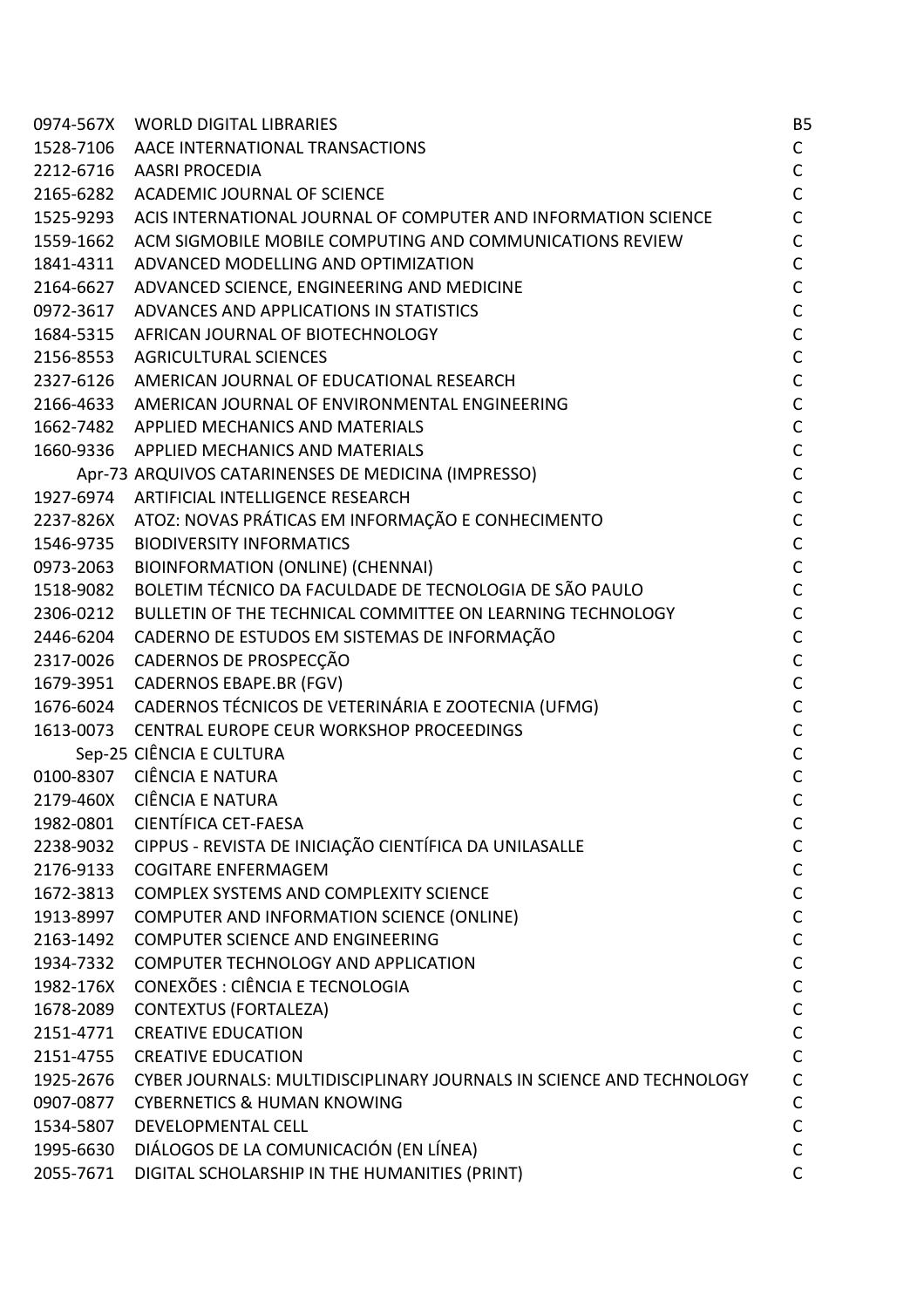| 2176-462X | DISCIPLINARUM SCIENTIA. SÉRIE CIÊNCIAS NATURAIS E TECNOLÓGICAS            | $\mathsf{C}$ |
|-----------|---------------------------------------------------------------------------|--------------|
| 2318-4051 | EAD & TECNOLOGIAS DIGITAIS NA EDUCAÇÃO                                    | $\mathsf C$  |
| 1981-4224 | EDUCAÇÃO & IMAGEM (UERJ)                                                  | $\mathsf C$  |
| 2175-6236 | <b>EDUCACAO E REALIDADE</b>                                               | $\mathsf{C}$ |
| 1983-3156 | EDUCAÇÃO MATEMÁTICA PESQUISA (ONLINE)                                     | $\mathsf{C}$ |
| 1676-2592 | EDUCAÇÃO TEMÁTICA DIGITAL                                                 | $\mathsf{C}$ |
| 1981-8106 | EDUCAÇÃO: TEORIA E PRÁTICA                                                | $\mathsf{C}$ |
| 1679-4508 | EINSTEIN (SÃO PAULO)                                                      | $\mathsf C$  |
| 1806-1877 | ELETROEVOLUÇÃO (RIO DE JANEIRO)                                           | $\mathsf{C}$ |
| 0922-3444 | ELSEVIER (AMSTERDAM)                                                      | $\mathsf{C}$ |
| 2176-4883 | EM DEBATE (BELO HORIZONTE)                                                | $\mathsf{C}$ |
| 2317-2606 | <b>ENCICLOPEDIA BIOSFERA</b>                                              | $\mathsf C$  |
| 1809-0583 | <b>ENCICLOPÉDIA BIOSFERA</b>                                              | $\mathsf{C}$ |
| 1518-2924 | <b>ENCONTROS BIBLI</b>                                                    | $\mathsf{C}$ |
| 1876-6102 | <b>ENERGY PROCEDIA</b>                                                    | $\mathsf{C}$ |
| 1983-1277 | ENGENHARIA DE SOFTWARE MAGAZINE                                           | $\mathsf C$  |
| 1983-1277 | ENGENHARIA DE SOFTWARE MAGAZINE                                           | $\mathsf{C}$ |
| 1676-1790 | <b>ENGENHARIA TÉRMICA</b>                                                 | $\mathsf{C}$ |
| 2179-7625 | <b>ENGINEERING RESEARCH</b>                                               | $\mathsf{C}$ |
| 2317-8876 | <b>ERGODESIGN &amp; HCI</b>                                               | $\mathsf C$  |
| 0798-1015 | <b>ESPACIOS (CARACAS)</b>                                                 | $\mathsf{C}$ |
| 1808-0588 | E.T.C. EDUCAÇÃO, TECNOLOGIA E CULTURA                                     | $\mathsf C$  |
| 2192-4376 | EURO JOURNAL ON TRANSPORTATION AND LOGISTICS                              | $\mathsf{C}$ |
| 2349-8870 | EUROPEAN JOURNAL OF BIOMEDICAL AND PHARMACEUTICAL SCIENCES                | $\mathsf C$  |
| 2042-115X | EUROPEAN JOURNAL OF LAW AND TECHNOLOGY                                    | $\mathsf C$  |
| 1450-216X | EUROPEAN JOURNAL OF SCIENTIFIC RESEARCH                                   | $\mathsf C$  |
| 1808-2307 | EVIDÊNCIA: OLHARES E PESQUISA EM SABERES EDUCACIONAIS                     | $\mathsf{C}$ |
| 1982-4432 | EXTENSÃO EM FOCO (CURITIBA)                                               | $\mathsf C$  |
| 1809-3469 | <b>FISIOTERAPIA SER</b>                                                   | $\mathsf{C}$ |
| 1677-0323 | FLF.EDU                                                                   | $\mathsf{C}$ |
| 2157-944X | <b>FOOD AND NUTRITION SCIENCES</b>                                        | C            |
| 0718-5006 | FORMACIÓN UNIVERSITARIA                                                   | $\mathsf C$  |
| 2318-6356 | <b>FORSCIENCE</b>                                                         | $\mathsf C$  |
| 1947-6027 | <b>GENES &amp; CANCER</b>                                                 | $\mathsf C$  |
| 2169-8287 | <b>GENOME ANNOUNCEMENTS</b>                                               | $\mathsf C$  |
| 1991-962X | <b>GEOSCIENTIFIC MODEL DEVELOPMENT DISCUSSIONS</b>                        | $\mathsf C$  |
| 2236-0972 | GEP - REVISTA DE GESTÃO E PROJETOS                                        | $\mathsf C$  |
| 1984-2430 | GEPROS. GESTÃO DA PRODUÇÃO, OPERAÇÕES E SISTEMAS (ONLINE)                 | $\mathsf C$  |
| 2317-5087 | <b>GESTÃO E CONEXÕES</b>                                                  | $\mathsf C$  |
| 1679-1827 | GESTÃO.ORG                                                                | $\mathsf C$  |
| 0975-5896 | GLOBAL JOURNAL OF SCIENCE FRONTIER RESEARCH                               | $\mathsf C$  |
| 1808-3064 | HORIZONTE CIENTÍFICO (UBERLÂNDIA)                                         | $\mathsf{C}$ |
| 2316-7963 | HUMAN FACTORS IN DESIGN                                                   | $\mathsf{C}$ |
| 1646-3692 | IADIS INTERNATIONAL JOURNAL ON COMPUTER SCIENCE AND INFORMATION SYSTEM! C |              |
| 1645-7641 | IADIS INTERNATIONAL JOURNAL ON WWW/INTERNET                               | C            |
| 1645-7641 | IADIS INTERNATIONAL JOURNAL ON WWWINTERNET                                | $\mathsf{C}$ |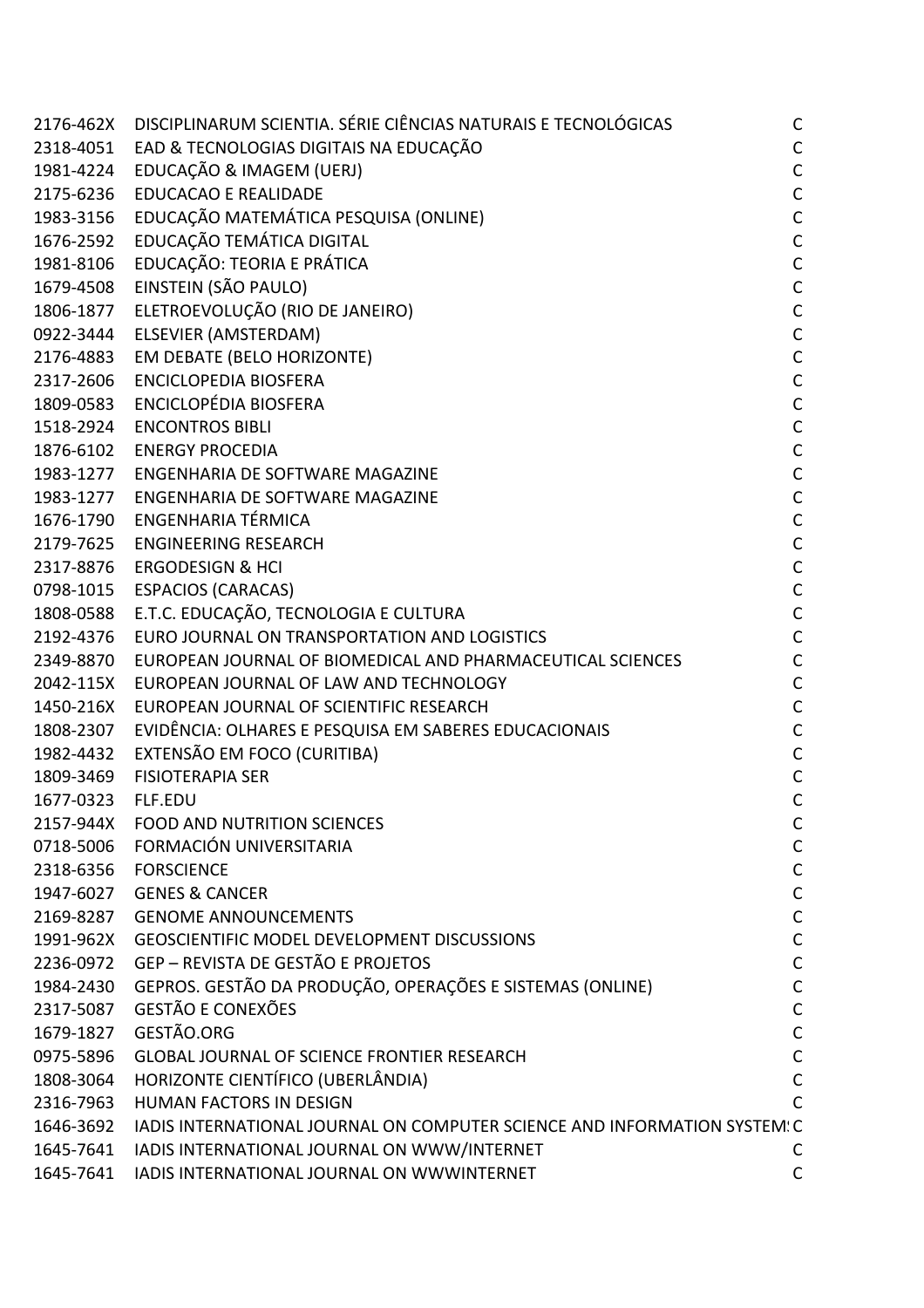|           | 2027-7040 IBEROAMERICAN JOURNAL OF PROJECT MANAGEMENT (IJOPM)                          | C |
|-----------|----------------------------------------------------------------------------------------|---|
|           | 2255-5706 IEEE REVISTA IBEROAMERICANA DE TECNOLOGIAS DEL APRENDIZAJE - VERSIÓN ABIER C |   |
| 2212-6678 | <b>IERI PROCEDIA</b>                                                                   | C |
| 2405-8963 | IFAC-PAPERSONLINE                                                                      | С |
|           | 0143-991X INDUSTRIAL ROBOT                                                             | C |
|           | 1392-124X INFORMACINÉS TECHNOLOGIJOS IR VALDYMAS                                       | С |
| 2166-3033 | <b>INFORMATION &amp; CULTURE</b>                                                       | С |
| 0100-3364 | INFORME AGROPECUÁRIO (BELO HORIZONTE)                                                  | С |
| 1826-9745 | INTERACTION DESIGN AND ARCHITECTURE(S) JOURNAL                                         | C |
| 2238-1295 | INTERCIÊNCIA & SOCIEDADE - REVISTA ELETRÔNICA                                          | C |
| 2236-0468 | INTERCIÊNCIA & SOCIEDADE - REVISTA ELETRÔNICA                                          | C |
| 1755-7682 | INTERNATIONAL ARCHIVES OF MEDICINE                                                     | С |
| 2046-4568 | INTERNATIONAL JOURNAL FOR E-LEARNING SECURITY                                          | C |
|           | 1742-4712 INTERNATIONAL JOURNAL FOR INFONOMICS (IJI)                                   | C |
| 2251-6379 | INTERNATIONAL JOURNAL OF ADVANCED COMPUTER SCIENCE                                     | C |
| 2320-0243 | INTERNATIONAL JOURNAL OF ADVANCED REMOTE SENSING AND GIS                               |   |
| 2165-4069 | INTERNATIONAL JOURNAL OF ADVANCED RESEARCH IN ARTIFICIAL INTELLIGENCE (ONIC            |   |
| 2277-128X | INTERNATIONAL JOURNAL OF ADVANCED RESEARCH IN COMPUTER SCIENCE AND SOF C               |   |
| 0974-0635 | INTERNATIONAL JOURNAL OF ARTIFICIAL INTELLIGENCE                                       | С |
| 0976-2191 | INTERNATIONAL JOURNAL OF ARTIFICIAL INTELLIGENCE & APPLICATIONS (IJAIA)                | С |
| 1740-2085 | INTERNATIONAL JOURNAL OF COLLABORATIVE ENTERPRISE                                      | С |
| 0975-8887 | INTERNATIONAL JOURNAL OF COMPUTER APPLICATIONS                                         | С |
| 0975-8887 | INTERNATIONAL JOURNAL OF COMPUTER APPLICATIONS                                         | C |
| 0975-2293 | INTERNATIONAL JOURNAL OF COMPUTER NETWORKS AND COMMUNICATIONS                          | С |
| 0974-9322 | INTERNATIONAL JOURNAL OF COMPUTER NETWORKS AND COMMUNICATIONS                          | С |
| 2324-7134 | INTERNATIONAL JOURNAL OF COMPUTER SCIENCE AND APPLICATION                              | С |
| 0976-2760 | INTERNATIONAL JOURNAL OF COMPUTER SCIENCE AND ENGINEERING SURVEY                       | C |
| 1947-5500 | INTERNATIONAL JOURNAL OF COMPUTER SCIENCE AND INFORMATION SECURITY                     | C |
| 0975-4660 | INTERNATIONAL JOURNAL OF COMPUTER SCIENCE AND INFORMATION TECHNOLOGY C                 |   |
| 0975-3826 | INTERNATIONAL JOURNAL OF COMPUTER SCIENCE AND INFORMATION TECHNOLOGY C                 |   |
| 1738-7906 | INTERNATIONAL JOURNAL OF COMPUTER SCIENCE AND NETWORK SECURITY                         | C |
| 2409-4285 | INTERNATIONAL JOURNAL OF COMPUTER SCIENCE AND SOFTWARE ENGINEERING                     | C |
| 2394-1065 | INTERNATIONAL JOURNAL OF COMPUTER SYSTEMS                                              | С |
| 1793-8201 | INTERNATIONAL JOURNAL OF COMPUTER THEORY AND ENGINEERING                               | С |
| 0975-5985 | INTERNATIONAL JOURNAL OF DATABASE MANAGEMENT SYSTEMS                                   | C |
| 2351-8707 | INTERNATIONAL JOURNAL OF ENGINEERING AND MATHEMATICAL MODELLING                        | C |
| 2395-6992 | <b>INTERNATIONAL JOURNAL OF ENGINEERING RESEARCH &amp; SCIENCE</b>                     | C |
| 2278-0181 | INTERNATIONAL JOURNAL OF ENGINEERING RESEARCH & TECHNOLOGY                             | С |
| 2278-067X | INTERNATIONAL JOURNAL OF ENGINEERING RESEARCH AND DEVELOPMENT                          | C |
| 2010-3751 | INTERNATIONAL JOURNAL OF FUTURE COMPUTER AND COMMUNICATION                             | C |
| 2233-8985 | INTERNATIONAL JOURNAL OF GENUINETRADITIONAL MEDICINE                                   | C |
| 2156-8359 | INTERNATIONAL JOURNAL OF GEOSCIENCES                                                   | C |
| 2180-1347 | INTERNATIONAL JOURNAL OF HUMAN COMPUTER INTERACTION                                    | C |
| 2231-525X | INTERNATIONAL JOURNAL OF IMAGING AND ROBOTICS                                          | C |
| 2010-3689 | INTERNATIONAL JOURNAL OF INFORMATION AND EDUCATION TECHNOLOGY                          | C |
| 1349-4198 | INTERNATIONAL JOURNAL OF INNOVATIVE COMPUTING, INFORMATION & CONTROL C                 |   |
|           |                                                                                        |   |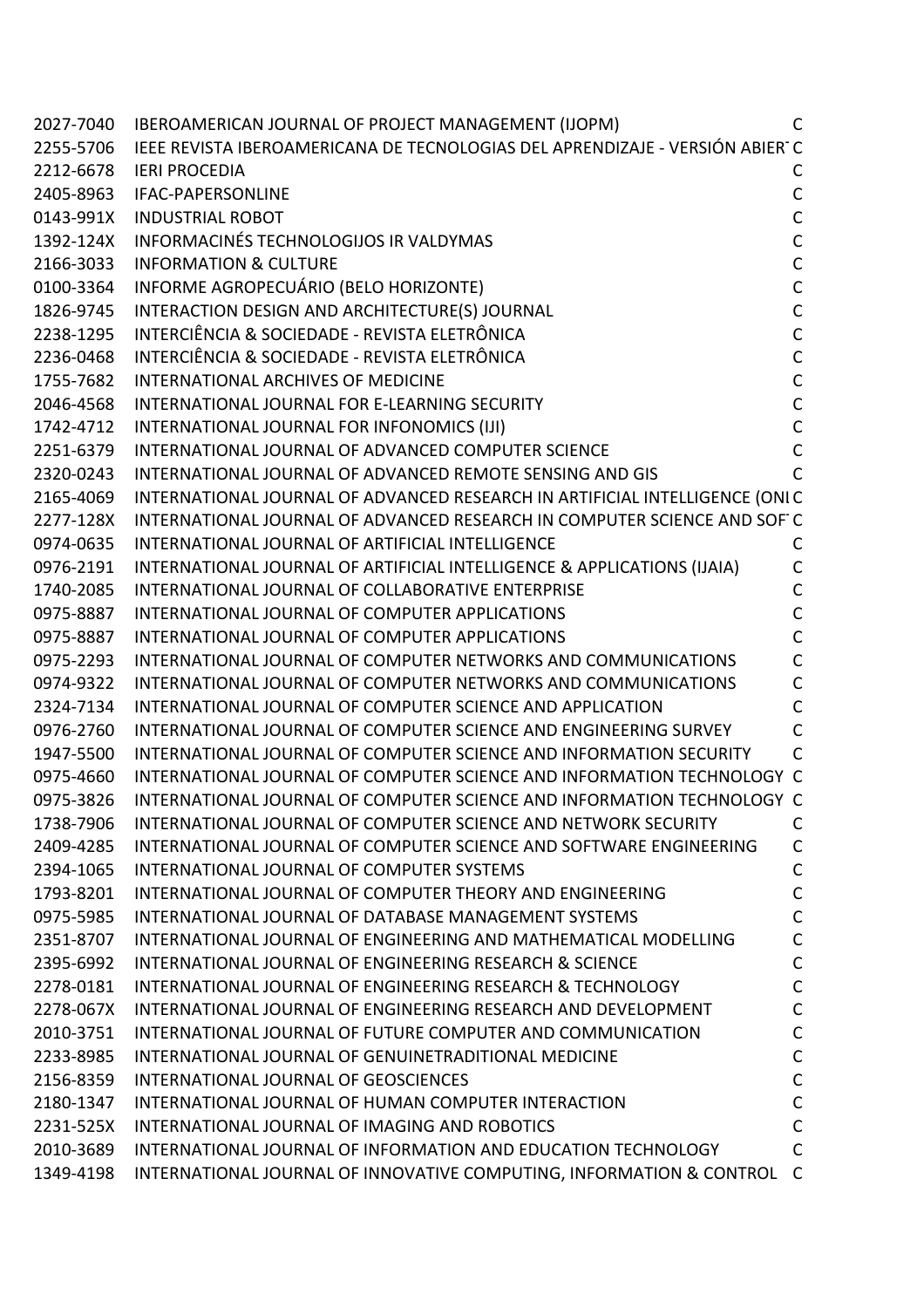| 2395-2946 | INTERNATIONAL JOURNAL OF INNOVATIVE TRENDS IN ENGINEERING                 | $\mathsf{C}$ |
|-----------|---------------------------------------------------------------------------|--------------|
| 2316-6517 | INTERNATIONAL JOURNAL OF KNOWLEDGE ENGINEERING AND MANAGEMENT             | $\mathsf{C}$ |
| 2316-6517 | INTERNATIONAL JOURNAL OF KNOWLEDGE ENGINEERING AND MANAGEMENT - IJKEN C   |              |
| 1947-8429 | INTERNATIONAL JOURNAL OF KNOWLEDGE SOCIETY RESEARCH                       | C            |
| 1312-8876 | INTERNATIONAL JOURNAL OF MATHEMATICAL ANALYSIS                            | C            |
| 2010-3697 | INTERNATIONAL JOURNAL OF MODELING AND OPTIMIZATION                        | $\mathsf{C}$ |
| 2249-6645 | INTERNATIONAL JOURNAL OF MODERN ENGINEERING RESEARCH                      | C            |
| 1975-0080 | INTERNATIONAL JOURNAL OF MULTIMEDIA AND UBIQUITOUS ENGINEERING            | C            |
| 2225-1456 | INTERNATIONAL JOURNAL OF MULTIMEDIA TECHNOLOGY                            | C            |
| 2168-4944 | INTERNATIONAL JOURNAL OF NETWORKS AND COMMUNICATIONS                      | C            |
| 0975-7252 | INTERNATIONAL JOURNAL OF NEXT-GENERATION NETWORKS                         | $\mathsf{C}$ |
| 0341-8685 | INTERNATIONAL JOURNAL OF PHYSICAL EDUCATION                               | C            |
| 2197-8581 | INTERNATIONAL JOURNAL OF RECENT CONTRIBUTIONS FROM ENGINEERING, SCIENCE C |              |
| 2229-5518 | INTERNATIONAL JOURNAL OF SCIENTIFIC AND ENGINEERING RESEARCH              | C            |
| 2279-0543 | INTERNATIONAL JOURNAL OF SCIENTIFIC RESEARCH AND REVIEWS                  | C            |
| 1738-9976 | INTERNATIONAL JOURNAL OF SECURITY AND ITS APPLICATIONS                    | C            |
| 0975-9018 | INTERNATIONAL JOURNAL OF SOFTWARE ENGINEERING & APPLICATIONS (IJSEA)      | C            |
| 2005-4246 | INTERNATIONAL JOURNAL OF U- AND E-SERVICE, SCIENCE AND TECHNOLOGY         | C            |
| 0975-8992 | INTERNATIONAL JOURNAL OF UBICOMP                                          |              |
| 2168-0620 | INTERNATIONAL JOURNAL OF UNDERGRADUATE RESEARCH AND CREATIVE ACTIVITIES C |              |
| 2330-1007 | INTERNATIONAL JOURNAL OF WIRELESS COMMUNICATIONS AND MOBILE COMPUTIN(C)   |              |
| 1942-2679 | INTERNATIONAL JOURNAL ON ADVANCES IN INTELLIGENT SYSTEMS.                 | С            |
| 1942-2628 | INTERNATIONAL JOURNAL ON ADVANCES IN SOFTW                                | C            |
| 1942-261X | <b>INTERNATIONAL JOURNAL ON ADVANCES IN SYSTEMS AND MEASUREMENTS</b>      | C            |
| 1809-7286 | INTERSABERES (FACINTER)                                                   | C            |
| 1679-9844 | <b>INTERSCIENCE PLACE</b>                                                 | $\mathsf{C}$ |
| 2278-0661 | <b>IOSR JOURNAL OF COMPUTER ENGINEERING</b>                               | C            |
| 2321-5933 | <b>IOSR JOURNAL OF ECONOMICS AND FINANCE</b>                              | C            |
| 1547-5867 | ISSUES IN INFORMING SCIENCE & INFORMATION TECHNOLOGY EDUCATION (ONLINE) C |              |
| 2288-0860 | IT CONVERGENCE PRACTICE (INPRA)!                                          | C            |
| 2210-9838 | <b>IUTAM PROCEDIA</b>                                                     | С            |
|           | 1676-8361 JAVA MAGAZINE                                                   | $\mathsf C$  |
| 2238-3581 | JORNAL BRASILEIRO DE TELESAÚDE                                            | $\mathsf{C}$ |
| 2236-8434 | JOURNAL FOR APPLIED COMPUTING RESEARCH                                    | $\mathsf{C}$ |
| 2013-7087 | JOURNAL OF ACCESSIBILITY AND DESIGN FOR ALL                               | $\mathsf C$  |
| 2236-8434 | JOURNAL OF APPLIED COMPUTING RESEARCH                                     | $\mathsf C$  |
| 2155-9597 | JOURNAL OF BACTERIOLOGY & PARASITOLOGY                                    | $\mathsf C$  |
| 1937-6871 | JOURNAL OF BIOMEDICAL SCIENCE AND ENGINEERING                             | $\mathsf{C}$ |
| 2153-0378 | JOURNAL OF BIOPHYSICAL CHEMISTRY (ONLINE)                                 | $\mathsf C$  |
| 1548-7709 | JOURNAL OF COMMUNICATION AND COMPUTER                                     | $\mathsf C$  |
| 1683-8602 | JOURNAL OF DATA SCIENCE (ONLINE)                                          | $\mathsf{C}$ |
| 1798-0461 | JOURNAL OF EMERGING TECHNOLOGIES IN WEB INTELLIGENCE                      | $\mathsf{C}$ |
| 2166-6261 | JOURNAL OF INFORMATION AND DATA MANAGEMENT                                | $\mathsf{C}$ |
| 2166-6288 | JOURNAL OF INFORMATION AND DATA MANAGEMENT                                | $\mathsf C$  |
| 2156-7018 | JOURNAL OF MEDICAL IMAGING AND HEALTH INFORMATICS                         | $\mathsf C$  |
| 0148-5598 | JOURNAL OF MEDICAL SYSTEMS                                                | $\mathsf{C}$ |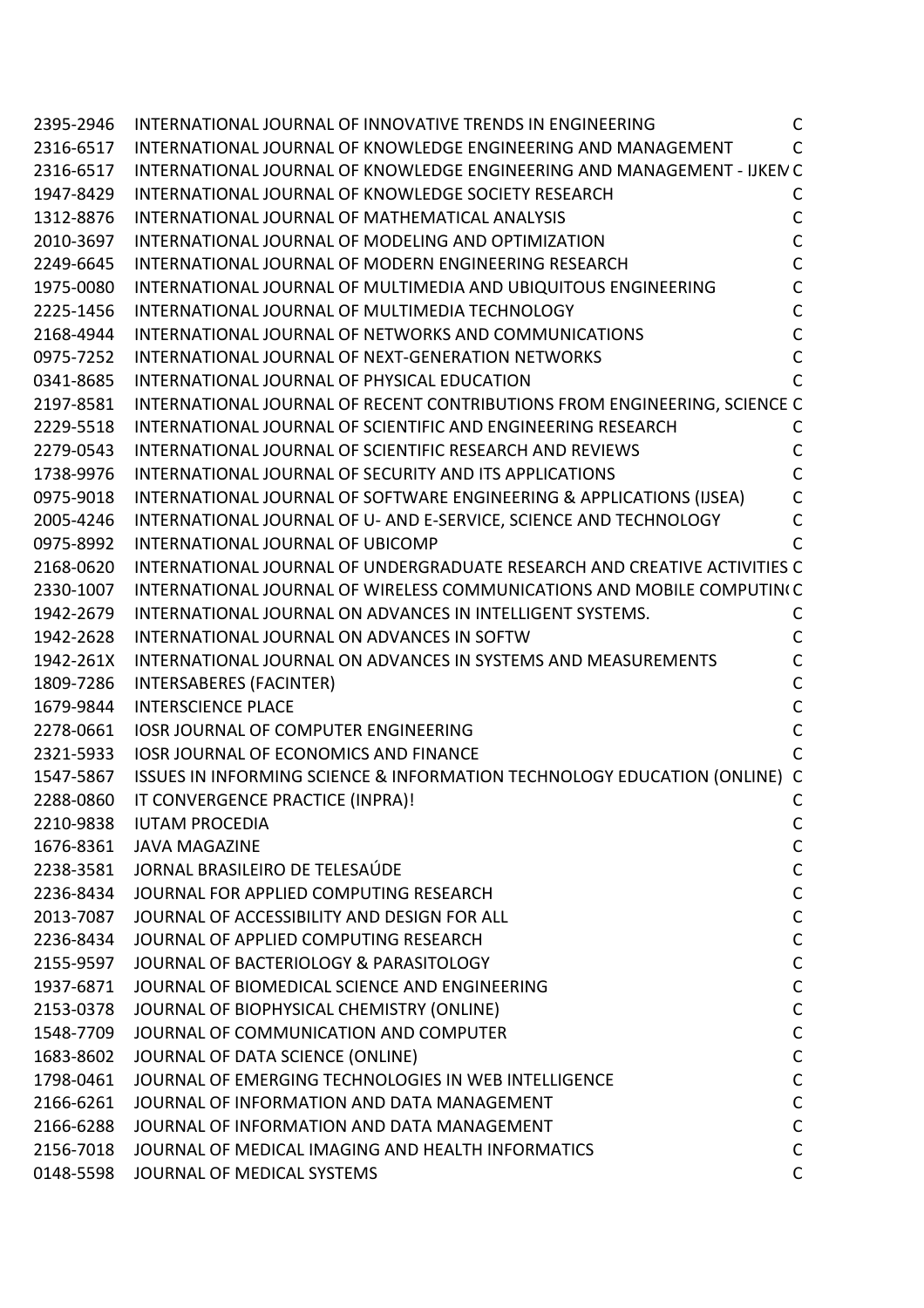| 2227-3743 | JOURNAL OF MODERN MATHEMATICS FRONTIER                                  | $\mathsf C$  |
|-----------|-------------------------------------------------------------------------|--------------|
| 2317-3963 | JOURNAL OF MODERN PROJECT MANAGEMENT                                    | $\mathsf C$  |
| 1796-2056 | <b>JOURNAL OF NETWORKS</b>                                              | $\mathsf C$  |
| 2141-2286 | JOURNAL OF NEUROSCIENCE AND BEHAVIORAL HEALTH                           | $\mathsf C$  |
| 0974-276X | JOURNAL OF PROTEOMICS & BIOINFORMATICS                                  | $\mathsf{C}$ |
| 1929-7092 | JOURNAL OF REVIEWS ON GLOBAL ECONOMICS                                  | $\mathsf C$  |
| 1796-217X | JOURNAL OF SOFTWARE                                                     | $\mathsf C$  |
| 1945-3124 | JOURNAL OF SOFTWARE ENGINEERING AND APPLICATIONS                        | $\mathsf{C}$ |
| 1945-3116 | JOURNAL OF SOFTWARE ENGINEERING AND APPLICATIONS (PRINT)                | $\mathsf{C}$ |
| 1000-0135 | JOURNAL OF THE CHINA SOCIETY FOR SCIENTIFIC AND TECHNICAL INFORMATION   | $\mathsf{C}$ |
| 1869-1951 | JOURNAL OF ZHEJIANG UNIVERSITY. SCIENCE C, COMPUTERS & ELECTRONICS      | $\mathsf{C}$ |
| 2447-5033 | JOURNAL ON ADVANCES IN THEORETICAL AND APPLIED INFORMATICS              | $\mathsf{C}$ |
| 1925-2676 | JOURNALS: MULTIDISCIPLINARY JOURNALS IN SCIENCE AND TECHNOLOGY          | $\mathsf{C}$ |
| 1610-1987 | KI - KÜNSTLICHE INTELLIGENZ                                             | $\mathsf{C}$ |
| 1865-1356 | LECTURE NOTES IN BUSINESS INFORMATION PROCESSING                        | $\mathsf C$  |
| 1865-1348 | LECTURE NOTES IN BUSINESS INFORMATION PROCESSING                        | $\mathsf C$  |
| 0302-9743 | LECTURE NOTES IN COMPUTER SCIENCE                                       | $\mathsf{C}$ |
| 1611-3349 | LECTURE NOTES IN COMPUTER SCIENCE (INTERNET)                            | $\mathsf C$  |
| 2301-3559 | LECTURE NOTES ON SOFTWARE ENGINEERING                                   | $\mathsf{C}$ |
| 1981-4070 | LUMINA (UFJF. ONLINE)                                                   | $\mathsf C$  |
| 1666-6070 | MECÁNICA COMPUTACIONAL                                                  | $\mathsf{C}$ |
| 1980-556X | MEDIAÇÃO (UEG. PIRES DO RIO)                                            | $\mathsf C$  |
| 1420-3049 | MOLECULES (BASEL. ONLINE)                                               | $\mathsf C$  |
| 1980-6574 | MOTRIZ - REVISTA DE EDUCAÇÃO FÍSICA - UNESP                             | $\mathsf C$  |
| 1414-512X | MULTITEMAS (UCDB)                                                       | $\mathsf{C}$ |
| 2447-8725 | MULTIVERSO - REVISTA ELETRÔNICA DO CAMPUS JUIZ DE FORA                  | $\mathsf C$  |
| 2145-5074 | MUNDO AMAZONICO                                                         | $\mathsf C$  |
| 1807-8095 | MUNDOPM (CURITIBA)                                                      | $\mathsf C$  |
| 1931-5775 | NCSL INTERNATIONAL MEASURE: THE JOURNAL OF MEASUREMENT SCIENCE          | $\mathsf C$  |
| 1519-566X | NEOTROPICAL ENTOMOLOGY (IMPRESSO)                                       | $\mathsf{C}$ |
| 2238-8796 | NOTAE PHILOSOPHICAE SCIENTIAE FORMALIS                                  | $\mathsf{C}$ |
| 2238-8796 | NOTAE PHILOSOPHICAE SCIENTIAE FORMALIS                                  | $\mathsf C$  |
| 0211-2124 | <b>NOVÁTICA</b>                                                         | $\mathsf C$  |
| 2164-3024 | OPEN JOURNAL OF RADIOLOGY                                               | $\mathsf C$  |
| 2238-6963 | PARTICIPAÇÃO                                                            | $\mathsf C$  |
| 2237-2091 | PESQUISA E PLANEJAMENTO ECONÔMICO (ONLINE)                              | $\mathsf C$  |
| 1414-8595 | PESQUISA NAVAL (SDM)                                                    | $\mathsf{C}$ |
| 2177-1626 | PESQUISEDUCA                                                            | $\mathsf{C}$ |
| 1870-9044 | <b>POLIBITS</b>                                                         | $\mathsf{C}$ |
| 1540-5710 | POPULAR COMMUNICATION. THE INTERNATIONAL JOURNAL OF MEDIA AND CULTURE C |              |
| 1517-0306 | PRINCIPIA (JOÃO PESSOA)                                                 | C            |
| 1877-0509 | PROCEDIA COMPUTER SCIENCE                                               | $\mathsf C$  |
| 2351-9789 | PROCEDIA MANUFACTURING                                                  | $\mathsf C$  |
| 1877-0428 | PROCEDIA: SOCIAL AND BEHAVIORAL SCIENCES                                | $\mathsf C$  |
| 2212-0173 | PROCEDIA TECHNOLOGY                                                     | $\mathsf C$  |
| 2227-3026 | PROCEEDINGS OF THE ASIA-PACIFIC ADVANCED NETWORK                        | $\mathsf{C}$ |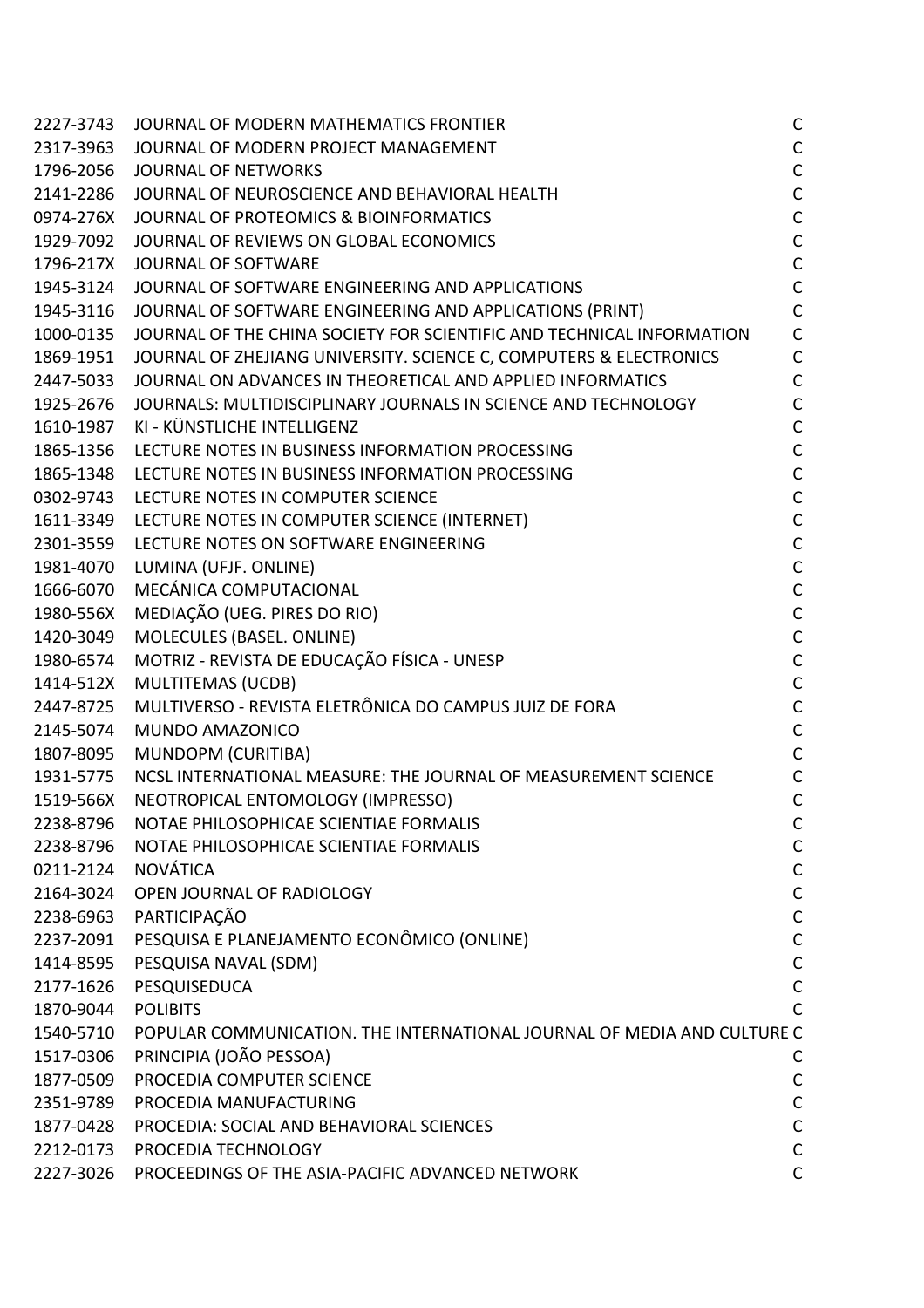| 2150-8097 PROCEEDINGS OF THE VLDB ENDOWNMENT                                        | C            |
|-------------------------------------------------------------------------------------|--------------|
| 1808-0936 RBC. REVISTA BRASILEIRA DE CARTOGRAFIA (ONLINE)                           |              |
| 1679-902X RBGP, REVISTA BRASILEIRA DE GERENCIAMENTO DE PROJETOS                     |              |
| 2236-1103 R-BITS - REVISTA BRASILEIRA DE INOVAÇÃO TECNOLOGICA EM SAÚDE              |              |
| 2447-7028 RCT: REVISTA DE CIÊNCIA E TECNOLOGIA                                      |              |
| 1983-4659 REA REVISTA DE ADMINISTRAÇÃO DA UFSM                                      |              |
| 1984-0179 REALIDADE VIRTUAL                                                         |              |
| 2316-4190 REAVI - REVISTA ELETRÔNICA DO ALTO VALE DO ITAJAÍ                         |              |
| 1872-2083 RECENT PATENTS ON BIOTECHNOLOGY                                           |              |
| 2210-6863 RECENT PATENTS ON SIGNAL PROCESSING                                       |              |
| 1981-6278 RECIIS. REVISTA ELETRÔNICA DE COMUNICAÇÃO, INFORMAÇÃO & INOVAÇÃO EM SAÚ C |              |
| 1981-6278 RECIIS-REVISTA ELETRÔNICA DE COM. INFORMAÇÃO & INOVAÇÃO EM SAÚDE          |              |
| 2179-0612 REEC - REVISTA ELETRONICA DE ENGENHARIA CIVIL                             |              |
| 1982-9949 REFLEXÃO E AÇÃO (VERSÃO ELETRÔNICA)                                       |              |
| 2177-8736 REGE REVISTA DE GESTAO                                                    |              |
| 1809-2276 REGE. REVISTA DE GESTÃO USP                                               |              |
| 1519-8219 REIC. REVISTA ELETRÔNICA DE INICIAÇÃO CIENTÍFICA (ONLINE)                 | $\mathsf{C}$ |
| 2236-5281 RELATÓRIOS TÉCNICOS DO INCOD                                              |              |
| 2172-038X RENEWABLE ENERGY & POWER QUALITY JOURNAL (RE&PQJ)                         |              |
| 2172-038X RENEWABLE ENERGY & POWER QUALITY JOURNAL (RE&PQJ)                         |              |
| 1870-4069 RESEARCH IN COMPUTING SCIENCE                                             |              |
| 2278-4721 RESEARCH INVENTY: INTERNATIONAL JOURNAL OF ENGINEERING AND SCIENCE        |              |
| 2236-739X RETEC REVISTA DE EXATAS E TECNOLÓGICAS                                    |              |
| 0100-0233 REVISTA BAIANA DE SAÚDE PUBLICA                                           |              |
| 1980-9735 REVISTA BRASILEIRA DE AGROECOLOGIA                                        |              |
| 1983-0823 REVISTA BRASILEIRA DE BIOMETRIA                                           |              |
| 1983-0823 REVISTA BRASILEIRA DE BIOMETRIA                                           |              |
| 1983-0823 REVISTA BRASILEIRA DE BIOMETRIA ONLINE                                    |              |
| 2359-232X REVISTA BRASILEIRA DE INICIAÇÃO CIENTÍFICA                                |              |
| 2236-1103 REVISTA BRASILEIRA DE INOVAÇÃO TECNOLOGICA EM SAÚDE                       | C            |
| 2179-7994 REVISTA BRASILEIRA DE MEDICINA DE FAMILIA E COMUNIDADE                    | C            |
| 2179-460X REVISTA CIÊNCIA E NATURA                                                  |              |
| 2448-1904 REVISTA COMING - COMMUNICATIONS AND INNOVATIONS GAZETTE                   |              |
| 2176-0144 REVISTA CONEXÕES - CIÊNCIA E TECNOLOGIA                                   |              |
| 1982-176X REVISTA CONEXÕES - CIÊNCIA E TECNOLOGIA                                   | C            |
| 2177-5052 REVISTA COOPEX                                                            |              |
| 2227-1899 REVISTA CUBANA DE CIENCIAS INFORMÁTICAS                                   | C            |
| 1679-5954 REVISTA DA ABENO                                                          |              |
| 2175-5590 REVISTA DA ASSOCIAÇÃO MINEIRA DE DIREITO E ECONOMIA                       | C            |
| 1982-2065 REVISTA DA CIÊNCIA DA ADMINISTRAÇÃO (RECIFE)                              | С            |
| 1980-220X REVISTA DA ESCOLA DE ENFERMAGEM DA USP                                    | C            |
| 1982-2537 REVISTA DA MICRO E PEQUENA EMPRESA (FACCAMP)                              |              |
| 1980-2331 REVISTA DA SET                                                            |              |
| 1676-3793 REVISTA DA SOCIEDADE BRASILEIRA DE ENFERMEIROS PEDIATRAS                  |              |
| 1983-4659 REVISTA DE ADMINISTRAÇÃO DA UFSM                                          | C            |
| 1679-5350 REVISTA DE ADMINISTRAÇÃO DA UNIMEP                                        | C            |
|                                                                                     |              |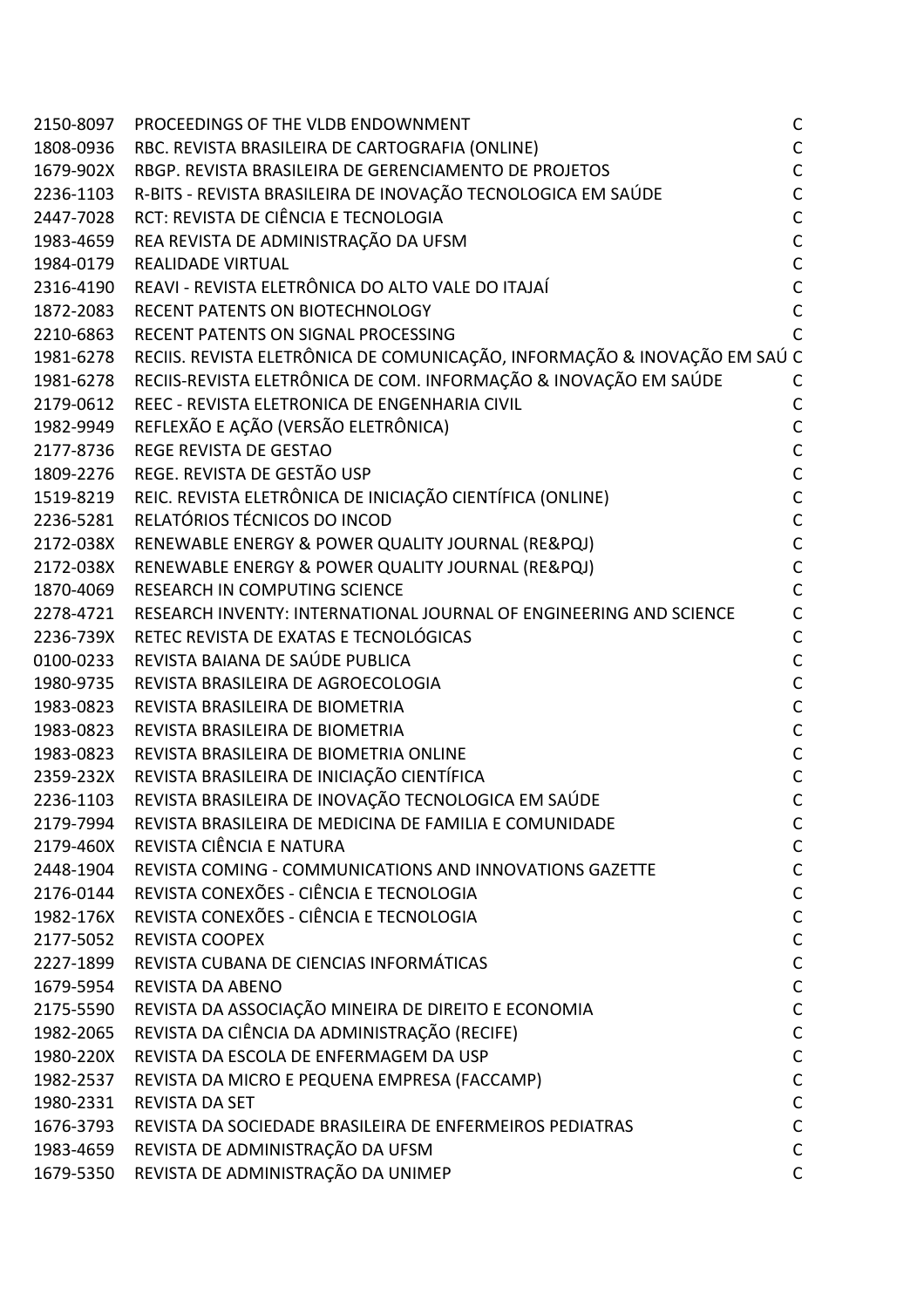| 2178-759X | REVISTA DE CIENCIA E TECNOLOGIA                                               | $\mathsf{C}$   |
|-----------|-------------------------------------------------------------------------------|----------------|
| 2238-1171 | REVISTA DE CIÊNCIAS AGROVETERINÁRIAS                                          | $\mathsf C$    |
| 2182-1801 | REVISTA DE CIÊNCIAS DA COMPUTAÇÃO                                             | $\mathsf{C}$   |
| 2238-2380 | REVISTA DE EDUCAÇÃO, CIÊNCIAS E MATEMÁTICA                                    | $\mathsf{C}$   |
| 1981-8963 | REVISTA DE ENFERMAGEM UFPE ON LINE                                            | $\mathsf{C}$   |
| 2525-4251 | REVISTA DE ENGENHARIA E PESQUISA APLICADA                                     | $\overline{C}$ |
| 1982-1867 | REVISTA DE ENSINO DE BIOLOGIA DA ASSOCIAÇÃO BRASILEIRA DE ENSINO DE BIOLOGI C |                |
| 2236-0972 | REVISTA DE GESTÃO E PROJETOS                                                  | C              |
| 2525-376X | REVISTA DE GRADUAÇÃO DA USP                                                   | C              |
| 1809-5585 | REVISTA DE INFORMÁTICA APLICADA                                               | $\mathsf{C}$   |
| 1815-5928 | REVISTA DE INGENIERÍA ELECTRÓNICA, AUTOMÁTICA Y COMUNICACIONES                | $\mathsf{C}$   |
| 1980-8178 | REVISTA DE PATOLOGIA TROPICAL (ONLINE)                                        | $\mathsf{C}$   |
| 1981-4984 | REVISTA DE RADIODIFUSÃO                                                       | $\mathsf{C}$   |
| 2236-9619 | REVISTA DE RADIODIFUSÃO                                                       | $\mathsf{C}$   |
| 1963-5605 | REVISTA DE SISTEMA DE INFORMAÇÃO DA FSMA                                      | $\mathsf{C}$   |
| 2176-7181 | <b>REVISTA DO TCMRJ</b>                                                       | $\mathsf{C}$   |
| 1607-4041 | REVISTA ELECTRÓNICA DE INVESTIGACIÓN EDUCATIVA                                | C              |
| 2446-7634 | REVISTA ELETRÔNICA ARGENTINA-BRASIL DE TECNOLOGIAS DA INFORMAÇÃO E DA COC     |                |
| 2175-1846 | REVISTA ELETRÔNICA CIENTÍFICA INOVAÇÃO E TECNOLOGIA                           | С              |
| 1982-7199 | REVISTA ELETRÔNICA DE EDUCAÇÃO (SÃO CARLOS)                                   | $\mathsf{C}$   |
| 2236-5044 | REVISTA ELETRÔNICA DE INICIAÇÃO CIENTÍFICA                                    | $\mathsf{C}$   |
| 1519-8219 | REVISTA ELETRÔNICA DE INICIAÇÃO CIENTÍFICA                                    | $\mathsf{C}$   |
| 2177-0425 | REVISTA ELETRÔNICA DE TECNOLOGIA E CUTURA                                     | $\mathsf{C}$   |
| 1517-1256 | REVISTA ELETRÔNICA DO MESTRADO EM EDUCAÇÃO AMBIENTAL                          | $\mathsf{C}$   |
| 2236-1170 | REVISTA ELETRÔNICA EM GESTÃO, EDUCAÇÃO E TECNOLOGIA AMBIENTAL                 | $\mathsf{C}$   |
| 1984-0993 | REVISTA ELETRÔNICA TECCEN                                                     | $\mathsf{C}$   |
| 2359-6082 | REVISTA EMREDE - REVISTA DE EDUCAÇÃO À DISTÂNCIA                              | $\mathsf{C}$   |
| 2237-0722 | REVISTA GEINTEC: GESTÃO, INOVAÇÃO E TECNOLOGIAS                               | $\mathsf{C}$   |
| 1984-8153 | REVISTA GESTÃO & SAÚDE (CURITIBA)                                             | C              |
| 1137-2729 | REVISTA IBEROAMERICANA DE INGENIERÍA MECÁNICA                                 | $\mathsf{C}$   |
| 0717-9103 | REVISTA INGENIERIA INDUSTRIAL                                                 | C              |
| 2175-8247 | <b>REVISTA INNOVARE</b>                                                       | C              |
| 2448-4105 | <b>REVISTA INNOVER</b>                                                        | $\mathsf{C}$   |
| 2238-1295 | REVISTA INTERCIÊNCIA E SOCIEDADE                                              | $\mathsf C$    |
| 2359-4756 | <b>REVISTA INTERCIENTE</b>                                                    | $\mathsf{C}$   |
| 2359-4942 | REVISTA INTERFACES CIENTÍFICAS ? EXATAS E TECNOLÓGICAS                        | $\mathsf{C}$   |
| 2236-0093 | REVISTA JUNIOR DE INICIAÇÃO CIENTÍFICA EM CIÊNCIAS EXATAS E ENGENHARIA        | $\mathsf{C}$   |
| 2236-0093 | REVISTA JUNIOR DE INICIAÇÃO CIENTÍFICA EM CIÊNCIAS EXATAS E ENGENHARIA        | $\mathsf{C}$   |
| 2176-901X | REVISTA KAIRÓS (ONLINE)                                                       | C              |
| 1937-8823 | REVISTA LATINOAMERICANA Y DEL CARIBE DE LA ASOCIACIO'N DE SISTEMAS DE INFORC  |                |
| 1983-2192 | REVISTA LEVS (MARÍLIA)                                                        | C              |
| 2358-2006 | <b>REVISTA MAPA D2</b>                                                        | $\mathsf{C}$   |
| 0103-4162 | REVISTA MEDICA (PASSO FUNDO)                                                  | $\mathsf{C}$   |
| 2525-4782 | REVISTA MUNDI ENGENHARIA, TECNOLOGIA E GESTÃO                                 | $\mathsf C$    |
| 2236-739X | <b>REVISTA RETEC</b>                                                          | $\mathsf{C}$   |
| 1809-0761 | REVISTA SAÚDE.COM                                                             | $\mathsf{C}$   |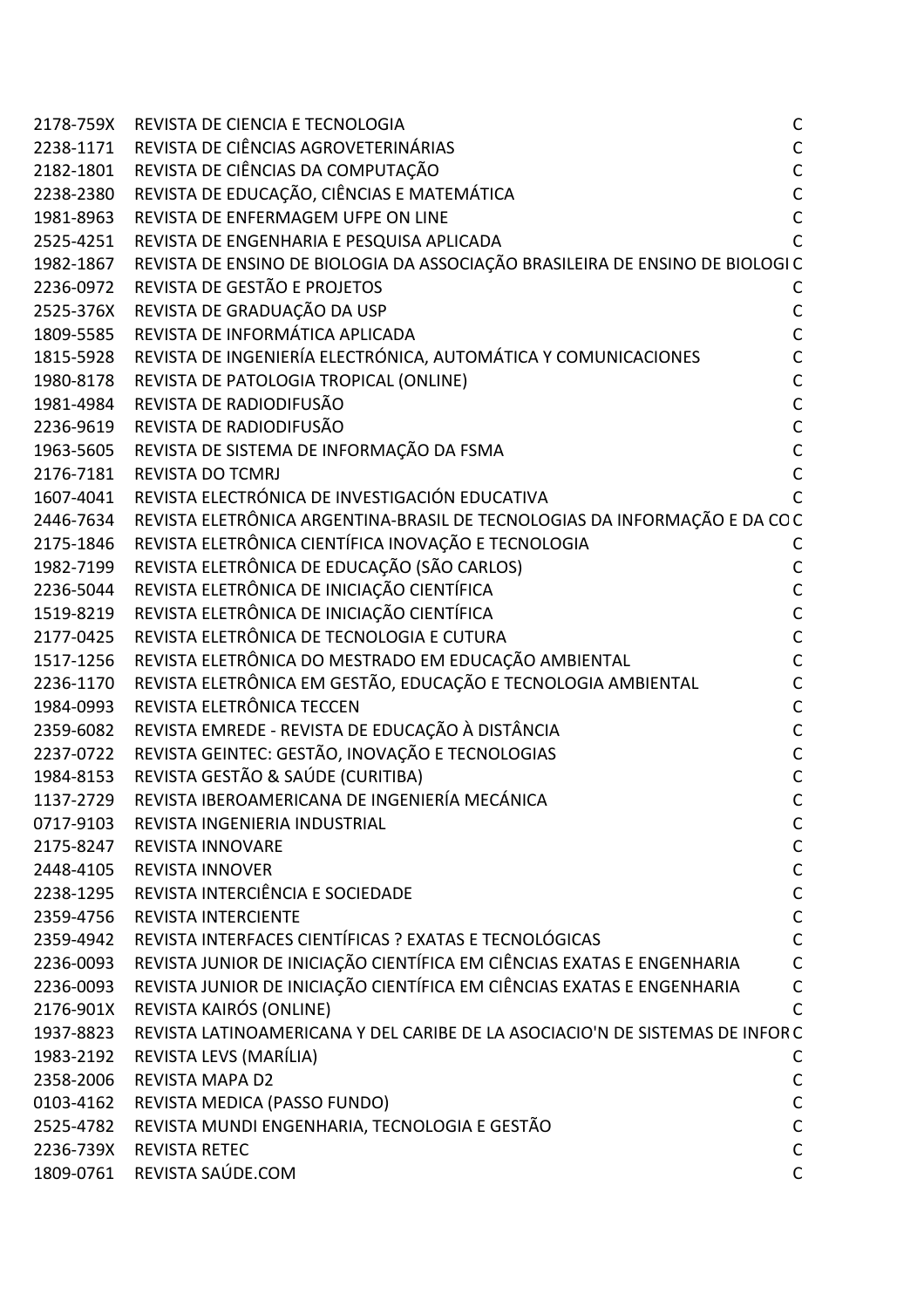|           | 1678-1252 REVISTA SETREM                                                     | С            |
|-----------|------------------------------------------------------------------------------|--------------|
|           | 2525-9555 REVISTA SISTEMAS E MÍDIAS DIGITAIS                                 | С            |
|           | 1809-3957 REVISTA SODEBRAS                                                   | C            |
|           | 1809-3957 REVISTA SODEBRAS                                                   | C            |
|           | 2176-7181 REVISTA TCMRJ                                                      | C            |
|           | 1984-4751 REVISTA TECNOLOGIAS NA EDUCAÇÃO                                    | C            |
|           | 1517-8048 REVISTA TECNOLÓGICA (UEM)                                          | C            |
|           | 2358-1425 REVISTA TEMPOS E ESPAÇOS EM EDUCAÇÃO (ONLINE)                      | C            |
|           | 2236-5435 REVISTA TERAPIA MANUAL                                             | C            |
|           | 2314-274X REVISTA TRAM[P]AS DE LA COMUNICACIÓN Y LA CULTURA                  | C            |
|           | 1764-1667 REVUE DES NOUVELLES TECHNOLOGIES DE L'INFORMATION                  | C            |
|           | 1983-6635 RGO. REVISTA GESTÃO ORGANIZACIONAL (ONLINE)                        | C            |
| 1980-7031 | RIC@. REVISTA INTERDISCIPLINAR CIENTÍFICA APLICADA                           | C            |
|           | 2054-5703 ROYAL SOCIETY OPEN SCIENCE                                         | C            |
|           | 1980-5160 S & G. SISTEMAS & GESTÃO                                           | C            |
|           | 2176-9206 SAÚDE E PESQUISA                                                   | C            |
|           | 0103-1104 SAUDE EM DEBATE                                                    | C            |
|           | 1808-2793 SCIENTIA PLENA                                                     | C            |
|           | 1679-0375 SEMINA. CIÊNCIAS EXATAS E TECNOLÓGICAS (ONLINE)                    | $\mathsf{C}$ |
|           | 1726-5479 SENSORS & TRANSDUCERS                                              | C            |
|           | 1517-2112 SEPA. SEMINÁRIO ESTUDANTIL DE PRODUÇÃO ACADÊMICA                   | C            |
|           | 1414-5138 SÉRIE-ESTUDOS (UCDB)                                               | C            |
|           | 2032-9806 SIGNATA: ANNALES DES SÉMIOTIQUES                                   | C            |
|           | 1946-7729 SIGSPATIAL SPECIAL                                                 | C            |
|           | 2177-451X SINERGIA (IFSP. ONLINE)                                            | C            |
|           | 2169-3285 SOCIAL NETWORKING                                                  | C            |
|           | 1522-0540 SOFTWARE QUALITY PROFESSIONAL                                      | C            |
|           | 2213-7793 SPRINGER SCIENCE REVIEWS                                           | C            |
|           | 1677-9185 SQL MAGAZINE                                                       | С            |
|           | 1860-949X STUDIES IN COMPUTATIONAL INTELLIGENCE                              | С            |
| 1860-949X | STUDIES IN COMPUTATIONAL INTELLIGENCE                                        | С            |
|           | 0102-5503 TECNOLOGIA EDUCACIONAL                                             | С            |
| 2318-8839 | TECNOLOGIAS, SOCIEDADE E CONHECIMENTO                                        | C            |
| 1892-6753 | TECNO-LÓGICA (SANTA CRUZ DO SUL. ONLINE)                                     | C            |
| 1415-6229 | TECNO-LÓGICA (UNISC)                                                         | C            |
| 1807-8931 | <b>TEMÁTICA</b>                                                              | С            |
| 1982-8829 | TEMPUS ACTAS DE SAÚDE COLETIVA                                               | C            |
| 2177-6776 | TENDÊNCIAS E TÉCNICAS EM REALIDADE VIRTUAL E AUMENTADA                       | C            |
| 2447-3634 | TENDÊNCIAS E TÉCNICAS EM SISTEMAS COMPUTACIONAIS                             | C            |
|           | 2237-8707 TEORIA E PRÁTICA DA EDUCAÇÃO                                       | C            |
| 1089-3032 | THE ELECTRONIC JOURNAL OF GEOTECHNICAL ENGINEERING                           | C            |
| 1681-8997 | THE EMPIRICAL ECONOMICS LETTERS                                              |              |
| 1989-1660 | THE INTERNATIONAL JOURNAL OF INTERACTIVE MULTIMEDIA AND ARTIFICIAL INTELLI(C |              |
| 1942-2644 | THE INTERNATIONAL JOURNAL ON ADVANCES IN NETWORKS AND SERVICES               | C            |
| 0103-1147 | TRANSFORMAÇÃO                                                                | С            |
| 1809-3426 | TRIBUTAÇÃO EM REVISTA                                                        | С            |
|           |                                                                              |              |